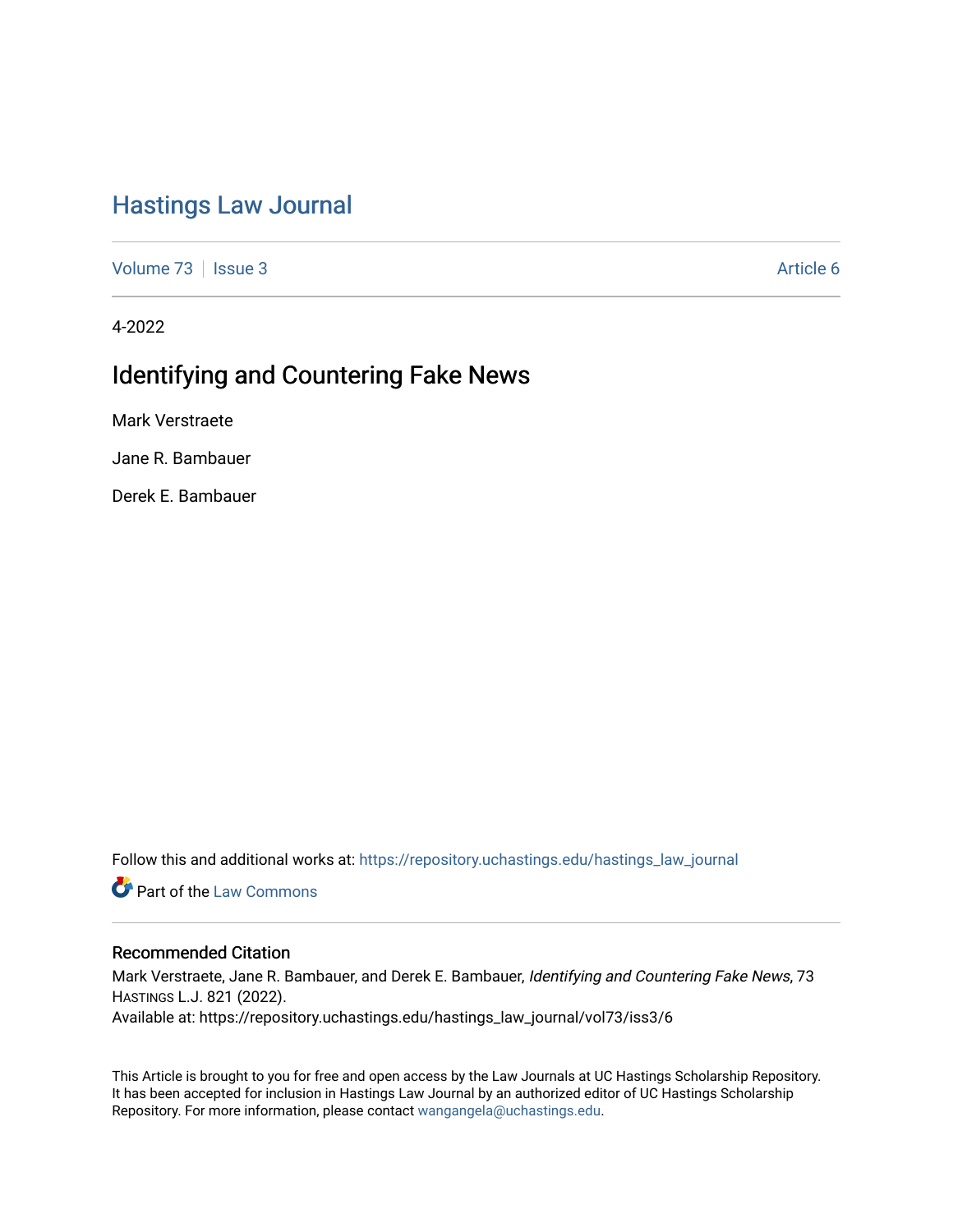## Identifying and Countering Fake News

## MARK VERSTRAETE, JANE R. BAMBAUER & DEREK E. BAMBAUER†

*Fake news presents a complex regulatory challenge in the increasingly democratized and intermediated on-line information ecosystem. Inaccurate information is readily created by actors with varying goals, rapidly distributed by platforms motivated more by financial incentives than by journalistic norms or the public interest, and eagerly consumed by users who wish to reinforce existing beliefs. Yet even as awareness of the problem grew after the 2016 U.S. presidential election, the meaning of the term "fake news" has become increasingly disputed and diffused. This Article first addresses that definitional challenge, offering a useful taxonomy that classifies species of fake news based on two variables: their creators' motivation and intent to deceive. In particular, it differentiates four key categories of fake news: satire, hoax, propaganda, and trolling. This analytical framework can provide greater rigor to debates over the issue.*

*Next, the Article identifies key structural problems that make each type of fake news difficult to address, albeit for different reasons. These include the ease with which authors can produce usergenerated content online and the financial stakes that platforms have in highlighting and disseminating that material. Authors often have a mixture of motives in creating content, making it less likely that a single solution will be effective. Consumers of fake news have limited incentives*  to invest in challenging or verifying its content, particularly when the material reinforces their *existing beliefs and perspectives. Finally, fake news rarely appears alone: it is frequently mingled with more accurate stories, such that it becomes harder to categorically reject a source as irredeemably flawed.*

*Then, the Article classifies existing and proposed interventions based upon the four regulatory modalities catalogued by Larry Lessig: law, architecture (code), social norms, and markets. It assesses the potential and shortcomings of extant solutions.*

*Finally—and perhaps most importantly—the Article offers a set of model interventions, classified*  under the four regulatory modalities, that can reduce the harmful effects of fake news while *protecting interests such as free expression, open debate, and cultural creativity. It closes by assessing these proposed interventions based upon data from the 2020 election cycle.*

<sup>†</sup> Postdoctoral Research Fellow, Institute for Technology, Law, and Policy, UCLA School of Law; Professor of Law, University of Arizona, James E. Rogers College of Law; Professor of Law, University of Arizona, James E. Rogers College of Law. Thanks to Kathy Strandburg, John Villasenor, Brett Frischmann, David Han, Catherine Ross, Sonja West, Helen Norton, Joseph Blocher, Kiel Brennan-Marquez, Lili Levi, Salome Viljoen, Gabe Nicholas, Aaron Shapiro, Ashley Gorham, and Sebastian Benthall for helpful advice and support. The authors are very grateful for the support and terrific editing work of the members of the *Hastings Law Journal*.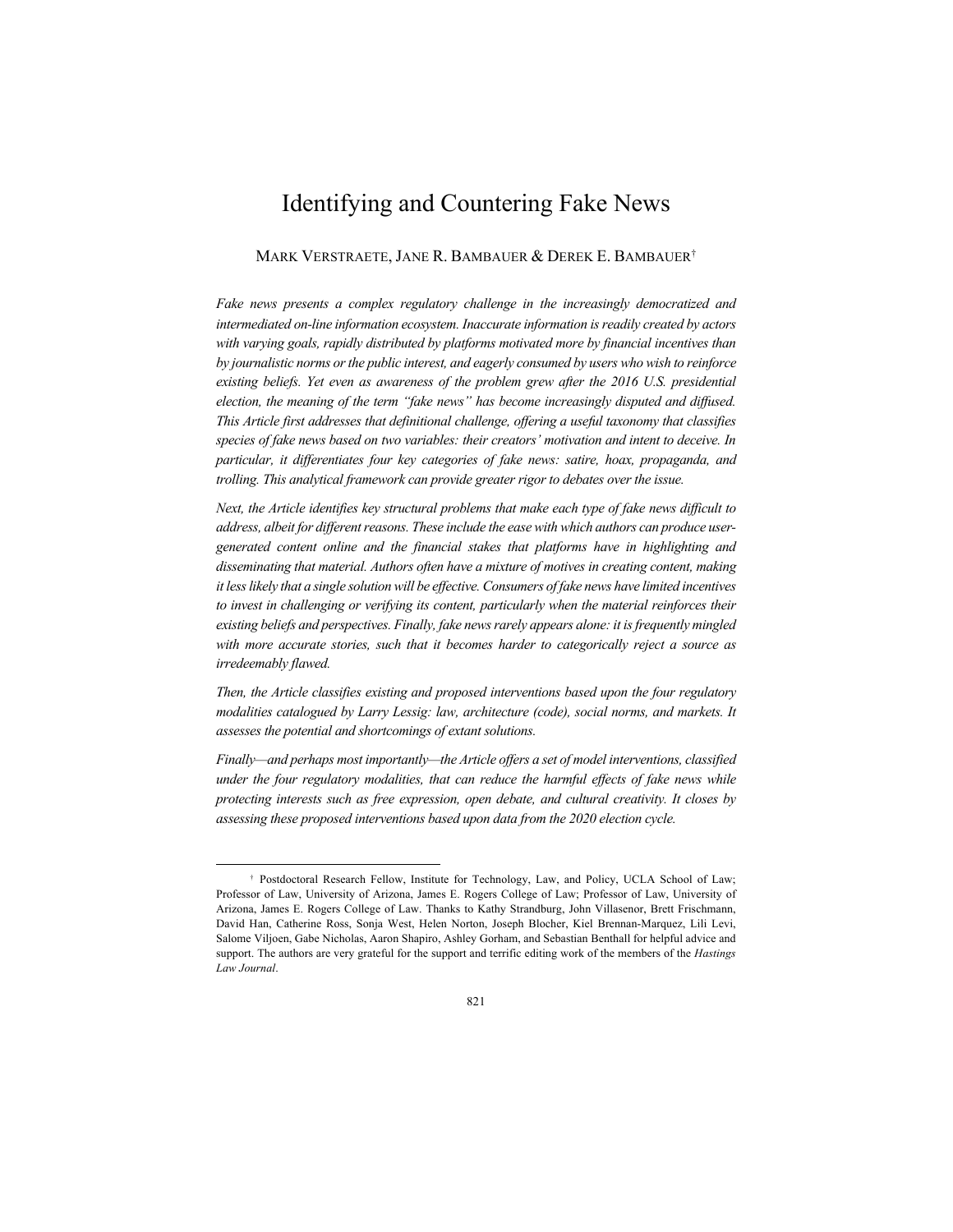## HASTINGS LAW JOURNAL

## TABLE OF CONTENTS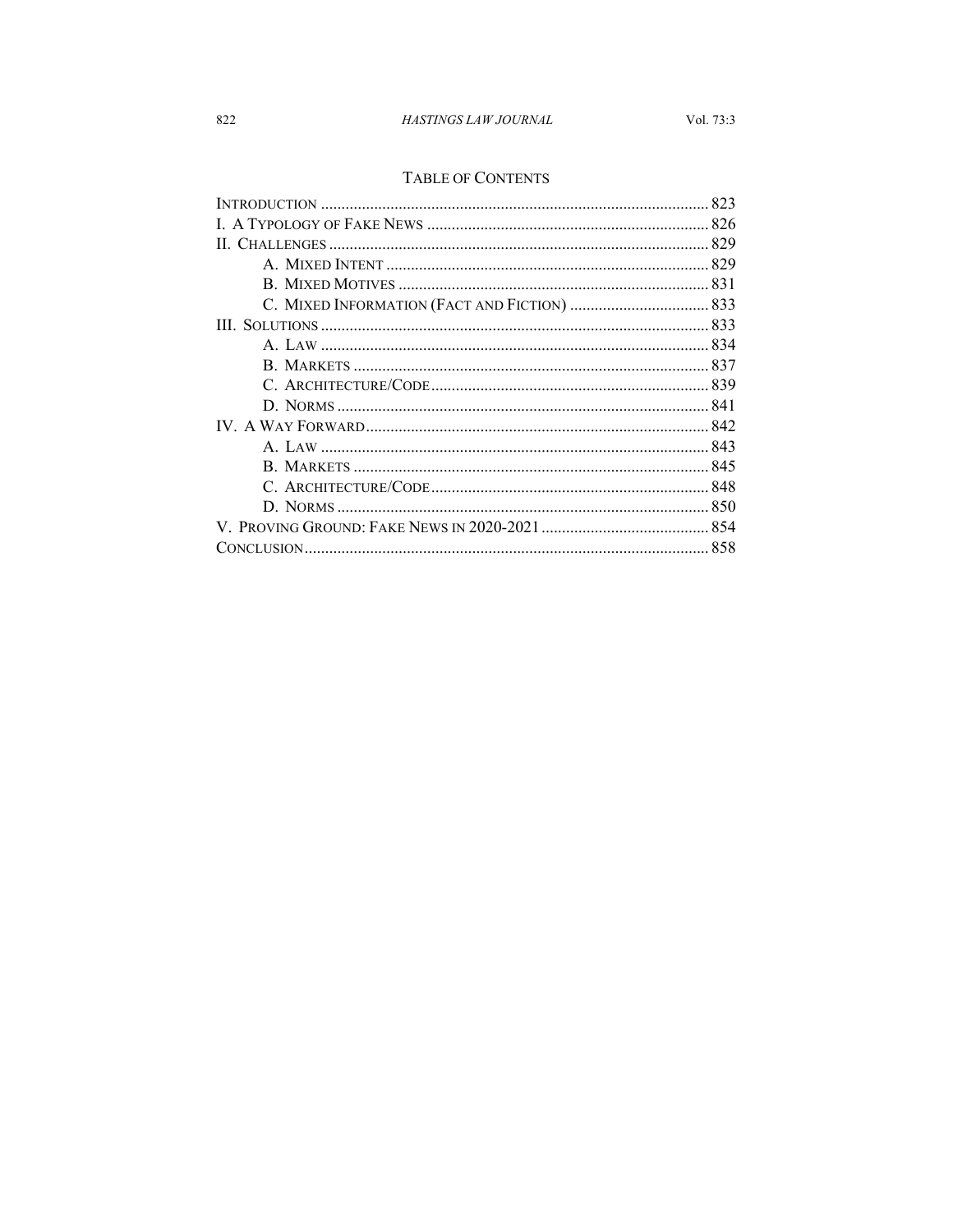### **INTRODUCTION**

The concept of fake news exploded onto the American political, legal, and social landscape during the 2016 presidential campaign. Since then, the term has become ubiquitous, serving as both explanation and epithet. Some political commentators suggested that fake news played a decisive role in the closely contested 2016 presidential election results.<sup>1</sup> President Donald Trump employed "fake news" as a favorite insult in contexts from discussions about unfavorable polling data to the journalistic integrity of *CNN*. <sup>2</sup> By now, the term has been used to refer to so many things that it seems to have completely lost its power to describe; as a result, some media critics have recommended abandoning the moniker entirely.<sup>3</sup> Although the term "fake news" is perhaps confusing, some of the concepts it denotes constitute real threats to meaningful public debate on the internet.

Worse still, fake news appears to be an unrelenting phenomenon within the American social and political spheres. Despite repeated interventions by social media companies—including Facebook, Twitter, and YouTube—fake news seems to be only gaining traction, rather than receding.<sup>4</sup> Propaganda flourished in the wake of the 2020 election as President Trump's supporters stormed the Capitol in an attempt to prevent certification of an election that they claim was rife with fraud and misconduct.<sup>5</sup> And, even as political topics receded, fake news about subjects such as vaccinations against the novel coronavirus increased.<sup>6</sup>

In this Article, we bring clarity to the debate over fake news, explain why so many proposed solutions are unable to strike at the root of the problem, and offer potential pathways for designing more robust interventions. We begin with some important taxonomical work. We argue that fake news is not a monolithic phenomenon; instead, we can usefully categorize different types of fake news along two axes: whether the author intends to deceive readers and whether the story is financially motivated.

<sup>1.</sup> Oliva Solon, *Facebook's Failure: Did Fake News and Polarized Politics Get Trump Elected?*, THE GUARDIAN (Nov. 10, 2016, 5:59 PM), https://www.theguardian.com/technology/2016/nov/10/facebook-fakenews-election-conspiracy-theories. *But see* Brendan Nyhan, *Five Myths About Misinformation*, WASH. POST (Nov. 6, 2020), https://www.washingtonpost.com/outlook/five-myths/five-myths-about-misinformation/2020/ 11/06/b28f2e94-1ec2-11eb-90dd-abd0f7086a91\_story.html (disputing claim).

<sup>2.</sup> Callum Borchers, *'Fake News' Has Now Lost All of Its Meaning*, WASH. POST (Feb. 9, 2017), https://www.washingtonpost.com/news/the-fix/wp/2017/02/09/fake-news-has-now-lost-all-meaning.

<sup>3.</sup> *See, e.g.*, Joshua Habgood-Coote, *Stop Talking About Fake News!*, 62 INQUIRY 1033 (2018); Alice E. Marwick, *Why Do People Share Fake News? A SocioTechnical Model of Media Effects*, 2 GEO. L. TECH. REV. 474, 475–76 (2018).

<sup>4.</sup> *See* Emily Stewart, *America's Growing Fake News Problem, in One Chart*, VOX (Dec. 22, 2020, 2:20 PM), https://www.vox.com/policy-and-politics/2020/12/22/22195488/fake-news-social-media-2020.

<sup>5.</sup> Claire Wardle, *The Information Ecosystem that Led to the Capitol Attack*, BOS. GLOBE (Jan. 8, 2021, 4:48 PM), https://www.bostonglobe.com/2021/01/08/opinion/misinformation-campaign-that-led-capitol-attack.

<sup>6.</sup> *See* Kaya Yurieff & Oliver Darcy, *Facebook Vowed to Crack Down on Covid-19 Vaccine Misinformation but Misleading Posts Remain Easy to Find*, CNN: BUS. (Feb. 8, 2021, 11:55 PM), https://www.cnn.com/2021/02/07/tech/facebook-instagram-covid-vaccine/index.html.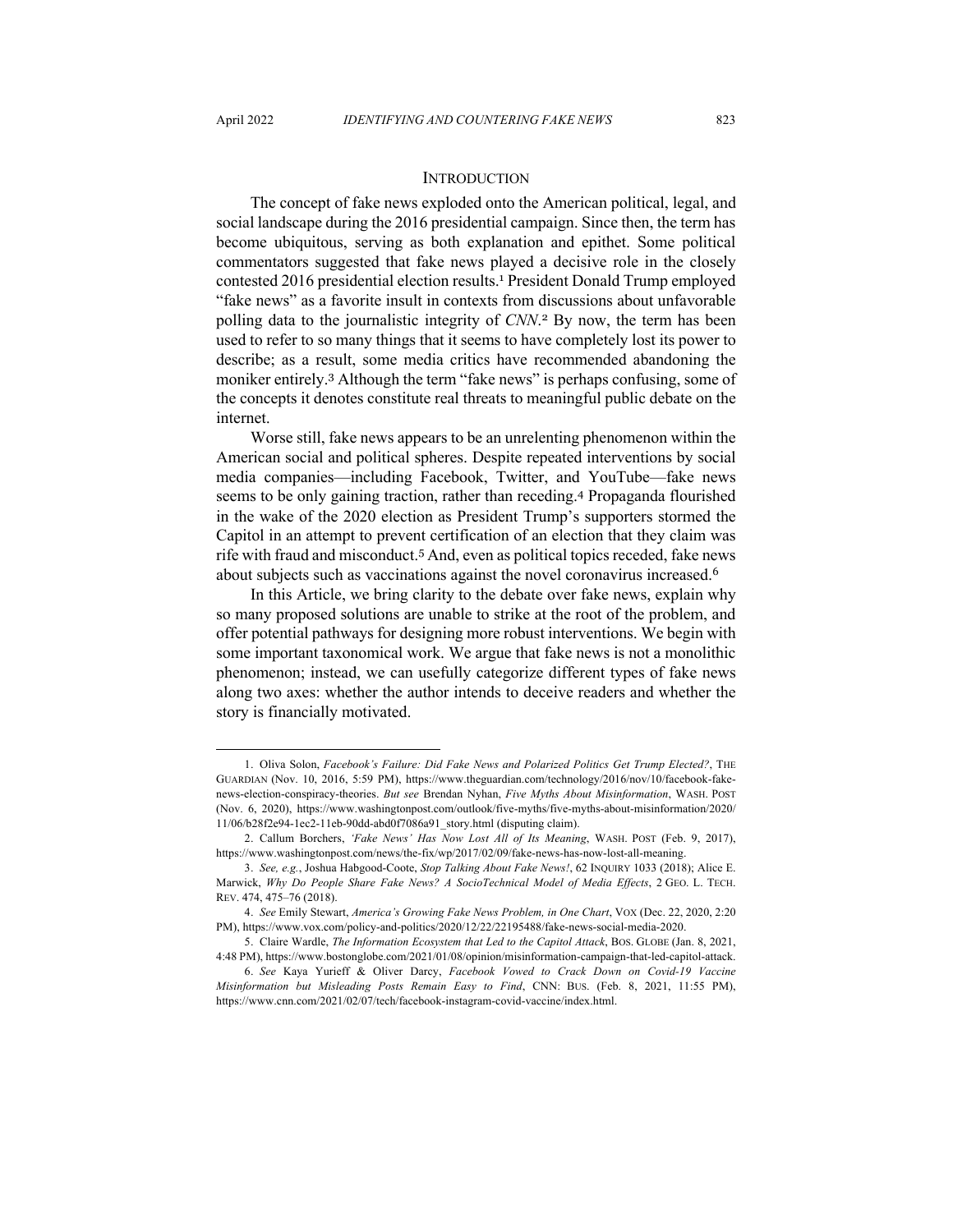#### 824 *HASTINGS LAW JOURNAL* Vol. 73:3

By organizing fake news according to motivations and intent, we not only gain a more accurate understanding of the phenomenon, but also provide a potential roadmap for delineating successful interventions from non-starters. We argue that many proposed—and recently implemented—solutions are aimed primarily at the financial motivations that drive fake news' production. Importantly, however, not all fake news is motivated by profit. Propaganda, unlike hoaxes and satires, is created to influence political discourse, rather than turn a profit. As a result, merely undercutting the financial incentives of fake news production is unlikely to remedy the problem.

However, the inability of any single solution to address the complex landscape of fake news is not reason for dismay. Solutions can be tailored to address specific types of fake news.<sup>7</sup> For instance, hoaxes respond particularly well to financial incentives, so attacking the economic model for these stories is likely to quickly eliminate their creation and spread. Propaganda, by contrast, poses a difficult problem for any regulation of fake news. In our descriptive section, we address unique features of propaganda—its mixture of fact and fiction—that make crafting solutions difficult. Traditional fact-checking is unlikely to be successful because often conspiracy theories have a kernel of truth that enables their creators to artfully mix fact and fiction in a way that upends traditional modes of debunking information.

Finally, we assess potential hurdles to any successful regulation of fake news. In particular, we array potential solutions along Larry Lessig's famous modalities of regulation: code, norms, markets, and law, and then discuss their potential benefits and shortcomings.<sup>8</sup> The key feature of this analysis is that prioritizing any one of these regulatory tools is likely to be largely unsuccessful and may potentially have negative unintended consequences. This Article singles out propaganda as the most vexing problem and offers potential remedies, including creating new, trusted intermediaries that are not subject to traditional funding structures.

We are not alone in our concern over fakes news. Commentators voice unequivocal alarm over false yet popular information and the outcomes it helps generate. Falsehoods about vaccines,<sup>9</sup> including that they will contain a tracking microchip,<sup>10</sup> have created significant reluctance to be immunized in a range of

<sup>7.</sup> *See generally* Robert Post & Miguel Maduro, *Misinformation and Technology: Rights and Regulation Across Borders*, *in* GLOBAL CONSTITUTIONALISM 2020: SEEKING SAFETY, KNOWLEDGE, AND SECURITY IN A TROUBLING ENVIRONMENT (2020), https://ssrn.com/abstract=3732537.

<sup>8.</sup> LAWRENCE LESSIG, CODE VERSION 2.0, at 123 (2006).

<sup>9.</sup> *See* LESLEY CHIOU & CATHERINE E. TUCKER, FAKE NEWS AND ADVERTISING ON SOCIAL MEDIA: A STUDY OF THE ANTI-VACCINATION MOVEMENT (2018), https://papers.ssrn.com/sol3/papers.cfm?abstract\_ id=3209929.

<sup>10.</sup> *See Fact Check: RFID Microchips Will Not be Injected With the COVID-19 Vaccine, Altered Video Features Bill and Melinda Gates and Jack Ma*, REUTERS (Dec. 4, 2020, 7:41 AM), https://www.reuters.com/ article/uk-factcheck-vaccine-microchip-gates-ma/fact-check-rfid-microchips-will-not-be-injected-with-thecovid-19-vaccine-altered-video-features-bill-and-melinda-gates-and-jack-ma-idUSKBN28E286.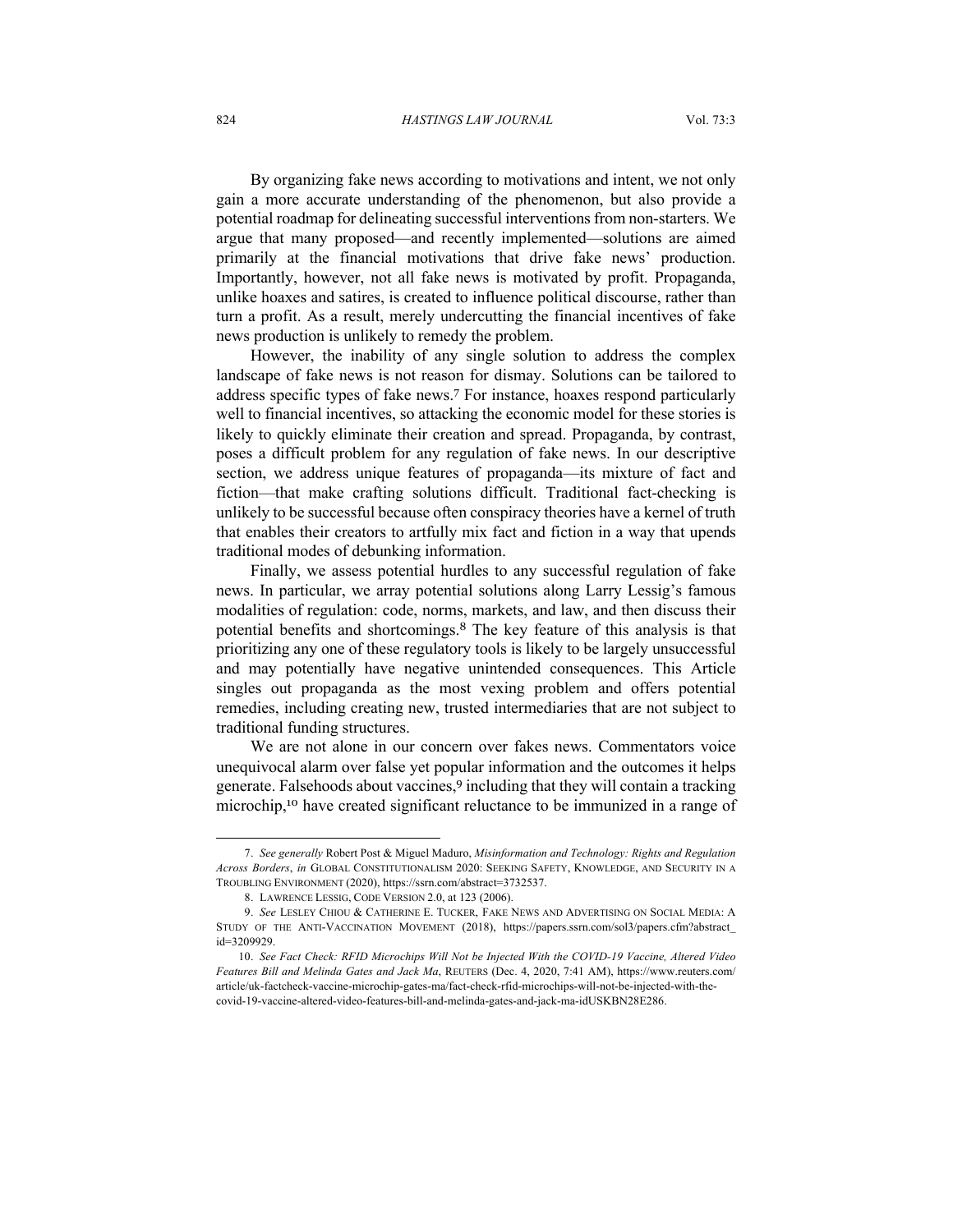countries.<sup>11</sup> Harvard's Berkman Klein Center has produced a series of empirical studies of fake news.<sup>12</sup> The first, from 2017, concluded that misinformation played a stronger role for politically conservative media outlets during the 2016 election campaign than it did for politically liberal ones.<sup>13</sup> The second, from 2020, argued that mass media and political elites, such as *Fox News* and President Trump, were far more effective in spreading disinformation than social media platforms were.<sup>14</sup> Some legal scholars, such as Alan Chen, defend fake news on second-order instrumental grounds: fake news, he contends, serves as a valuable signal for social identification and grouping, regardless of truthfulness.<sup>15</sup> Others, such as Robert Chesney and Danielle Keats Citron, see the increasing sophistication of fake news as a threat to national security.<sup>16</sup> Abby K. Wood and Ann M. Ravel propose transparency regulation as a means of combatting fake news in online political ads.<sup>17</sup> And Alice Marwick and Rebecca Lewis examine internet subcultures and the mechanisms by which "attention hacking" allows particular actors to manipulate the media.<sup>18</sup>

The rest of this Article unfolds as follows. Part I describes several distinct phenomena that have all been placed under the rubric "fake news." We categorize these distinct phenomena and demonstrate how different incentives drive their production. By placing these developments in a matrix, the Article demonstrates both how they are related and how regulatory solutions have crosscutting effects among them. Part II elucidates critical challenges with any intervention that seeks to reduce the harmful influences of fake news. Part III

<sup>11.</sup> *See* Mark John, *Public Trust Crumbles Amid COVID, Fake News – Survey*, REUTERS (Jan. 12, 2021, 11:10 PM), https://www.reuters.com/article/health-coronavirus-global-trust/public-trust-crumbles-amid-covidfake-news-survey-idUSL8N2JM2V9.

<sup>12.</sup> *See infra* notes 13–14.

<sup>13.</sup> ROB FARIS, HAL ROBERTS, BRUCE ETLING, NIKKI BOURASSA, ETHAN ZUCKERMAN, & YOCHAI BENKLER, PARTISANSHIP, PROPAGANDA, AND DISINFORMATION: ONLINE MEDIA AND THE 2016 U.S. PRESIDENTIAL ELECTION (2017), https://cyber.harvard.edu/publications/2017/08/mediacloud. The report mixes the terms "misinformation," "disinformation," and "fake news"; we do not make any semantic distinctions among the terms aside from those in the report itself.

<sup>14.</sup> YOCHAI BENKLER, CASEY TILTON, BRUCE ETLING, HAL ROBERTS, JUSTIN CLARK, ROB FARIS, JONAS KAISER, & CAROLYN SCHMITT, MAIL-IN VOTER FRAUD: ANATOMY OF A DISINFORMATION CAMPAIGN (2020), https://cyber.harvard.edu/publication/2020/Mail-in-Voter-Fraud-Disinformation-2020.

<sup>15.</sup> Alan K. Chen, *Free Speech, Rational Deliberation, and Some Truths About Lies*, 62 WM. & MARY L. REV. 357, 358 (2020) (arguing that fake news has intrinsic worth for its role in facilitating social cohesion among individuals with certain beliefs and further, that this promotes listener autonomy which ought to be considered a First Amendment value).

<sup>16.</sup> Robert Chesney & Danielle Keats Citron, *Deep Fakes: A Looming Challenge for Privacy, Democracy, and National Security*, 107 CALIF. L. REV. 1753, 1754 (2019).

<sup>17.</sup> Abby K. Wood & Ann M. Ravel, *Fool Me Once: Regulating 'Fake News' and Other Online Advertising*, 91 S. CAL. L. REV. 1223, 1228 (2018) (proposing regulatory interventions that promote transparency including a requirement that social media companies save both political communications and data about these posts in order to allow third party groups to flag disinformation and facilitate other enforcement actions).

<sup>18.</sup> ALICE MARWICK & REBECCA LEWIS, DATA SOC'Y & RSCH. INST., MEDIA MANIPULATION AND DISINFORMATION ONLINE 20 (2017).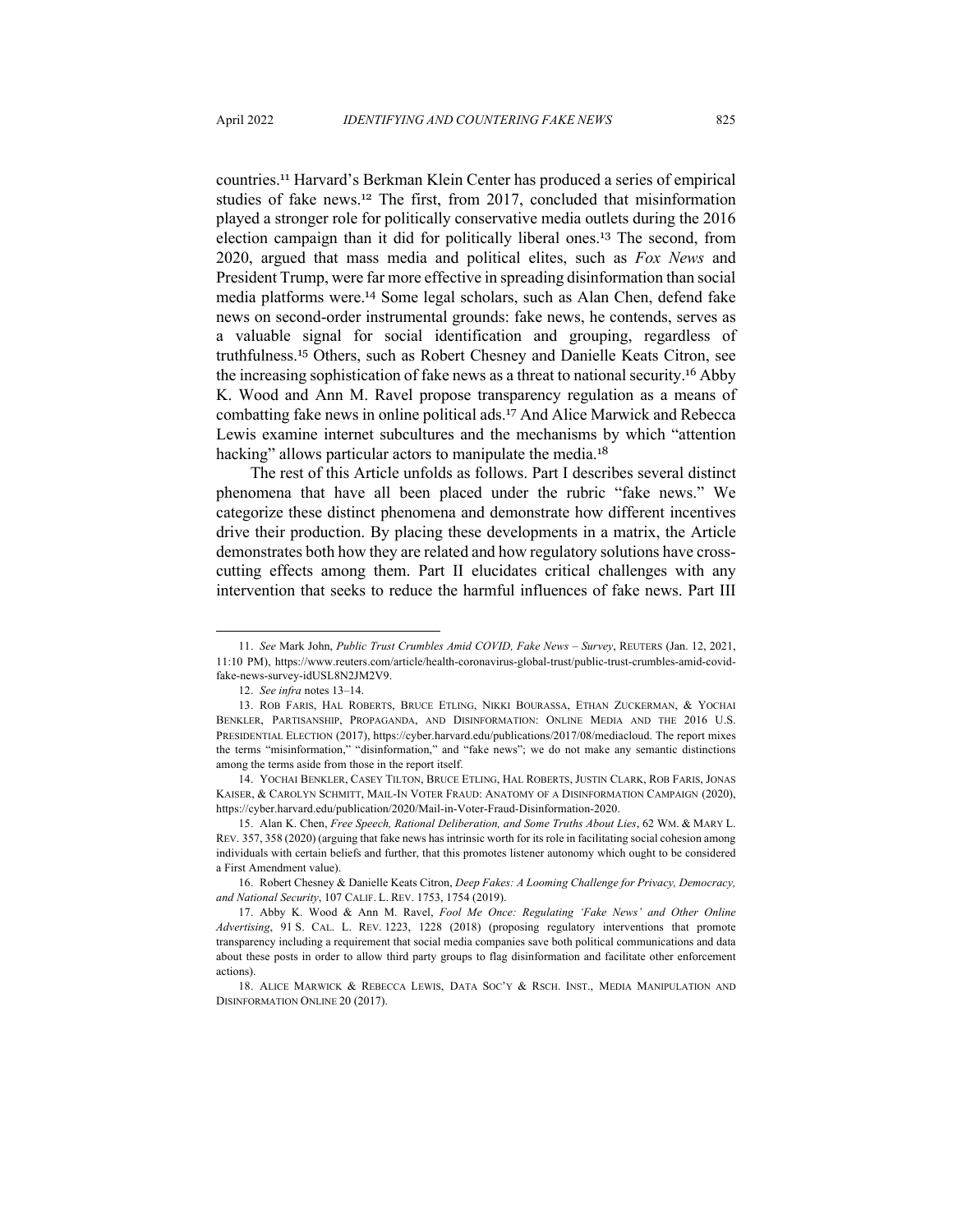surveys current regulatory approaches, assessing which methods of constraint are best suited to deal with particular species of fake news. The Article contends that applying single interventions in isolation as a panacea to solve fake news problems is often unwise. In particular, propaganda—the most serious type of fake news threat—requires new insights to combat its effects. Finally, Part IV offers a set of model reforms that can ameliorate fake news problems and evaluates the costs and benefits each one poses.

## I. A TYPOLOGY OF FAKE NEWS

This Section provides a new way of organizing different types of fake news according to their distinctive attributes. The two defining characteristics used to identify species of fake news are, first, whether the author intends to deceive readers and, second, whether the motivation for creating or disseminating the fake news is financial or not.

| FIGURE 1: CATEGORIES OF FAKE NEWS BY MOTIVATION AND INTENT |
|------------------------------------------------------------|
|------------------------------------------------------------|

|                                |               | <b>Deceptive</b>                                                                                                 | Non-deceptive                                                                 |
|--------------------------------|---------------|------------------------------------------------------------------------------------------------------------------|-------------------------------------------------------------------------------|
| Financial<br><b>Motivation</b> | Pecuniary     | Hoaxes<br>(Example: Macedonian<br>teenagers)                                                                     | Satire<br>(Example: The Onion)                                                |
|                                | Non-pecuniary | Propaganda<br>(Example: False)<br>information on Secretary<br>Clinton's health)<br>Trolling<br>(Example: Jenkem) | Commentary/<br>Entertainment<br>(Example: Obvious<br>Twitter parody accounts) |

## **Intent**

These distinctions are useful for several reasons. Isolating intent to deceive provides a way to distinguish between types of fake news along moral lines: intentional deception is blameworthy. And further, revealing a person or entity's motivations for creating or disseminating fake news can assist in reducing incentives to do so or deterring these activities. Overall, identifying different characteristics of fake news also helps to evaluate which solutions will be most effective at combating the different types of fake news.

Our framework identifies and defines several distinct categories of fake news. First, "satire" is a news story that does not intend to deceive, although it has purposefully false<sup>19</sup> content, and is generally motivated by non-pecuniary interests, although financial benefit may be a secondary goal. A paradigmatic

<sup>19.</sup> "False" can refer to either the content of the story being untrue, such as in the humor publication *The Onion*, or the presentation of a true story that satirizes the delivery and performance of traditional news sources, such as the cable television program *The Colbert Report*.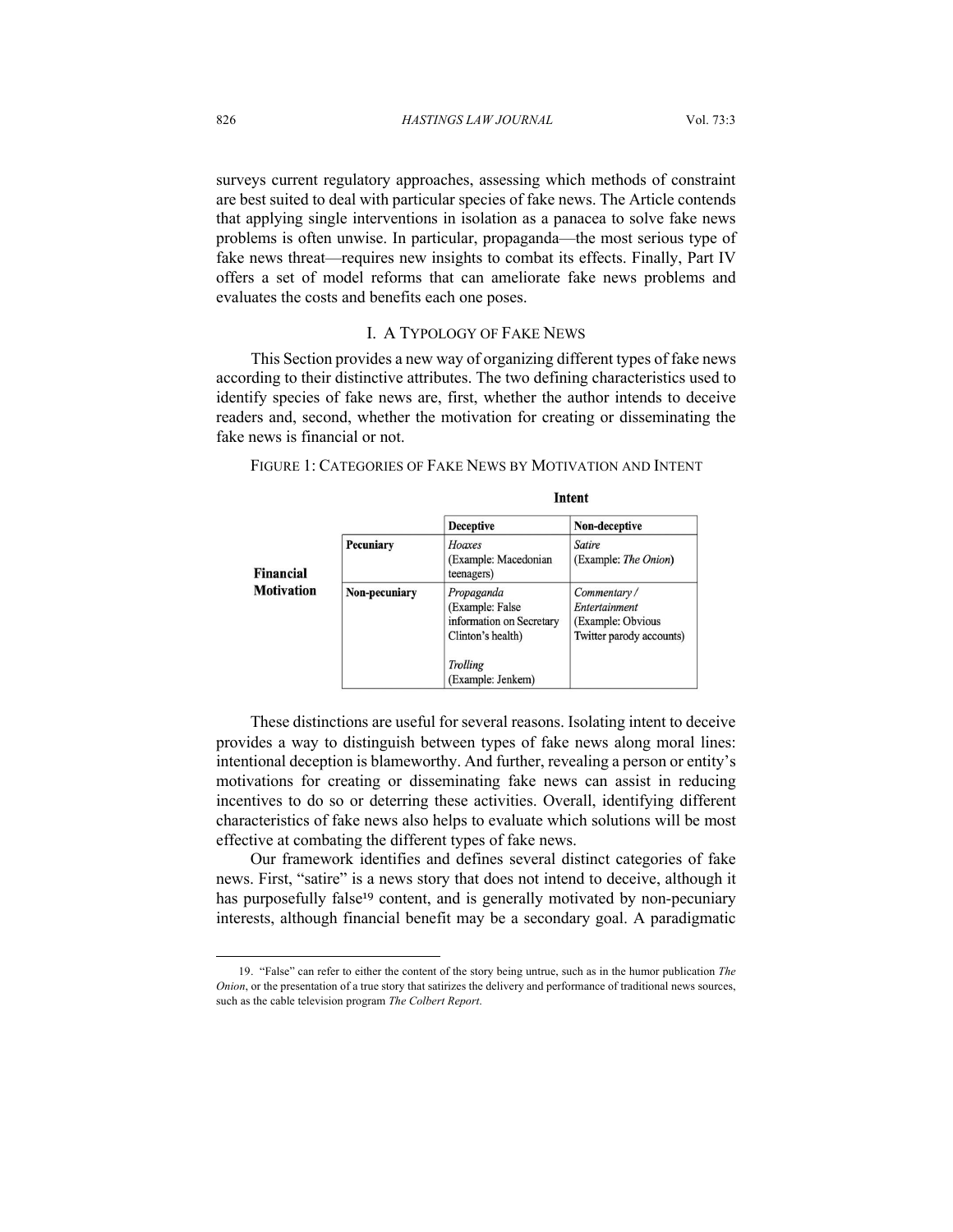example of satire is the mock online newspaper *The Onion*. <sup>20</sup> *The Onion* presents factually untrue stories as a vehicle for critiques or commentaries about society. For example, one article treats the issues of opioid addiction and prescription drug abuse, under the headline "OxyContin Maker Criticized For New 'It Gets You High' Campaign."<sup>21</sup> Another critiques recent attacks by conservative politicians on alleged censorship of their perspectives with the article, "Conservatives Accuse Nature Of Silencing Right-Wing Voices After Sheldon Adelson Dies At 87."<sup>22</sup> Writers for *The Onion* do not seek to deceive readers into believing the story's content. Scott Dickers, founder of *The Onion*, expressed this point when he said that if anyone is fooled by an *Onion* piece, it is "by accident."<sup>23</sup>

Typically, people who take *Onion* stories at face value have little experience with U.S. media norms. For example, Iranian state media reported as fact an *Onion* article claiming that Iranian Prime Minister Mahmoud Ahmadinejad was more popular with rural U.S. voters than President Barack Obama.<sup>24</sup> When people take an *Onion* article as true, they often miss the underlying critical commentary, which is the raison d'etre for the article.

Second, a "hoax" is a news story with purposefully false content that is intended by the author to deceive readers into believing incorrect information, and that is financially motivated. Examples of hoaxes include the false stories created by Macedonian teenagers about Donald Trump to gain clicks, likes, shares, and profit. In a *Buzzfeed* report, these teenagers admitted "they don't care about Donald Trump"; *Buzzfeed* characterized their fake news operations as merely "responding to straightforward economic incentives."<sup>25</sup> Typically the Eastern European teens who create hoaxes do not have political or cultural motivations that drive the production of their fake news stories.<sup>26</sup> They are simply exploiting the economic structures of the digital media ecosystem to create intentionally deceptive news stories for financial reward.

<sup>20.</sup> *See generally* THE ONION, http://www.theonion.com (last visited Mar. 21, 2022).

<sup>21.</sup> *OxyContin Maker Criticized for New "It Gets You High" Campaign*, THE ONION (July 10, 2017, 10:33 AM), http://www.theonion.com/article/oxycontin-maker-criticized-new-it-gets-you-high-ca-56373.

<sup>22.</sup> *Conservatives Accuse Nature of Silencing Right-Wing Voices After Sheldon Adelson Dies at 87*, THE ONION (Jan. 12, 2021, 12:00 PM), https://politics.theonion.com/conservatives-accuse-nature-of-silencing-rightwing-voi-1846042894.

<sup>23.</sup> Ben Hutchinson, *"The Onion" Founder: We Do Satire Not Fake News*, WISN-TV (Feb. 15, 2017, 10:38 PM), http://www.wisn.com/article/the-onion-founder-we-do-satire-not-fake-news/8940879 (implying that writers at *The Onion* do not intend to deceive readers).

<sup>24.</sup> Kevin Fallon, *Fooled by "The Onion": 9 Most Embarrassing Fails*, THE DAILY BEAST (July 14, 2017, 2:47 AM), http://www.thedailybeast.com/articles/2012/09/29/fooled-by-the-onion-8-most-embarrassingfails.html.

<sup>25.</sup> Craig Silverman & Lawrence Alexander, *How Teens in the Balkans Are Duping Trump Supporters with Fake News*, BUZZFEED: WORLD (Nov. 3, 2016, 7:02 PM), https://www.buzzfeed.com/craigsilverman/howmacedonia-became-a-global-hub-for-pro-trump-misinfo.

<sup>26.</sup> *See* Robyn Caplan, *How Do You Deal With a Problem Like Fake News?*, DATA & SOC'Y: POINTS (Jan. 5, 2017), https://points.datasociety.net/how-do-you-deal-with-a-problem-like-fake-news-80f9987988a9 (labeling sites built by Macedonian teens as a "black and white" case of fake news).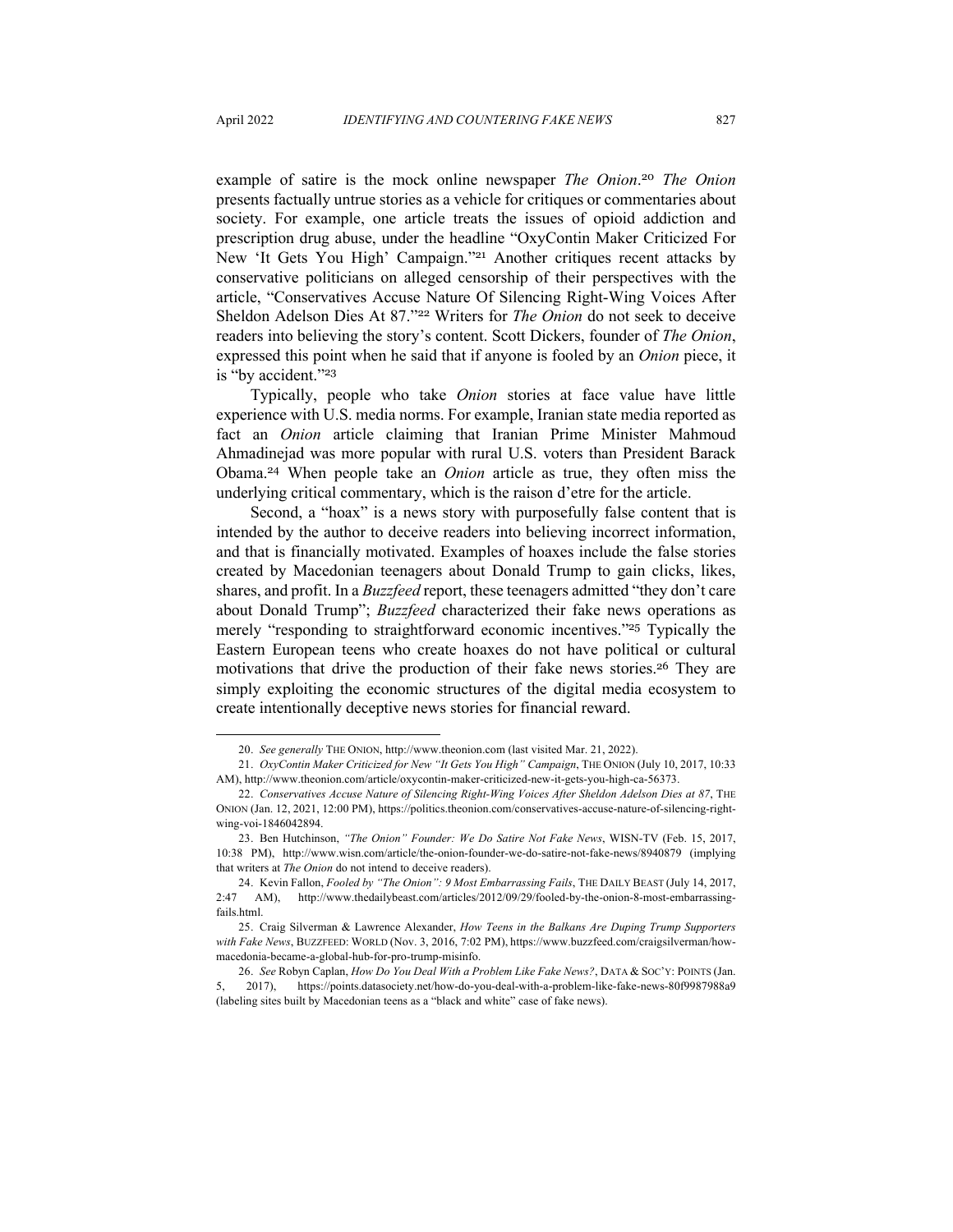Third, "propaganda" is news or information with purposefully biased or false content intended by its author to deceive the reader and that is motivated by promoting a political cause or point of view, regardless of financial reward.<sup>27</sup> The controversy surrounding Hillary Clinton's health leading up to the 2016 election is a classic example of propaganda.<sup>28</sup> The controversy started when a 2016 YouTube video was artfully edited to piece together the most disparaging images of Hillary Clinton coughing.<sup>29</sup> The story was reposted and amplified by people with a political agenda.<sup>30</sup> And, the controversy reached critical mass when it appeared Hillary Clinton had fainted.<sup>31</sup> The story was not entirely fiction—Hillary Clinton in fact had pneumonia—but the story was deceptively presented to propagate a narrative about Clinton's long-term health and influence political results.

Finally, "trolling" presents news or information with biased or fake content that is intended by its author to deceive the reader,<sup>32</sup> and is motivated by an attempt to get personal humor value (the lulz).<sup>33</sup> One example that captures the spirit of trolling is Jenkem.<sup>34</sup> The term "Jenkem" first appeared in a *New York Times* article that described youth in Africa inhaling bottles of fermented human waste in search of a high.<sup>35</sup> At some point, Jenkem started appearing in internet forums as a punchline or conversation stopper.<sup>36</sup> In the online forum Totse, a user called Pickwick uploaded pictures of himself inhaling fumes from a bottle labeled "Jenkem."<sup>37</sup> The story made its way to 4chan—another online forum where users posted the images and created a form template to send e-mails to school principals, hoping to trick them into thinking that a Jenkem epidemic was sweeping through their schools. The form letter was written to present the perspective of a concerned parent who wanted to remain anonymous to avoid incriminating her child but also wanted to inform the principal about rampant Jenkem use among the student body. Members of 4chan forwarded the fake letter widely, and the story (or non-story) was eventually picked up by a sheriff's

<sup>27.</sup> Gilad Lotan, *Fake News Is Not the Only Problem*, DATA & SOC'Y: POINTS (Nov. 22, 2016), https://points.datasociety.net/fake-news-is-not-the-problem-f00ec8cdfcb#.8r92obruo (offering a similar definition of propaganda as "[b]iased information — misleading in nature, typically used to promote or publicize a particular political cause or point of view ").

<sup>28.</sup> *Id.*

<sup>29.</sup> *Id.*

<sup>30.</sup> While one can never be certain about what motivates behavior, it is likely this was in large part politically motivated.

<sup>31.</sup> Lotan, *supra* note 27.

<sup>32.</sup> The nature of the deception may vary. Some trolling authors do not intend to deceive readers about the story's content but seek to agitate readers through deception about the author's own authenticity or beliefs.

<sup>33.</sup> *Lulz*, OXFORD ENGLISH DICTIONARY ONLINE, https://en.oxforddictionaries.com/definition/lulz (defining term as "fun, laughter, or amusement, especially [when] derived at another's expense").

<sup>34.</sup> WHITNEY PHILLIPS, THIS IS WHY WE CAN'T HAVE NICE THINGS: MAPPING THE RELATIONSHIP BETWEEN ONLINE TROLLING AND POPULAR CULTURE 3–5 (2015).

<sup>35.</sup> *Id.* at 3.

<sup>36.</sup> *Id.*

<sup>37.</sup> *Id.* at 3–4.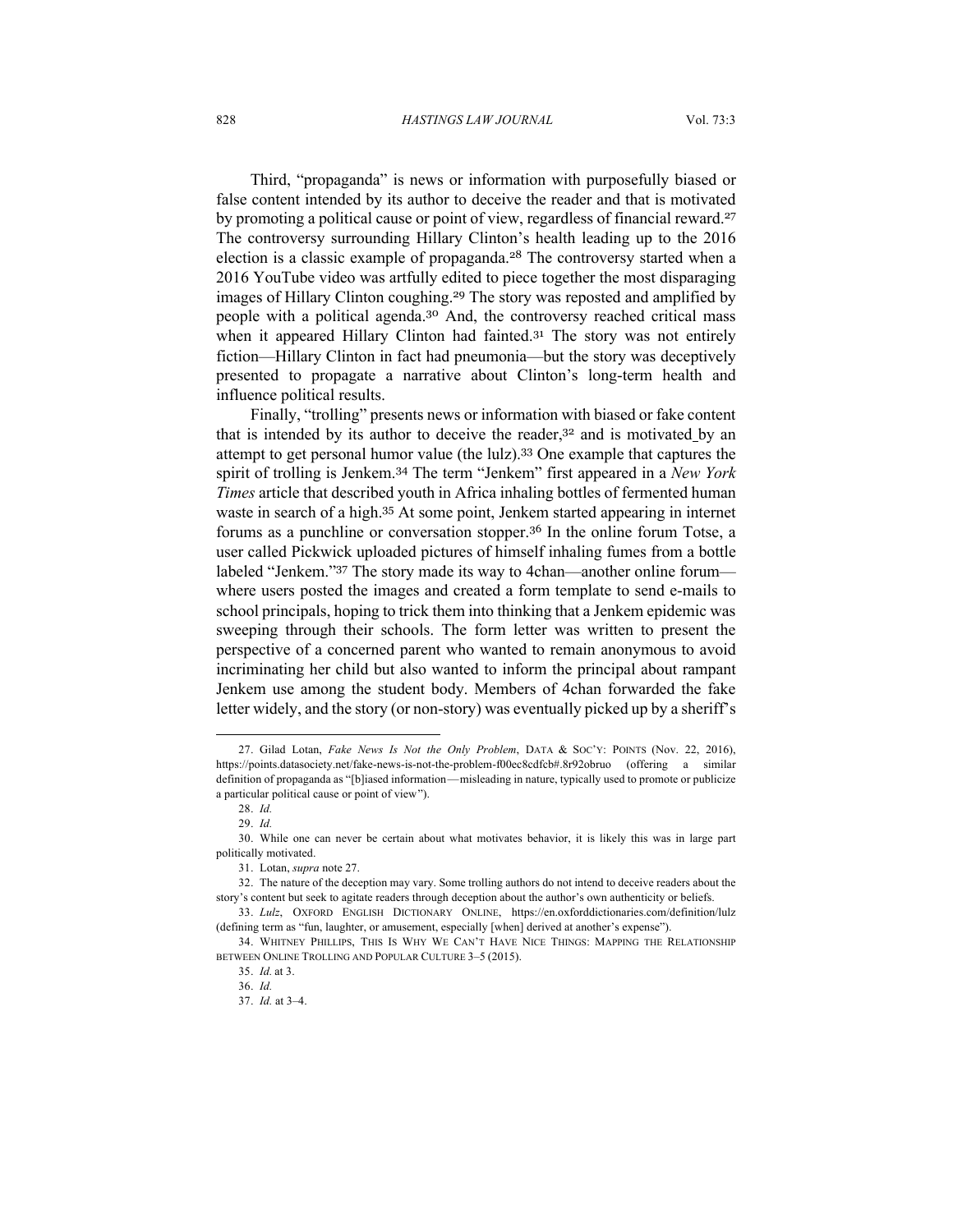department in Florida; later, several local *Fox News* affiliates ran specials on the Jenkem epidemic.<sup>38</sup>

This framework, based on intent to deceive and the source of motivation, can bring greater clarity to discourse about fake news. The next Section addresses instances that cross the boundary lines of this model and responds to the challenges inherent in its methodology.

## II. CHALLENGES

This Part explores why some fake news embodies characteristics of several species or exists in a gray or indeterminate area.<sup>39</sup> It also assesses associated potential difficulties in making determinations about where a specific instance of fake news falls in our matrix.

## A. MIXED INTENT

Determining intent is a challenge, although hardly one unique to our approach. Understanding the precise intentions that undergird a certain act is difficult and typically requires the use of indirect evidence or proxies. Most theories of intent conceptualize it as a private mental state that motivates a particular action.<sup>40</sup> At present, we cannot directly measure other peoples' thoughts. Legal doctrines recognize this difficulty and often distinguish between subjective and objective intent.<sup>41</sup> Subjective intent is the actual mental state of the person acting, as experienced by that actor.<sup>42</sup> This differs from objective intent, which considers outward or external manifestations of intent and then determines how a reasonable person would understand the actor's intentions based on those manifestations.<sup>43</sup>

This difficulty has not been insurmountable for federal regulations that hinge on determinations about intent. Take, for instance, the Federal Food, Drug, and Cosmetic Act (FDCA), which brings products under the purview of the Food

<sup>38.</sup> When the story was picked up by the sheriff's department, Pickwick distanced himself from it and admitted that the images were fake. Without Pickwick, users forwarded the letter—knowing it was false—in an attempt to deceive school administrators and create a fake news story that they found humorous. *Id.* at 4–5.

<sup>39.</sup> Caplan, *supra* note 26.

<sup>40.</sup> MODEL PENAL CODE § 2.02(2) (1962).

<sup>41.</sup> R. George Wright, *Objective and Subjective Tests in the Law*, 16 U.N.H. L. REV. 121, 121 (2017).

<sup>42.</sup> Instances of subjective intent in the law include tort doctrine, where an act can result, or not result, in liability depending upon the actor's subjective knowledge and goals. *See* DAN DOBBS, PAUL T. HAYDEN & ELLEN M. BUBLICK, THE LAW OF TORTS § 29 (2d ed., 2011).

<sup>43.</sup> Objective intent is a common approach to dealing with intent issues in different areas of law. One of the most well-known examples of deferring to objective intent is issues surrounding contract formation. That is, whether a contract is formed depends on whether an observer would consider the outward actions of a party as indicative of intending to form a binding agreement irrespective of whether a party intends to do so. *See* Lucy v. Zehmer, 84 S.E.2d 516, 521 (Va. 1954) (holding that a contract is still validly formed even if the party to the contract entered into the contract as a joke and did not actually mean to be bound by the agreement); *see also*  Keith A. Rowley, *You Asked for It, You Got It... Toy Yoda: Practical Jokes, Prizes, and Contract Law.* 3 NEV. L.J. 526, 528–29 (2003) (discussing the *Zehmer* case at length).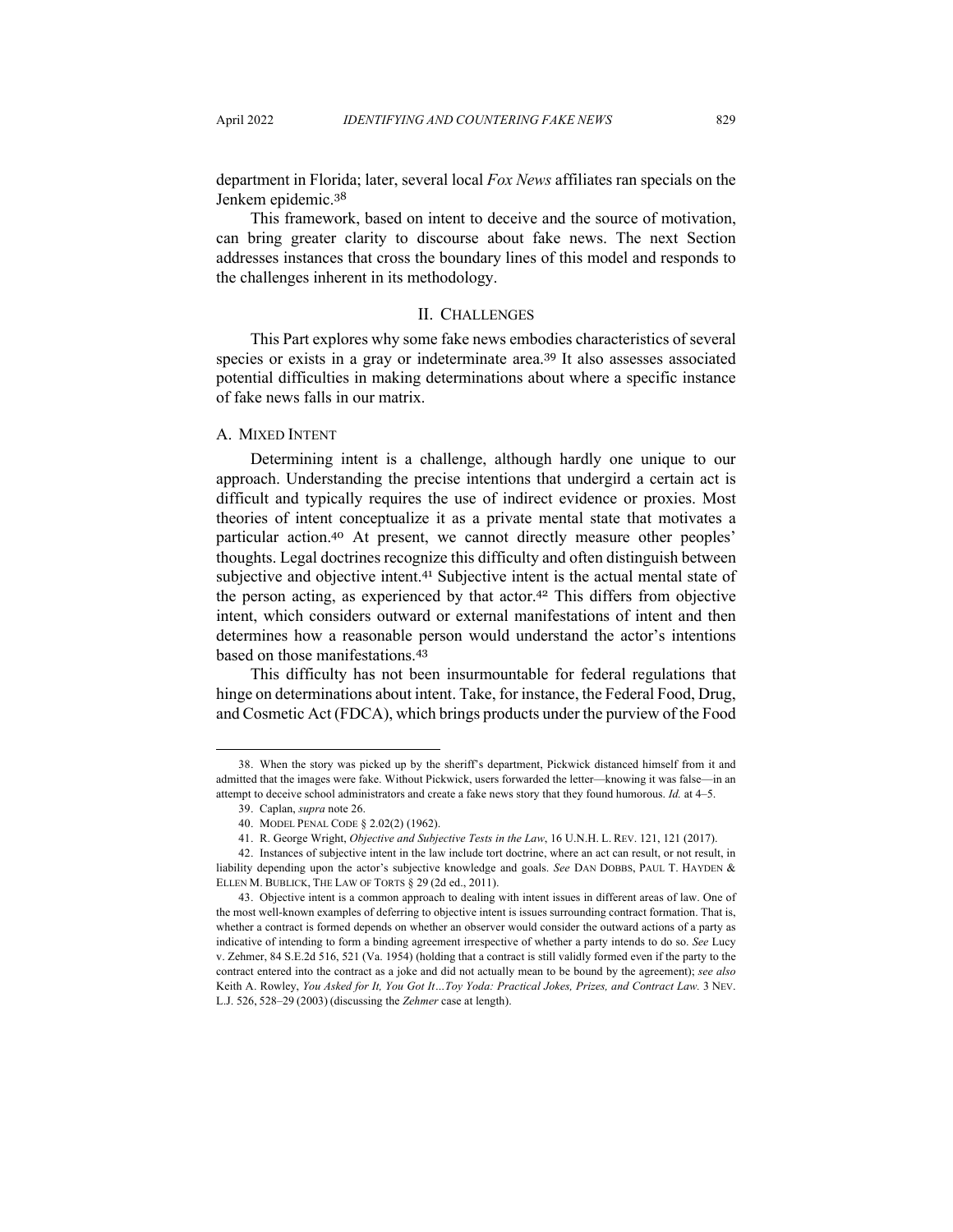and Drug Administration (FDA) if they are intended to be used as food or drug products.<sup>44</sup> Similarly, a federal statute criminalizes possession of "a hollow piece of glass with a bowl on the end . . . only if it is intended to be used for illicit activities."<sup>45</sup> And the Federal Aviation Authority (FAA) only regulates vehicles that are intended for flight.<sup>46</sup>

Although many federal regulations have successfully managed the problem of identifying intent, this is still a complication for determinations about fake news websites. For instance, Paul Horner—who has been dubbed the impresario of fake news by the *Washington Post*<sup>47</sup>—ran a website that published news stories that were untrue and used a mark that closely resembled that of *CNN*. 48 Horner considered himself a satirist and other commentators claimed that the site was "clearly satire,"<sup>49</sup> yet the close similarity between the real *CNN* and Horner's version often fooled people into viewing the site as disseminating true information.<sup>50</sup>

In our matrix, the distinction between hoax and satire turns on whether the author intended to deceive the audience into thinking that the information is true. Making sound determinations about an author's intent is important because potential solutions should not sweep up satire in an attempt to filter out hoaxes.<sup>51</sup> In crafting solutions, regulators will likely have to decide between assessing the format and content of the article to determine whether it was likely that the author intended to deceive (objective intent) or inquiring into whether the author actually intends to deceive (subjective intent). Both involve challenging subjective decisions, though ones that are also trans-substantive (occurring across multiple areas of law).<sup>52</sup> These determinations about intent are fact-

<sup>44.</sup> *See* Christopher Robertson, *When Truth Cannot Be Presumed: The Regulation of Drug Promotion Under an Expanding First Amendment*, 94 B.U. L. REV. 545, 547 (2014).

<sup>45.</sup> 21 U.S.C. § 863 (2012) (defining "drug paraphernalia" as "any equipment…which is primarily intended or designed for . . . introducing into the body a controlled substance"); *see also* Robertson, *supra* note 44, at 549. However, some commentators suggest that this regulatory scheme may unconstitutionally burden speech. *See* Jane R. Bambauer, *Snake Oil*, 93 WASH. L. REV. 73, 100 (2017).

<sup>46.</sup> 14 C.F.R. § 1.1 (2013); *see* Robertson, *supra* note 44, at 549–50*.*

<sup>47.</sup> Caitlin Dewey, *Facebook Fake-News Writer: 'I Think Donald Trump is in the White House Because of Me'*, WASH. POST (Nov. 17, 2016), https://www.washingtonpost.com/news/the-intersect/wp/2016/11/17/ facebook-fake-news-writer-i-think-donald-trump-is-in-the-white-house-because-of-me.

<sup>48.</sup> *See* cnn.com.de (Paul Horner's website).

<sup>49.</sup> Sophia McClennen, *All "Fake News" Is Not Equal—But Smart or Dumb It Grows from the Same Root*, SALON (Dec. 11, 2016, 3:00 PM), http://www.salon.com/2016/12/11/all-fake-news-is-not-equal-but-smart-ordumb-it-all-grows-from-the-same-root.

<sup>50.</sup> A Buzzfeed article characterized Paul Horner's site as "meant to fool," which could make it more representative of a hoax and not satire under our analysis. *See* Ishmael N. Daro, *How A Prankster Convinced People the Amish Would Win Trump the Election*, BUZZFEED (Oct. 28, 2016, 5:03 PM), https://www.buzzfeed.com/ishmaeldaro/paul-horner-amish-trump-vote-hoax.

<sup>51.</sup> This assumes that most people find value in satirical news and want it preserved. We think this is largely uncontroversial.

<sup>52.</sup> *See generally* David Marcus, *Trans-Substantivity and the Processes of American Law*, 2013 BYU L. REV. 1191 (2013); Stephen Subrin, *The Limitations of Transsubstantive Procedure: An Essay on Adjusting the "One Size Fits All" Assumption*, 87 DENV. U. L. REV. 377 (2010).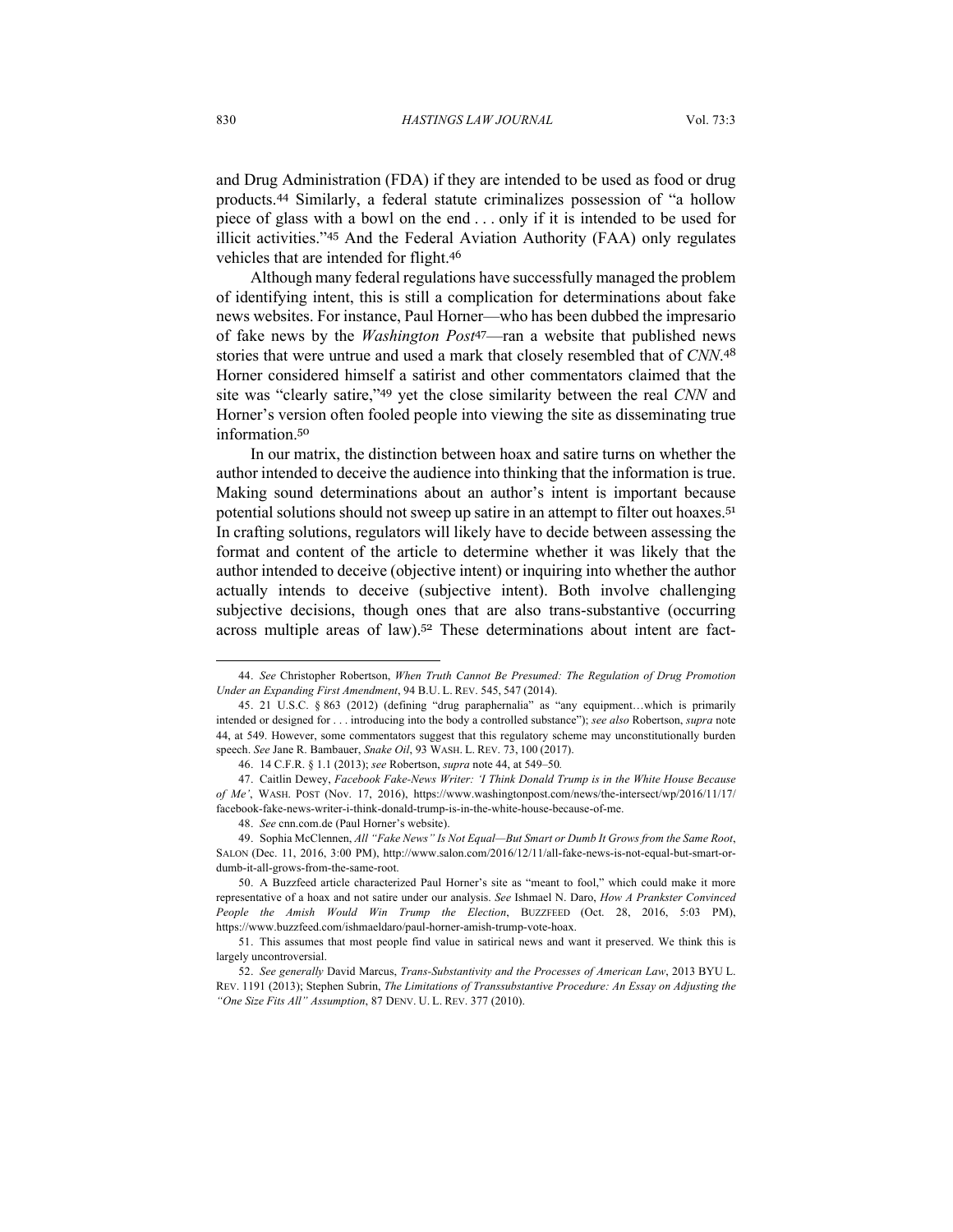specific and complicated. Worse still, disclaimers about a site publishing false news stories are often buried in fine print at the bottom of the page, and some fake news stories reveal themselves to be fake in the article itself, which can be a problem in a media culture where many people do not read past the headlines.<sup>53</sup>

The uncritical consumption of fake news divides responsibility among several actors: authors (who intend to deceive), platforms (that are optimized to promote superficial engagement by readers),<sup>54</sup> and, finally, readers themselves (who often do not engage with an article beyond the headlines).<sup>55</sup> Although there is shared responsibility, it is futile to place a significant share of the burden to solve fake news on readers. Readers operate in digital media ecosystems that incentivize low-level engagement with news stories, and digital platforms are crucial tools for the circulation of intentionally deceptive types of fake news.<sup>56</sup> Efforts to educate readers to become more sophisticated consumers of information are laudable but likely will have only marginal effects. Thus, solutions must center on platforms and authors because they will be more responsive to interventions than readers.

#### B. MIXED MOTIVES

The problem of mixed motives involves two connected difficulties: epistemic and administrative. The epistemic problem of mixed motives is similar to the problem of deciphering intent in that it grows out of the inherent ambiguity of interpreting a person's actions. In short, people act for a variety of reasons; actions driven by different reasons can sometimes produce the same results, and with access only to people's actions (the results), it can be difficult to

<sup>53.</sup> *See* Leonid Bershidsky, Opinion, *Fake News is All About False Incentives*, BLOOMBERG (Nov. 16, 2016, 9:26 AM), https://www.bloomberg.com/view/articles/2016-11-16/fake-news-is-all-about-false-incentives (describing how many people do not engage with stories beyond the headline).

<sup>54.</sup> Brett Frischmann & Evan Selinger, *Why It's Dangerous to Outsource Our Critical Thinking to Computers*, THE GUARDIAN (Dec. 10, 2016, 7:00 AM), https://www.theguardian.com/technology/2016/dec/10/ google-facebook-critical-thinking-computers (arguing "[t]he engineered environments of Facebook, Google, and the rest have increasingly discouraged us from engaging in an intellectually meaningful way. We, the masses, aren't stupid or lazy when we believe fake news; we're primed to continue believing what we're led to believe").

<sup>55.</sup> *How Americans Get Their News*, AM. PRESS INST. (Mar. 17, 2014), https://www.americanpressinstitute.org/publications/reports/survey-research/how-americans-get-news (explaining that most Americans do not invest time reading news stories beyond the headlines); *see also* Chris Cillizza, *Americans Read Headlines. And Not Much Else*, WASH. POST (Mar. 19, 2014), https://www.washingtonpost.com/news/the-fix/wp/2014/03/19/americans-read-headlines-and-not-much-else (quoting from the American Press Institute study).

<sup>56.</sup> Luke Munn, *Angry by Design: Toxic Communication and Technical Architecture*, 7 HUMANS & SOC. SCIS. COMMS. 53, 53 (2020) ("Based on engagement, Facebook's Feed drives views but also privileges incendiary content, setting up a stimulus—response loop that promotes outrage expression.").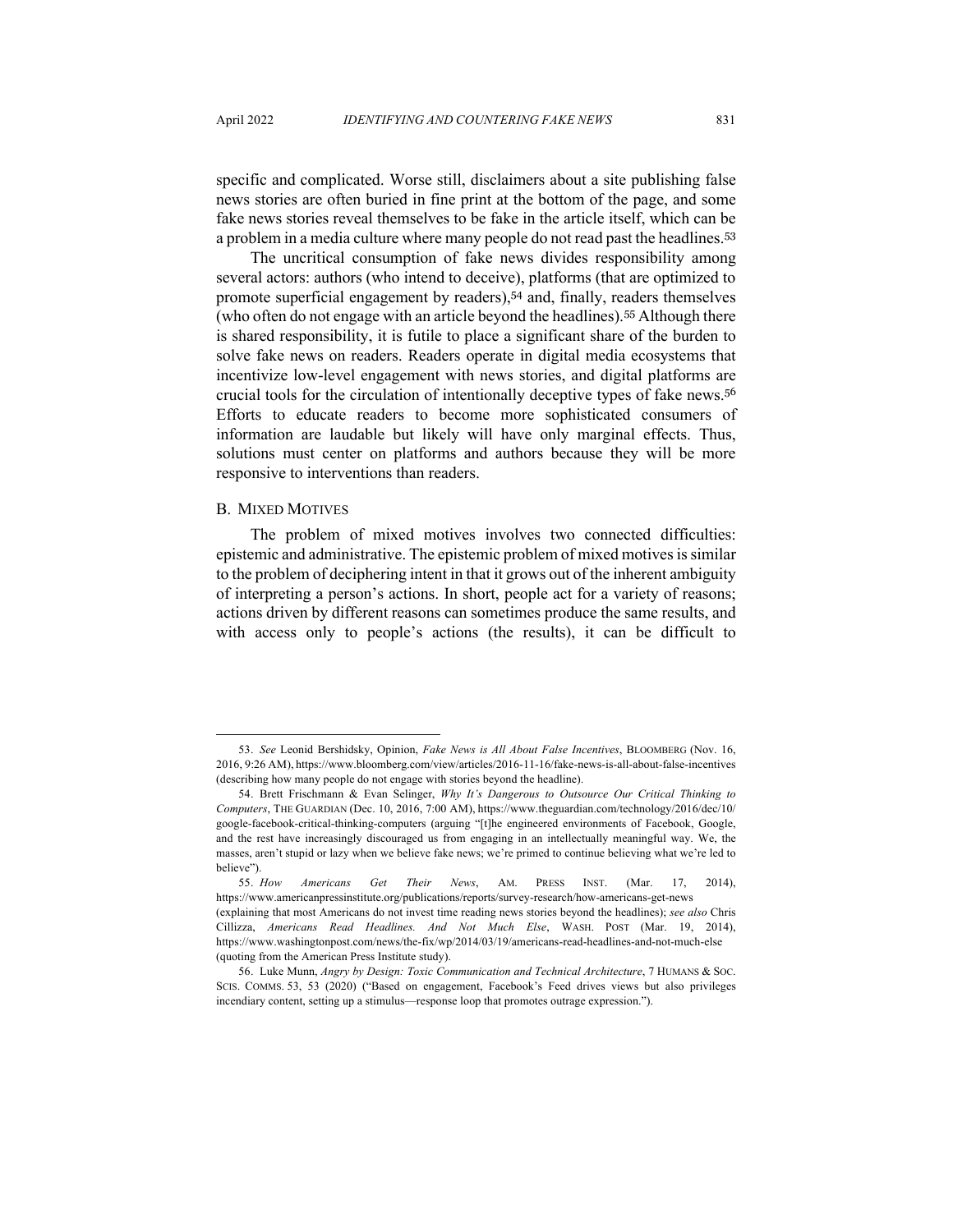comprehend the motivations behind them.<sup>57</sup> This complicates classifications based on motivations for acting.

The debunked Pizzagate story illustrates the problem of mixed motives. Users on 4chan and Reddit promulgated the theory—Pizzagate—that members of the Democratic Party leadership were involved in a child sex trafficking ring operating from a Washington, D.C. pizza restaurant.<sup>58</sup> One conspiracy theorist entered the restaurant armed with an assault rifle and a handgun, firing several rounds during a (fruitless) search for tunnels or hidden rooms that he believed were being used in child trafficking.<sup>59</sup> Assessing the Pizzagate events, Caroline Jack shows that people participate in these sorts of online discussions for a wide variety of reasons: participation in Pizzagate could have been motivated by genuine concern about sex trafficking, play, boredom, politics, or any combination of these.<sup>60</sup>

Mixed motives also create an administrative problem. Because any single instance of fake news may have several motivating factors, interventions that target a single motivating factor—so that only paradigmatic cases of propaganda or a hoax, for example, are within their scope—may be unsuccessful.<sup>61</sup> For example, a person could produce a fake news story that was motivated by both financial considerations and political ones. In January 2021, the voting machine firm Dominion Voting Systems sued Rudy Giuliani, President Trump's personal attorney, for defamation based on his claims that the company's machines were involved in fraud during the 2020 election.<sup>62</sup> Giuliani did so, the firm alleges, not only to help President Trump, but to increase sales of products he endorses, such as gold coins and cigars.<sup>63</sup> If accurate, this depiction is a classic instance of mixed motives: Giuliani had both pecuniary and non-pecuniary (political) reasons for peddling a thoroughly discredited story about election fraud. Even if financial motivations were the primary purpose for creating the story, the story might have been produced without the financial incentives if the political reasons were sufficient on their own. Accordingly, an intervention targeted at pecuniary motives may not suffice. The problem of multiple sufficient motives

<sup>57.</sup> *See* Pamela Paresky, Alex Goldenberg, Denver Riggleman, Jacob N. Shapiro, & John Farmer Jr., *How to Respond to the QAnon Threat*, BROOKINGS TECHSTREAM (Jan. 20, 2021), https://www.brookings.edu/ techstream/how-to-respond-to-the-qanon-threat.

<sup>58.</sup> Caroline Jack, *What's Propaganda Got to Do With It*, DATA & SOC'Y: POINTS (Jan. 5, 2017), https://points.datasociety.net/whats-propaganda-got-to-do-with-it-5b88d78c3282#.uj7xfxed0.

<sup>59.</sup> Marc Fisher, John Woodrow Cox, & Peter Hermann, *Pizzagate: From Rumor, to Hashtag, to Gunfire in D.C.*, WASH. POST (Dec. 6, 2016), https://www.washingtonpost.com/local/pizzagate-from-rumor-to-hashtagto-gunfire-in-dc/2016/12/06/4c7def50-bbd4-11e6-94ac-3d324840106c\_story.html.

<sup>60.</sup> Jack, *supra* note 58.

<sup>61.</sup> An example of this would be hoaxes that are exclusively based on financial motivations (for example, those of the Macedonian teenagers).

<sup>62.</sup> *See* Katelyn Polantz, *Election Technology Company Dominion Sues Giuliani for \$1.3 Billion Over 'Big Lie' About Election Fraud*, CNN: POLITICS (Jan. 25, 2021, 9:19 PM), https://www.cnn.com/2021/01/25/politics/ dominion-lawsuit-giuliani/index.html.

<sup>63.</sup> *Id.*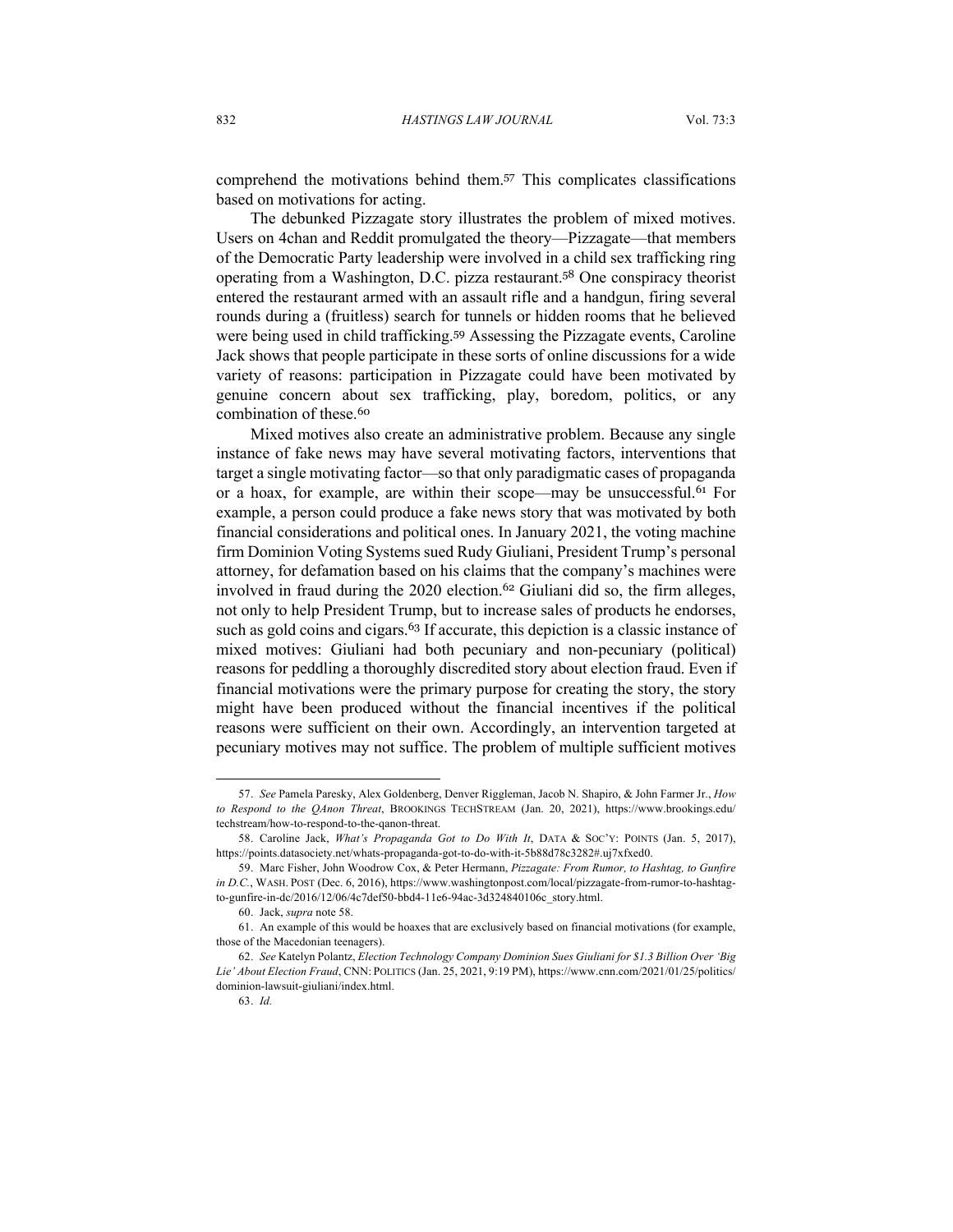shows that although regulating motives may be a tempting starting point, it is likely an insufficient fix on its own.

## C. MIXED INFORMATION (FACT AND FICTION)

The problem of mixed information is that true and false information coexist, often subtly and intermixed, in fake news and on platforms. Consider the propaganda narrative about Hillary Clinton's health during her 2016 presidential campaign.<sup>64</sup> This story mixed fact and fiction in a way that made it hard to fact-check and, by extension, difficult to debunk the claim that Clinton had serious long-term health issues that made her unfit to be president. It was true that Clinton had a health problem: she was battling pneumonia.<sup>65</sup> It was false, however, that she had serious long-term health concerns that affected her fitness for the presidency.<sup>66</sup> In particular, propaganda mixes fact and fiction to create narratives that have staying power because some of the narrative elements are true, yet the story is presented in a way that is misleading and not true.

Another location for mixing fact and fiction is on platforms themselves, which may have propaganda interwoven with one-sided news reports. A single resource may display or blend truth and lies side-by-side. One example of this phenomenon is the website *Breitbart*, which, according to Ethan Zuckerman, "mix[es] propaganda and conspiracy theories with highly partisan news."<sup>67</sup> *Breitbart* is not alone in this strategy as other similar platforms convincingly combine propaganda with partisan (yet largely true) news stories. Mixed information on platforms makes it difficult to discern which stories are partisan interpretations of actual events and which narratives have moved beyond reflecting actual events to promote false and misleading accounts.

All of these factors complicate classification of and interventions for fake news. The next Part uses a four-part taxonomy to classify proffered solutions to the problem.

#### III. SOLUTIONS

This Part identifies four ways to shape conduct. It assesses which existing proposals, if any, are good choices for stemming fake news. This Part adopts Larry Lessig's famous formulation of the four modalities that constrain

<sup>64.</sup> *See* Tom Kludt, *Trump Targets Clinton's Health in New Ad*, CNN: POLITICS (Oct. 11, 2016, 2:10 PM), https://www.cnn.com/2016/10/11/politics/donald-trump-ad-hillary-clinton-health/index.html.

<sup>65.</sup> *See* Jonathan Martin & Amy Chozick, *Hillary Clinton's Doctor Says Pneumonia Led to Abrupt Exit From 9/11 Event*, N.Y. TIMES (Sept. 11, 2016), https://www.nytimes.com/2016/09/12/us/politics/hillaryclinton-campaign-pneumonia.html.

<sup>66.</sup> *See* Tara Golshan, *How Hillary Clinton's Health Passed from an Online Conspiracy Theory to a Mainstream Debate*, VOX (Sept. 13, 2016, 8:13 AM), https://www.vox.com/2016/9/12/12888498/hillaryclinton-health-conspiracy.

<sup>67.</sup> Ethan Zuckerman, *The Case for a Taxpayer-Supported Version of Facebook*, THE ATLANTIC: TECH. (May 7, 2017), https://www.theatlantic.com/technology/archive/2017/05/the-case-for-a-taxpayer-supportedversion-of-facebook/524037.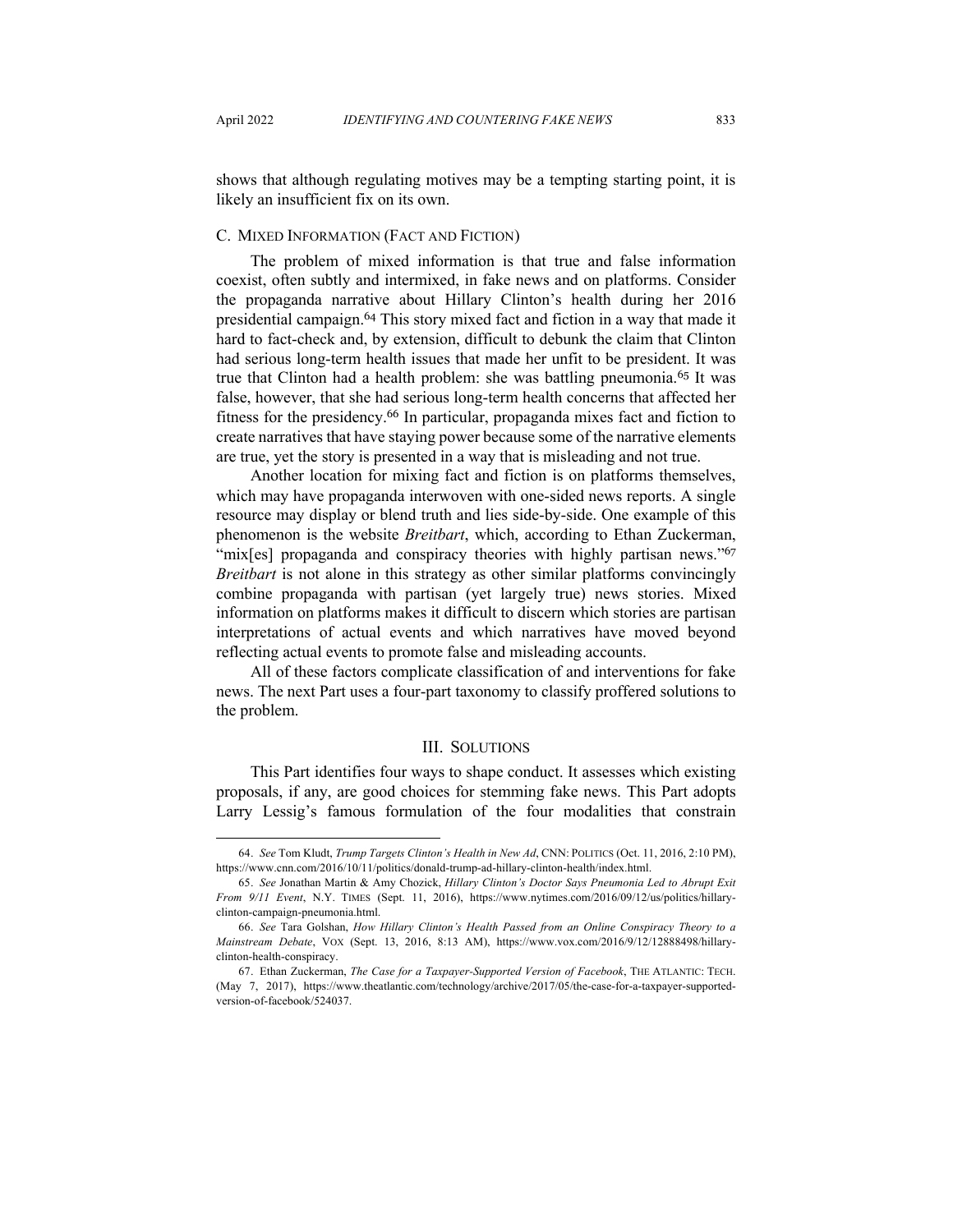behavior: law (state-sponsored sanctions), markets (price mechanisms), architecture (such as code), and norms (community standards).<sup>68</sup> For example, one category of fake news—hoaxes—responds particularly well to marketbased constraints. However, as recent research has suggested, and the political climate of the past four years indicates, this species of fake news may have minimal impact on the media ecosystem relative to other species; it is significantly less influential than propaganda.<sup>69</sup> In sketching the different modes of constraining behavior, we assess recent attempts to leverage these techniques to stem the tide of fake news. We highlight why propaganda—arguably the biggest problem emanating from fake news—seems to elude all of these methods.

## A. LAW

Law operates through the threat of sanctions from the state.<sup>70</sup> It is often the first response of policymakers to a given challenge. Legal solutions have practical effect, by punishing and disabling those who violate their commands, and also suasive impact, by articulating conduct which the polity expressly disapproves. In theory, law operates equally for all people bound by it, and can command the entire resources of the state—if necessary—to ensure compliance.

Law, however, is not a perfect mechanism. Some commentators disfavor state solutions because they are monopolistic and mandatory.<sup>71</sup> On this account, legal restrictions are undesirable because they do not leave room to experiment with different mechanisms to solve a problem; however, this criticism is largely true for private solutions by internet platforms as well.<sup>72</sup> With high switching costs due to network effects, Facebook, Google, and other similarly situated platforms can implement private ordering that is vulnerable to similar criticisms about the monopolistic effects of regulation.<sup>73</sup>

<sup>68.</sup> Lawrence Lessig, *The New Chicago School*, 27 J. LEGAL STUD. 661, 662–63 (1998); *see also* LESSIG, *supra* note 8.

<sup>69.</sup> Yochai Benkler, Robert Faris, Hal Roberts, & Ethan Zuckerman, *Study: Breitbart-led Media Ecosystem Altered Broader Media Agenda*, COLUM. JOURNALISM REV. (Mar. 3, 2017), http://www.cjr.org/analysis/ breitbart-media-trump-harvard-study.php.

<sup>70.</sup> *See* Robert Cover, *Violence and the Word*, 95 YALE L.J. 1601 (1985).

<sup>71.</sup> *See, e.g.*, Frank H. Easterbrook, *Cyberspace and the Law of the Horse*, 1996 U. CHI. LEGAL F. 207, 215–16 (1996) (arguing "Error in legislation is common, and never more so than when the technology is galloping forward. Let us not struggle to match an imperfect legal system to an evolving world that we understand poorly. Let us instead do what is essential to permit the participants in this evolving world to make their own decisions").

<sup>72.</sup> This reasoning is reflected in the idea that states should be "laboratories for democracy," where solutions to social issues can be vetted and the best ones identified. *See* New State Ice Co. v. Liebmann, 285 U.S. 262, 311 (1932) (Brandeis, J., dissenting) (arguing that "a single courageous State may, if its citizens choose, serve as a laboratory; and try novel social and economic experiments without risk to the rest of the country").

<sup>73.</sup> Barbara Engels, *Data Portability Among Platforms*, 5 INTERNET POL'Y REV. 1, 5 (2016), https://policyreview.info/articles/analysis/data-portability-among-online-platforms (discussing the "lock-in effect" that makes switching costs high when personal data is not portable across platforms). *But see* Stan J.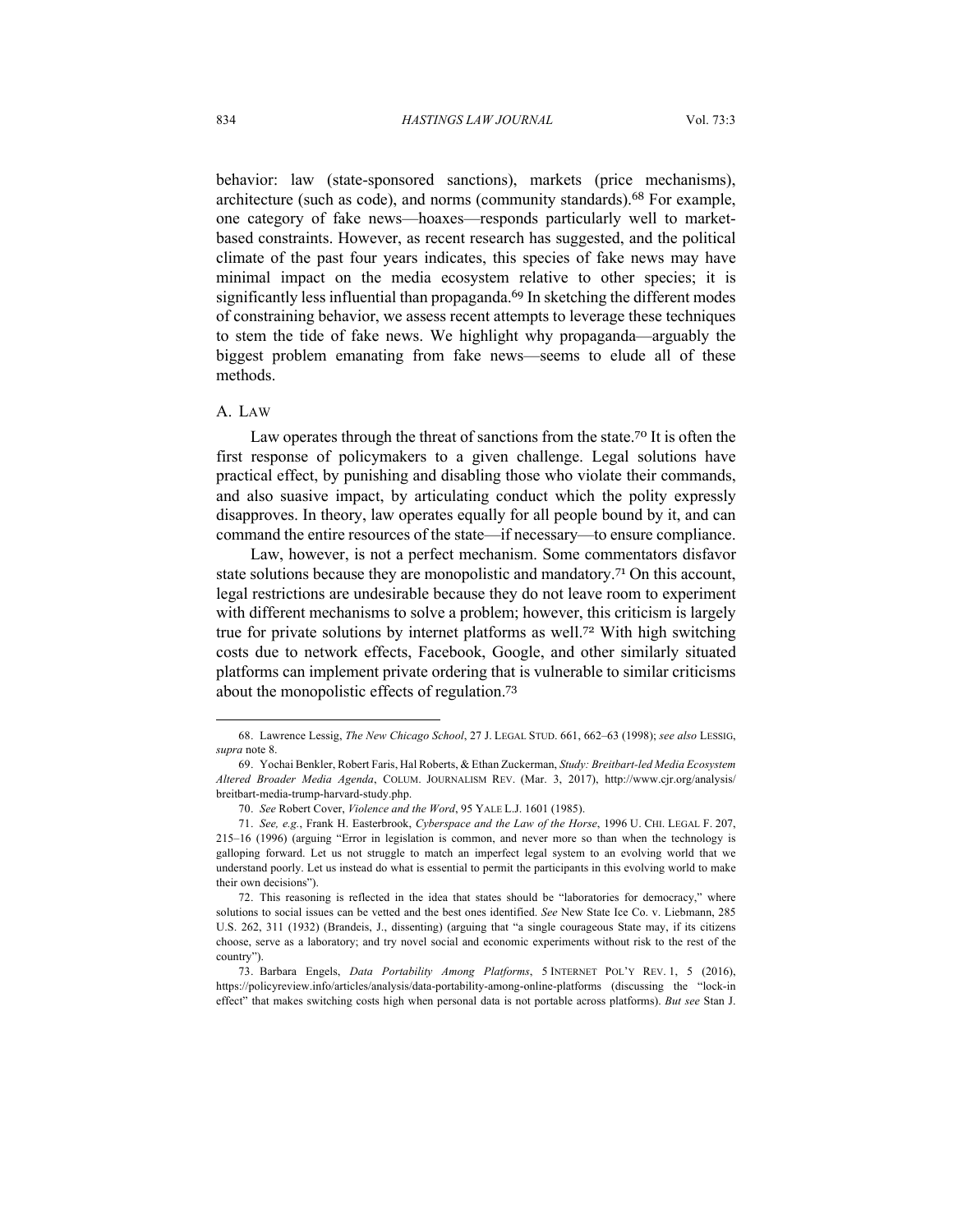A more trenchant criticism of a legal approach to fake news is that speech regulations backed by state enforcement are likely to run afoul of the First Amendment.<sup>74</sup> Although there are specific carve-outs for speech that are not subject to First Amendment protection, criminal and civil lawsuits under these causes of action are likely to have only a minor effect on the robust fake news ecosystem.<sup>75</sup> One example of speech that is specifically removed from First Amendment protection is defamation. Defamation—making false statements about another that damage their reputation—is not protected, and, on the surface, seems like it could be effectively applied as a cause of action to remedy fake news.<sup>76</sup> However, this may not be effective in clearing up fake news that references public figures such as politicians or celebrities. For a public figure to succeed with a defamation claim, that person must prove that the writer or publisher acted with actual malice (either knowledge of the falsity of the information or reckless disregard as to falsity), which is exceptionally difficult.<sup>77</sup> Even private figures must establish some fault, even if only negligence, on the part of the defendant in assessing whether information is false.<sup>78</sup>

Beyond the standard speech-based causes of action, a few commentators have suggested new legal tools to combat fake news. *MSNBC*'s chief legal correspondent has proposed that the Federal Trade Commission (FTC) regulate fake news under its statutory authority,<sup>79</sup> which allows the FTC to police "unfair or deceptive acts or practices in or affecting commerce."<sup>80</sup> For the FTC to gain a solid basis for regulation, it would have to make the difficult argument that fake news is a commercial product even though people are often not paying to read it.<sup>81</sup> David Vladeck, a former director of the FTC's Bureau of Consumer Protection, says that it is unlikely that the FTC could make compelling

Liebowitz & Stephen E. Margolis, *Are Network Externalities A New Source of Market Failure?*, 17 RSCH. L. & ECON. 1, 12 (1995).

<sup>74.</sup> *See, e.g.*, Derek E. Bambauer, *What Does the Day After Section 230 Reform Look Like?*, BROOKINGS TECHSTREAM (Jan. 22, 2021), https://www.brookings.edu/techstream/what-does-the-day-after-section-230 reform-look-like (noting that First Amendment constrains Congress' ability to regulate how platforms manage content).

<sup>75.</sup> *See* U.S. v. Stevens, 559 U.S. 460, 468–69 (2014) (listing categories of speech that can be regulated without triggering First Amendment scrutiny).

<sup>76.</sup> All Things Considered, *What Legal Recourse Do Victims of Fake News Stories Have?*, NPR, at 01:04 (Dec. 7, 2016), http://www.npr.org/2016/12/07/504723649/what-legal-recourse-do-victims-of-fake-newsstories-have.

<sup>77.</sup> N.Y. Times v. Sullivan*,* 376 U.S. 254, 279–80 (1964).

<sup>78.</sup> *See* Gertz v. Robert Welch, Inc., 418 U.S. 323, 347 (1974) (holding "so long as they do not impose liability without fault, the States may define for themselves the appropriate standard of liability for a publisher or broadcaster of defamatory falsehood injurious to a private individual").

<sup>79.</sup> Callum Borchers, *How the Federal Trade Commission Could (Maybe) Crack Down on Fake News*, WASH. POST (Jan. 30, 2017), https://www.washingtonpost.com/news/the-fix/wp/2017/01/30/how-the-federaltrade-commission-could-maybe-crack-down-on-fake-news/?utm\_term=.ce40f260d732.

<sup>80.</sup> 15 U.S.C § 45(a)(1).

<sup>81.</sup> Borchers, *supra* note 79.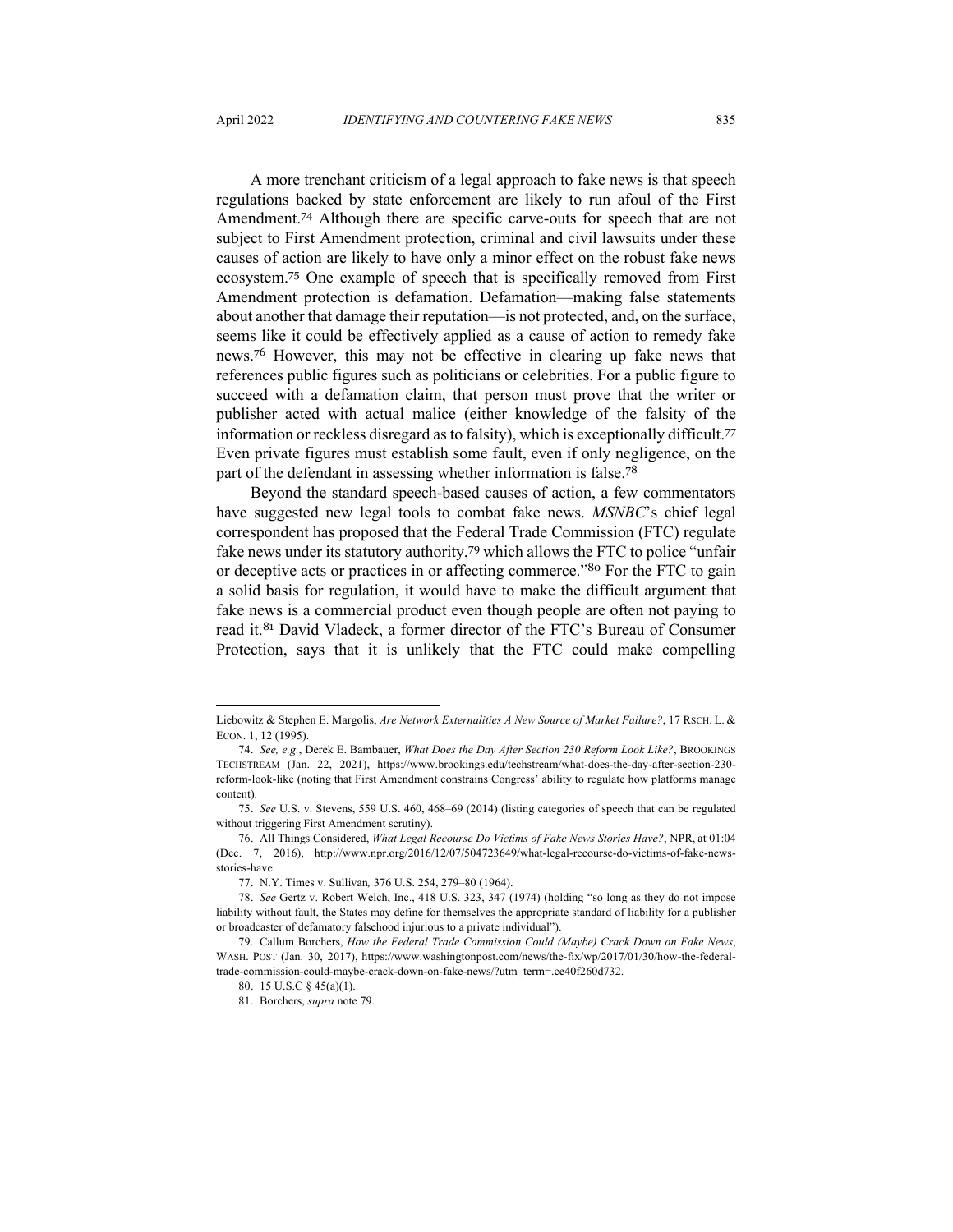arguments about the commercial nature of fake news, even in paradigmatic cases like the hoaxes perpetuated by Macedonian teenagers for financial gain.<sup>82</sup>

A second solution, offered by Professor Noah Feldman, attempts to build on the defamation exception to First Amendment protection.<sup>83</sup> Under this scheme, Congress would create a private right to delist libelous statements from the internet.<sup>84</sup> To protect people from abusing this removal power, the regime would require that parties adjudicate whether the statements were false and defamatory and then have the court direct a removal order to search engines or other internet platforms.<sup>85</sup>

There are reasons to think that this solution may unduly threaten speech that deserves protection. First, as Feldman notes, this would require changing existing laws that insulate internet publishers from liability arising from hosting the speech of others.<sup>86</sup> The strongest statutory shield from liability for internet intermediaries is Section 230 of the Communications Decency Act, which insulates publishers and distributors from most civil liability for hosting thirdparty content.<sup>87</sup> Ironically, this is one of the few issues in technology law upon which Democrats and Republicans largely agree, although they have critical differences over how to reform Section 230.<sup>88</sup> Laws that protect intermediaries from liability promote free exchange and robust public debate on the internet.<sup>89</sup> The specter of fake news, although a real threat, is not severe enough to merit stripping protections from internet intermediaries. If anything, removing shields from liability may be a bigger threat to democratic debate than fake news itself.<sup>90</sup>

Second, even if Congress stripped liability from speech aggregators, hosts of third party speech still have First Amendment rights that cannot be abridged based on a "trial like hearing" where they are not involved.<sup>91</sup> Confining judicial

<sup>82.</sup> *Id.*

<sup>83.</sup> Noah Feldman, Opinion, *Closing the Safe Harbor for Libelous Fake News*, BLOOMBERG VIEW (Dec. 16, 2016, 9:24 AM), https://www.bloomberg.com/view/articles/2016-12-16/free-speech-libel-and-the-truthafter-pizzagate.

<sup>84.</sup> *Id.*

<sup>85.</sup> *Id.*

<sup>86.</sup> *Id.*

<sup>87.</sup> 47 U.S.C. § 230.

<sup>88.</sup> *See* Jessica Guynn, *Biden and Section 230: New Administration, Same Problems for Facebook, Google and Twitter as Under Trump*, USA TODAY (Jan. 20, 2021), https://www.usatoday.com/story/tech/2021/01/20/ biden-trump-censorship-section-230-google-facebook-scrutiny/4238357001.

<sup>89.</sup> *See* Derek E. Bambauer, *Against Jawboning*, 100 MINN. L. REV. 51, 63 (2015).

<sup>90.</sup> Revenge porn—and some varieties of cyber harassment—are cases where the threat may be severe enough to consider imposing liability on parties that are hosts of third-party content. Even then, liability should be framed as narrowly as possible and not, for example, extend to Google for listing links to revenge porn websites. *See* Danielle Keats Citron & Mary Anne Franks, *Criminalizing Revenge Porn*, 49 WAKE FOREST L. REV. 345, 347 (2014). *But see* Derek E. Bambauer, *Exposed*, 98 MINN. L. REV. 2025, 2055 (2014).

<sup>91.</sup> Under the prevailing view, search results are protected by the First Amendment. *See* Eugene Volokh & Donald M. Falk, *First Amendment Protection for Search Engine Results—A White Paper Commissioned by Google* (UCLA Sch. of L., Research Paper No. 12-22, 2012), https://papers.ssrn.com/sol3/papers.cfm?abstract\_ id=2055364; *see also* Jane R. Bambauer, *Is Data Speech?*, 66 STAN. L. REV. 57, 60 (2014); Derek E. Bambauer, *Copyright = Speech*, 65 EMORY L.J. 199, 201 (2015). *But see* Tim Wu, *Machine Speech*, 161 U. PA. L.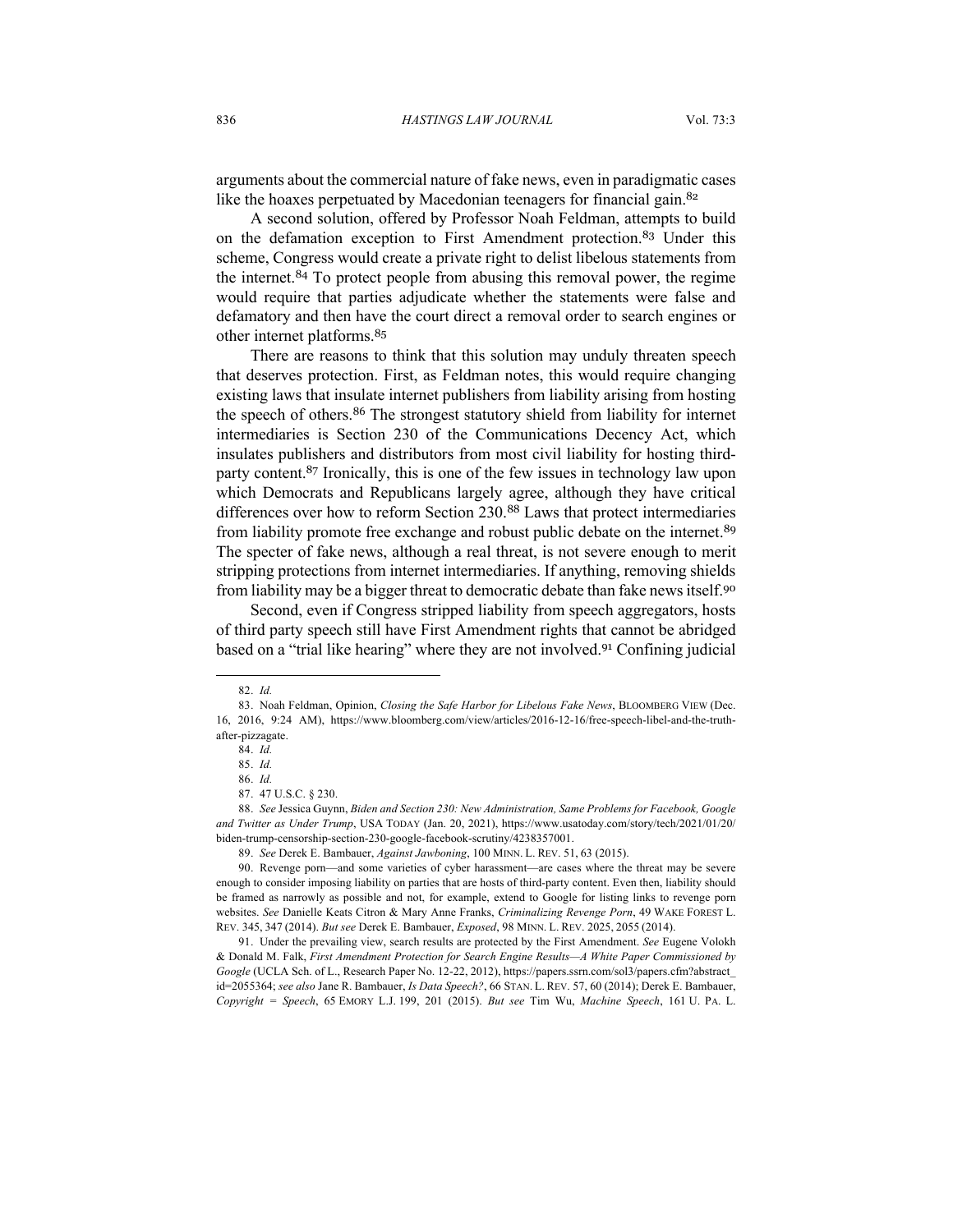proceedings to the allegedly defamed party and the original speaker improperly curtails the First Amendment rights of content hosts, who—like publishers of traditional media—are entitled to seek to vindicate their rights before having a court direct removal orders at their platform.<sup>92</sup>

To sum up, legal solutions are likely to be over-inclusive and threaten flourishing, robust public debate on the internet to a greater degree than fake news imperils it. Even if legal solutions seem like an effective tool to combat fake news, administering new legal remedies will be difficult given the strength of constitutionally guaranteed speech protections. Finally, propaganda relies on mixing truth and falsehood to promote a narrative; it is unlikely that legal solutions, which rely on the ability to prove statements are untrue, will be effective to restrain the production and dissemination of propaganda.

#### B. MARKETS

Markets regulate through changes in price that, in turn, determine which activities and goals people pursue. Market-based solutions can occur naturally as the result of changes in supply or demand, or they can be intentionally created when governments intervene in markets to promote or discourage certain economic activity through subsidies or taxes.<sup>93</sup> The underlying logic (or driving mechanism) of regulation through markets is that people respond to financial incentives.

In the wake of the 2016 U.S. presidential election, Google announced that it would ban websites that publish fake news articles from using its advertising platform.<sup>94</sup> Google's decision involved AdSense, which allows websites to profit from third-party ads hosted on their sites.<sup>95</sup> Google's decision to restrict access to AdSense undercut the funding model that many fake news sites

REV. 1495, 1496–98 (2013); Oren Bracha & Frank Pasquale, *Federal Search Commission - Access, Fairness, and Accountability in the Law of Search*, 93 CORNELL L. REV. 1149, 1152 (2008); James Grimmelmann, *Speech Engines*, 98 MINN. L. REV. 868, 912 (2014); Heather M. Whitney & Mark Robert Simpson, *Search Engines, Free Speech Coverage, and the Limits of Analogical Reasoning*, *in* FORTHCOMING FREE SPEECH IN THE DIGITAL AGE, 1, 14 (Susan J. Brison & Kath Gelber, eds., 2017) (arguing that not all search engine results should be constitutionally protected).

<sup>92.</sup> *See* Brief of Amici Curiae First Amend. and Internet Law Scholars in Support of Appellant, Yelp, Inc., at 34, Hassell v. Bird, 247 Cal. App. 4th 1336 (Cal. 2017) (No. S235968), http://digitalcommons.law.scu.edu/ cgi/viewcontent.cgi?filename=3&article=2463&context=historical&type=additional (claiming that the Court abridged Yelp's First Amendment Rights by ordering it to remove content without first providing Yelp an opportunity to vindicate its rights in court).

<sup>93.</sup> It is worth noting that government intervention in markets through subsidies and, especially, taxation has some relevant characteristics of legal regulation, including the threat of sanctions for unpaid taxes. *See* U.S. v. Am. Library Ass'n, 539 U.S. 194, 199 (2003) (upholding a statute that required libraries receiving federal discounts for internet access to install adult content filters on computers).

<sup>94.</sup> Nick Wingfield, Mike Issac, & Katie Benner, *Google and Facebook Take Aim at Fake News Sites*, N.Y. TIMES (Nov. 14, 2016), https://www.nytimes.com/2016/11/15/technology/google-will-ban-websites-thathost-fake-news-from-using-its-ad-service.html.

<sup>95.</sup> *Id.*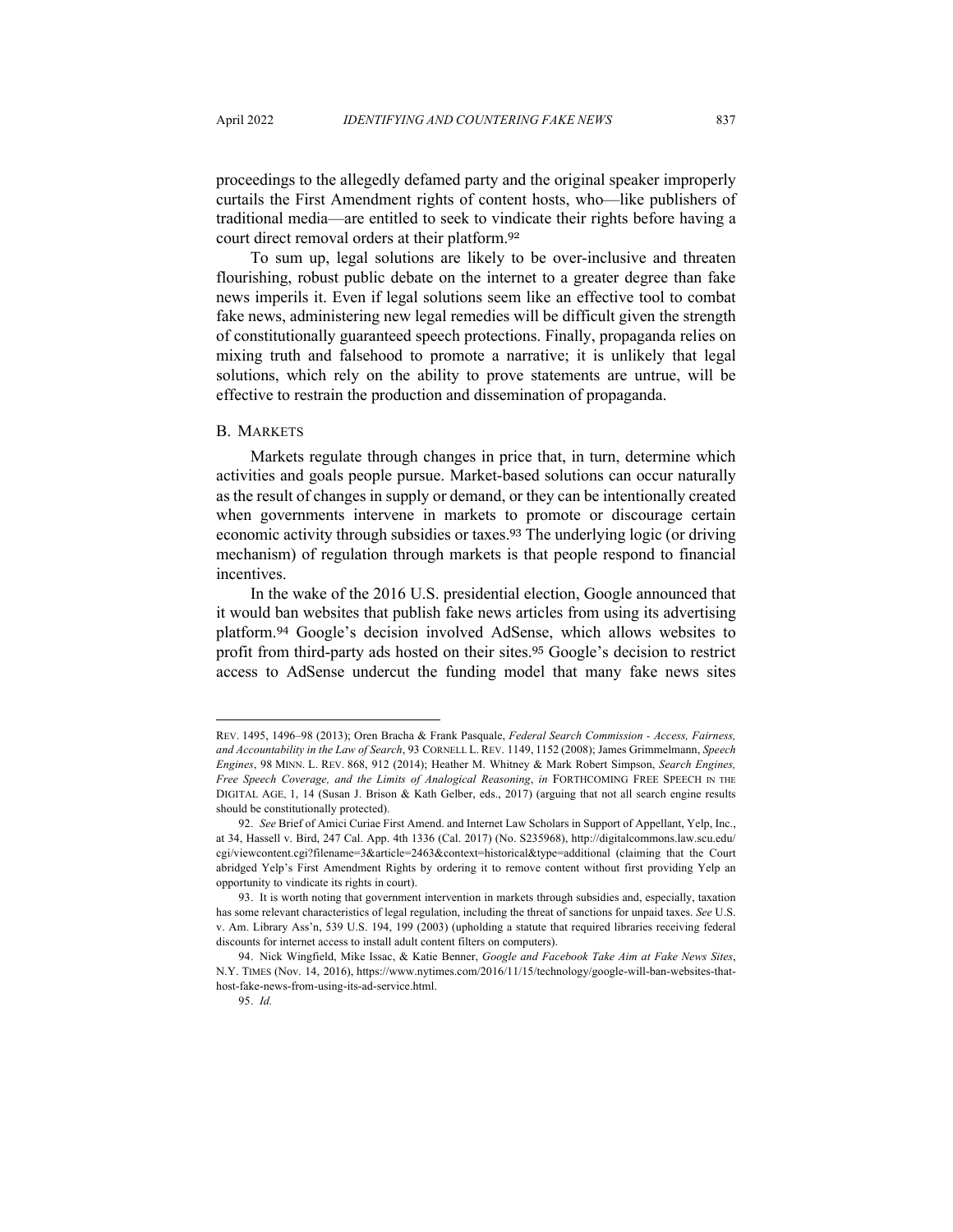leverage to make a profit.<sup>96</sup> By removing some financial incentives for fake news, Google sought to decrease the number of fake news sites.<sup>97</sup>

Google's decision to restrict the use of AdSense to exclude sites it deems fake news—as an instance of regulation through markets—is likely to be both over-inclusive and under-inclusive. First, as discussed in the section on mixed intent, determinations at the edges between hoaxes and satire are complicated.<sup>98</sup> Many commentators disagree about where satire ends and hoaxes begin.<sup>99</sup> For example, faux *CNN* publisher Paul Horner has been accused of perpetuating hoaxes while others see his site as satire.<sup>100</sup> It is likely Google's restriction will sweep too broadly in at least some cases and chill the production of satire, at least in the gray areas between the categories. The worry is that short-term pressure will result in over-inclusive solutions that extend to speech that deserves protection.

At the same time, Google's market-based solution is likely to be underinclusive because it does not reach the incentives that power trolling and propaganda. In the description of this Article's matrix, we illustrated how propaganda and trolling<sup>101</sup> are strongly motivated by non-financial incentives. This makes market solutions ineffective at combatting these two species. Restrictions on AdSense use will only curtail fake news production that has financial motivations that are sufficient for its production, such as the wholly economically motivated hoaxes by Macedonian teenagers.

In addition, Yonathan Arbel suggests that "truth bounties" (a market solution) are a better approach to fake news than expanding existing defamation laws (a legal solution).<sup>102</sup> Truth bounties, according to Arbel, are rewards offered by journalists and publications to anyone who can prove that a story is false.<sup>103</sup> These rewards are inherently market-based because they create

<sup>96.</sup> *Id.*

<sup>97.</sup> Google's decision to remove the funding apparatus is not wholly a market-based solution. By all accounts, Google's decision was motivated by an attempt to promote good digital citizenship. Google also appears to be responding to norms about how we want our platforms to operate, or at least, Google was responding partly to non-market forces. Like motivations and intentions, solutions can be mixed, which further complicates the discussion.

<sup>98.</sup> *See infra* Parts II.A–C.

<sup>99.</sup> Kyle Wiggers, *Researchers Develop AI that Distinguishes Between Satire and Fake News*, VENTUREBEAT (Nov. 5, 2019), https://venturebeat.com/2019/11/05/researchers-develop-ai-that-distinguishesbetween-satire-and-fake-news.

<sup>100.</sup> Robert G. Parkinson, *Fake News? That's a Very Old Story*, WASH. POST. (Nov. 5, 2016), https://www.washingtonpost.com/opinions/fake-news-thats-a-very-old-story/2016/11/25/c8b1f3d4-b330-11e6- 8616-52b15787add0\_story.html.

<sup>101.</sup> The question of whether to regulate trolling and propaganda is a separate issue. Trolling may have defenders, but propaganda seems—almost by definition—like something society wants to reduce. *See* John Maxwell Hamilton & Kevin R. Kosar, *Call It What It Is: Propaganda*, POLITICO (Oct. 8, 2020), https://www.politico.com/news/magazine/2020/10/08/government-communication-propaganda-427290.

<sup>102.</sup> Yonathan Arbel, *Slicing Defamation by Contract*, U. CHI. L. REV. ONLINE (2020), https://lawreviewblog.uchicago.edu/2020/03/30/slicing-defamation-by-contract-by-yonathan-arbel.

<sup>103.</sup> *Id.*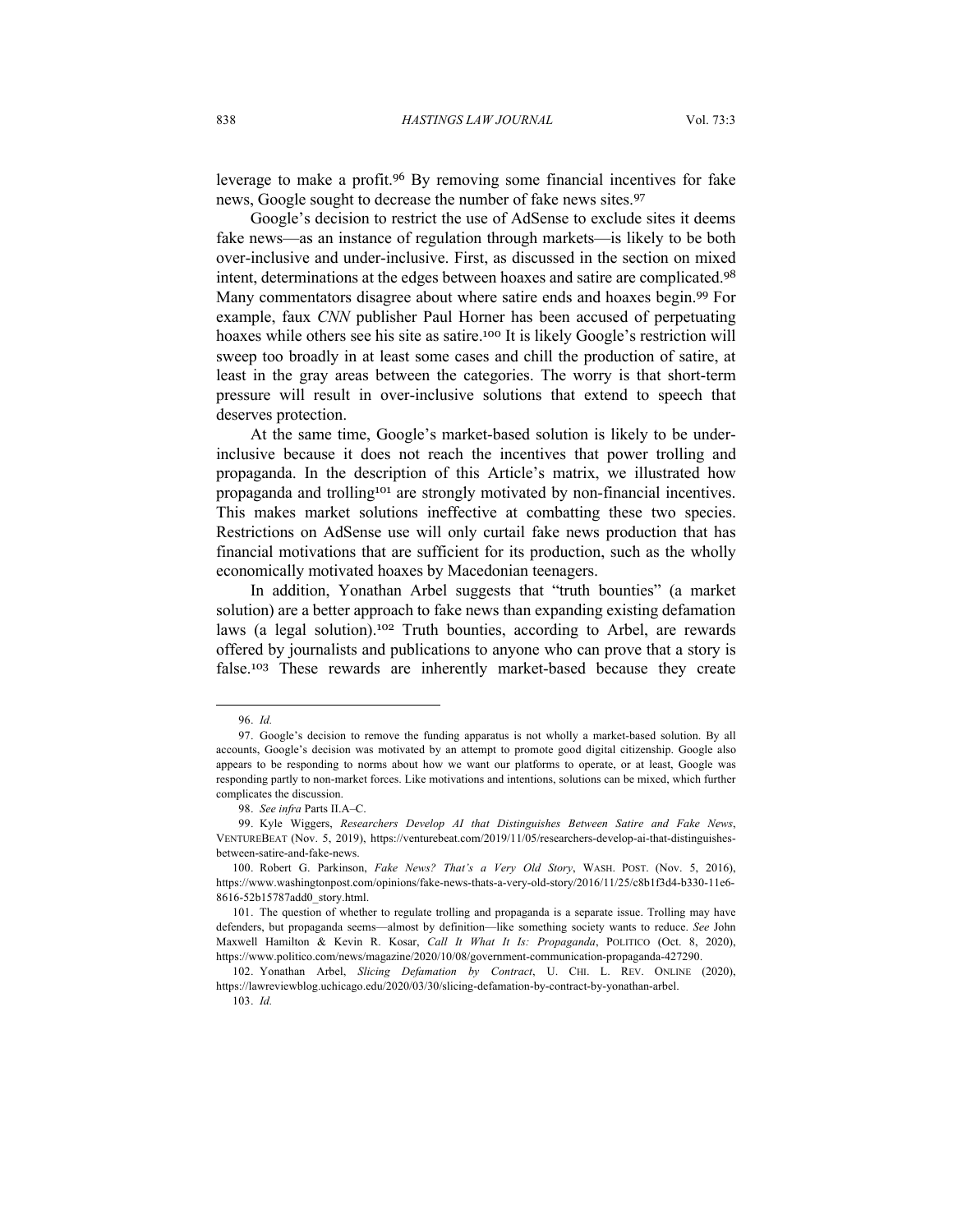additional financial incentives to produce truthful reporting. Of course, truth bounties are not required by law; however, Arbel claims that many publications will opt into this system because of the signaling effects of truth bounties.<sup>104</sup> That is, publications that do not offer rewards for falsification are potentially indicating lower quality information and, by extension, may be viewed more skeptically by the general public.<sup>105</sup>

While Arbel's truth bounties are innovative and potentially useful, they do not appear to remedy the full spectrum of fake news. Truth bounties may be effective against hoaxes where the information contained in the story is provably false. However, in order for truth bounties to combat hoaxes, publishers of hoax websites would have to offer rewards for falsification, which seems unlikely. Still, the absence of truth bounties on hoax websites may offer additional information that alerts potentially duped readers that the information may not be credible. Truth bounties offer less purchase to remedy the effects of propaganda. This is largely because propaganda exists in a grey area of truthfulness that makes it exceedingly difficult (if not impossible) to debunk. Propagandists can present factual information in a way that encourages readers to draw unwarranted conclusions, as was the case in many of the stories about Hillary Clinton's health issues.<sup>106</sup> Even though truth bounties cannot resolve all issues of fake news, they represent an imaginative solution that may restore trust in some historically respected publications, as stalwarts like the *New York Times* would offer significant rewards for falsification of their stories.

Taken together, market solutions are only marginally effective. They are better situated to respond to hoaxes where the incentives of production are primarily financial and the content is decisively false. However, tinkering with the financial incentives of information production will offer little protection against trolling and propaganda where the incentives for creating these stories are largely non-monetary.

#### C. ARCHITECTURE/CODE

Architecture (code, in the internet context) constrains through the physical (or digital) realities of the environment. This includes both built and found features of the world. "That I cannot see through walls is a constraint on my ability to snoop. That I cannot read your mind is a constraint on my ability to know whether you are telling me the truth."<sup>107</sup> Thus, Larry Lessig provides

<sup>104.</sup> *Id.*

<sup>105.</sup> *Id.*

<sup>106</sup>. Lisa Lerer, *No, Hillary Clinton Is Not Having a Seizure in That Video, Says AP Reporter Who Was There*, CHI. TRIB. (Aug. 12, 2016, 7:40 PM), https://www.chicagotribune.com/opinion/commentary/ct-hillaryclinton-health-20160812-story.html.

<sup>107.</sup> Lessig, *supra* note 68, at 663.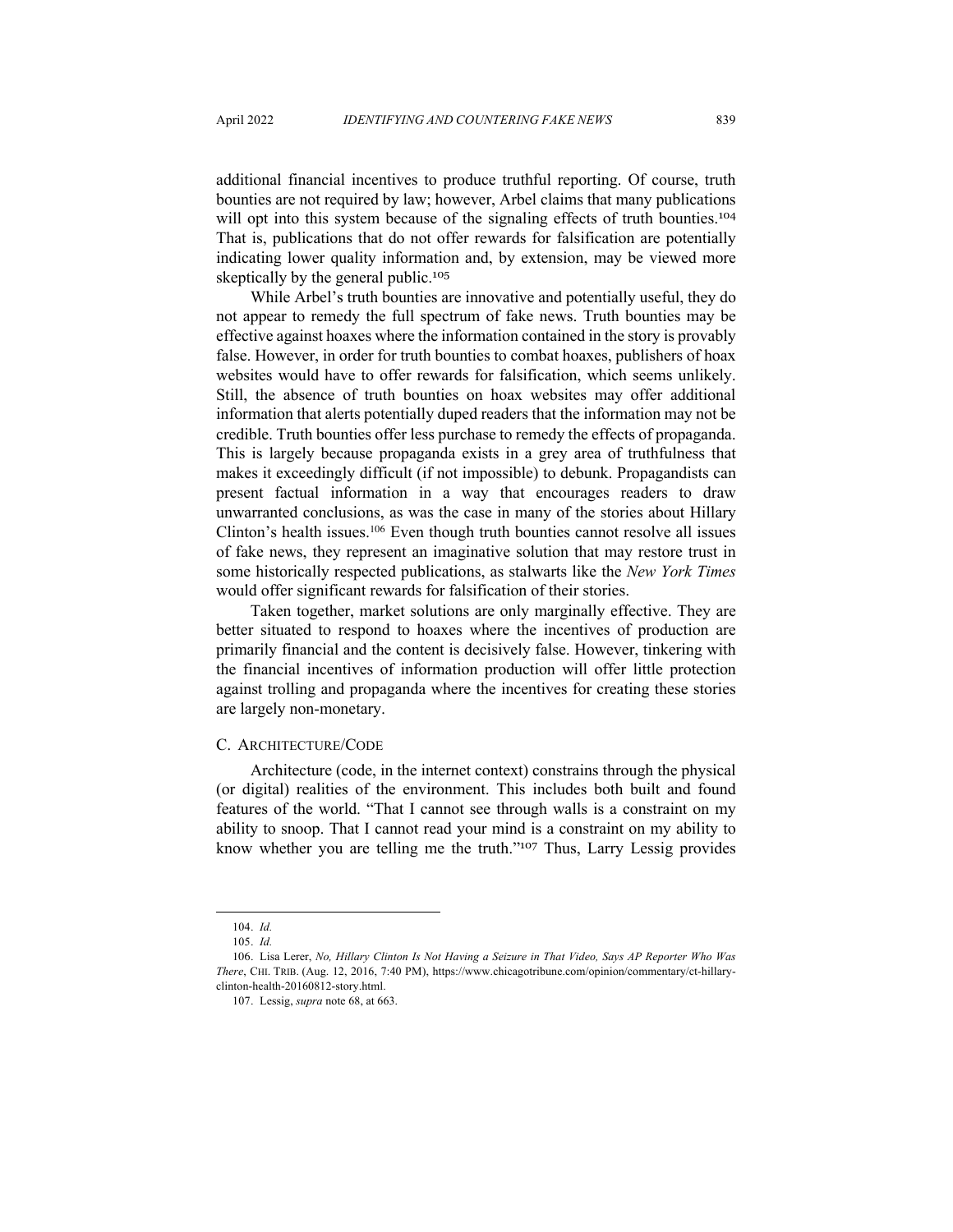examples of built (walls) and found (laws of nature) realities that regulate our actions.<sup>108</sup>

Under Lessig's view, the contingency of the digital environment can either promote or obstruct certain values.<sup>109</sup> Because code is always built and never found, it provides its creators with an opportunity to structure an environment that promotes certain values (such as privacy, free expression, etc.).<sup>110</sup> Similarly, because the digital environment is subject to change, corporate or national interests could co-opt its workings to suppress or alter these values.<sup>111</sup> Thus, the technological determination thesis of the internet—that it *must* promote these positive values—is both untrue and dangerous, because it lulls digital communities into believing that the capacity for free expression is an inherent feature of the internet.<sup>112</sup>

The structure of Facebook's Timeline section demonstrates how behavior can be constrained through architecture. With limited space in the section, selection mechanisms that promote certain stories at the expense of others play a significant role in determining what gets read and shared in Facebook's digital environment. Included stories are likely to receive more attention than excluded ones. Facebook determines the "rules of the game" by deciding which stories are selected to appear, and Facebook's use of both human and algorithmic selection mechanisms is contentious.<sup>113</sup> When only humans determined which news stories were appropriate for inclusion, there were concerns about bias. For example, a *Gizmodo* report alleged that Facebook's curators frequently suppressed politically conservative perspectives.<sup>114</sup> In response, the U.S. Senate Commerce Committee launched an inquiry—spearheaded by Republican Senator John Thune—into Facebook's processes, including whether conservative stories were intentionally suppressed or more liberal stories were intentionally added into the section.<sup>115</sup> This concern has hardened into a nearlyubiquitous belief in bias among Republicans.<sup>116</sup>

<sup>108.</sup> *Id.*

<sup>109.</sup> *Id.*

<sup>110.</sup> *Id.*

<sup>111.</sup> *Id.*

<sup>112.</sup> The contingency of free expression on the internet is much more apparent now than it was when Lessig first published CODE in 1998. *See* EVGENY MOROZOV, THE NET DELUSION 263 (1st ed., 2012).

<sup>113.</sup> Nick Hopkins, *Revealed: Facebook's Internal Rulebook on Sex, Terrorism and Violence*, THE GUARDIAN (May 21, 2017), https://www.theguardian.com/news/2017/may/21/revealed-facebook-internalrulebook-sex-terrorism-violence.

<sup>114.</sup> Michael Nunez, *Senate GOP Launches Inquiry into Facebook's News Curation*, GIZMODO (May 10, 2016), http://gizmodo.com/senate-gop-launches-inquiry-into-facebook-s-news-curati-1775767018.

<sup>115.</sup> *Id.*

<sup>116.</sup> *See* David French, *The Right's Message to Silicon Valley: 'Free Speech for Me, but Not for Thee'*, TIME (Jan. 16, 2021), https://time.com/5930281/right-wing-silicon-valley-free-speech; Cecilia Kang & David McCabe, *Big Tech Was Their Enemy, Until Partisanship Fractured the Battle Plans*, N.Y. TIMES (Oct. 6, 2020), https://www.nytimes.com/2020/10/06/technology/lawmakers-big-tech-power-bipartisan.html.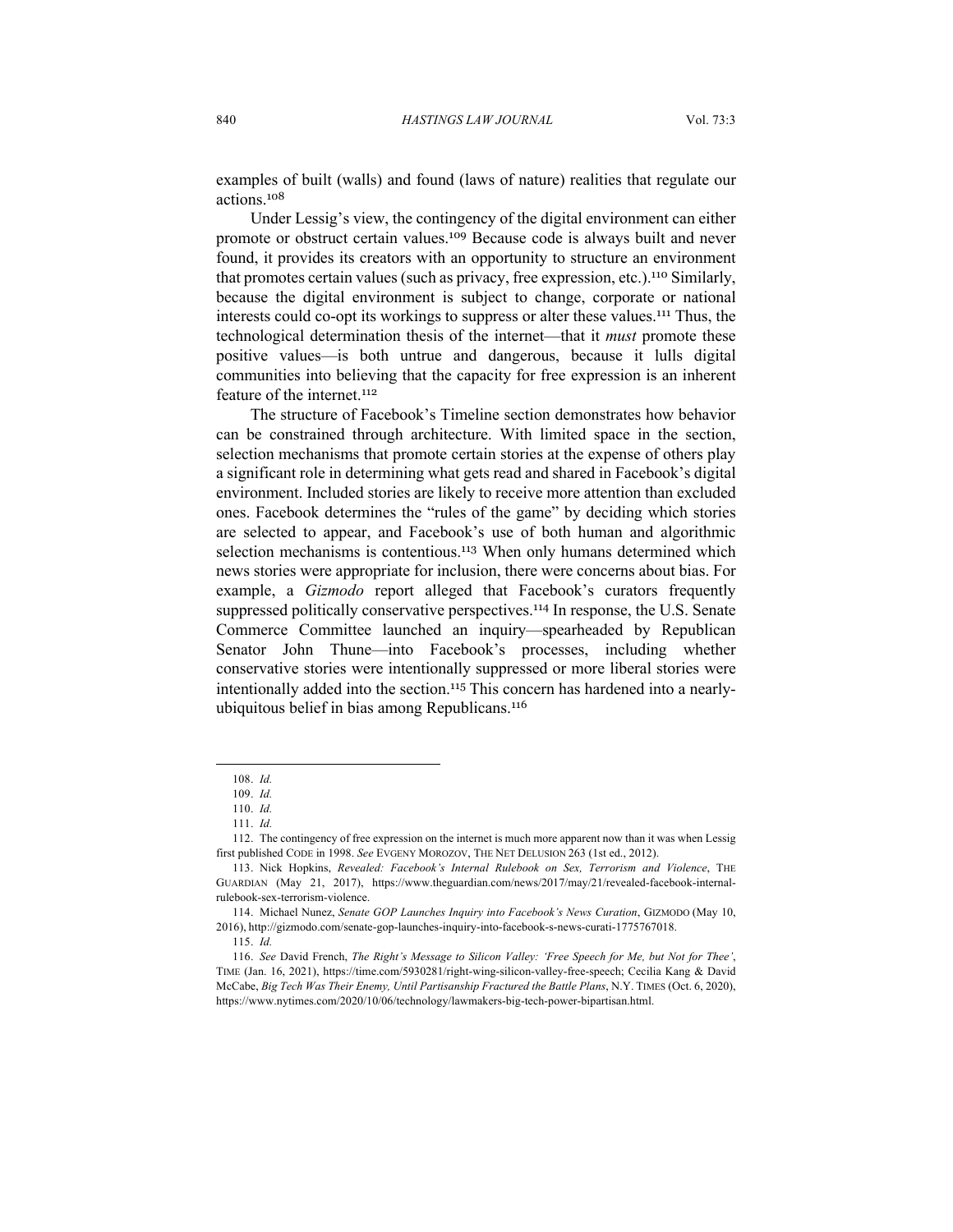Partially in response to these concerns about bias, Facebook altered its selection process to be more automated and require fewer human decisions.<sup>117</sup> However, with the reduced role of human editors, hoaxes on Facebook flourished.<sup>118</sup> A fake news story showing that anchor Megyn Kelly supported Hillary Clinton went viral and caused her to be fired from *Fox News*.<sup>119</sup> Facebook's architecture is optimized for stories that are likely to produce clicks and shares.<sup>120</sup> Fake news is likely to cause users to distribute its content, often by confirming biases, which in turn makes it proliferate through Facebook's news ecosystem.<sup>121</sup>

Distinguishing between satire and more pernicious forms of fake news requires human judgment (at least with the current state of algorithmic capability). Architecture alone is not up to the task of providing useful distinctions between satire and hoaxes, nor is it an effective remedy for propaganda. If anything, the current architecture of social networking platforms favors the spread of fake news instead of limiting it. Again, this is largely a consequence of Facebook and other social networking sites optimizing their algorithms to display stories that users are likely to share.<sup>122</sup> Fake news stories are often popular, in part by being inflammatory or catering to pre-existing viewpoints.<sup>123</sup> When this happens, users are likely to share the fake news story within their networks. Code alone may thus worsen the problem instead of ameliorating it.

## D. NORMS

Social norms constrain behavior by pressuring individuals to conform to certain standards and practices of conduct.<sup>124</sup> They structure how we communicate with each other and seem to be a useful starting point for informal regulation of fake news. For instance, Seana Shiffrin advocates for a norm of sincerity to govern our speech with others.<sup>125</sup> Interestingly, Shiffrin claims that this "duty of sincerity" arises from the opacity of other people's minds and our moral need to understand each other.<sup>126</sup> This maps nicely to the primary problem

<sup>117.</sup> *See* French, *supra* note 116; Kang & McCabe, *supra* note 116; *see also Search FYI: An Update to Trending*, FACEBOOK (Oct. 16, 2016), https://newsroom.fb.com/news/2016/08/search-fyi-an-update-totrending.

<sup>118.</sup> *See* Caplan, *supra* note 26*.*

<sup>119.</sup> *Id.*

<sup>120.</sup> *See* Frischmann & Selinger, *supra* note 54.

<sup>121.</sup> *Id.*

<sup>122.</sup> *See* Brett Frischmann & Mark Verstraete, *We Need Our Platforms to Put People and Democratic Society Ahead of Cheap Profits,* RECODE (June 16, 2017), https://www.recode.net/2017/6/16/15763388/ facebook-fake-news-propaganda-federated-social-network-bbc-trus-surveillance-capitalism.

<sup>123.</sup> *Id.*

<sup>124.</sup> ROBERT ELLICKSON, ORDER WITHOUT LAW (1991); *see also* Lisa Bernstein, *Opting Out of the Legal System,* 21 J. LEGAL STUD. 115 (1992).

<sup>125.</sup> SEANA SHIFFRIN, SPEECH MATTERS: ON LYING, MORALITY, AND THE LAW 184 (2014).

<sup>126.</sup> *Id.*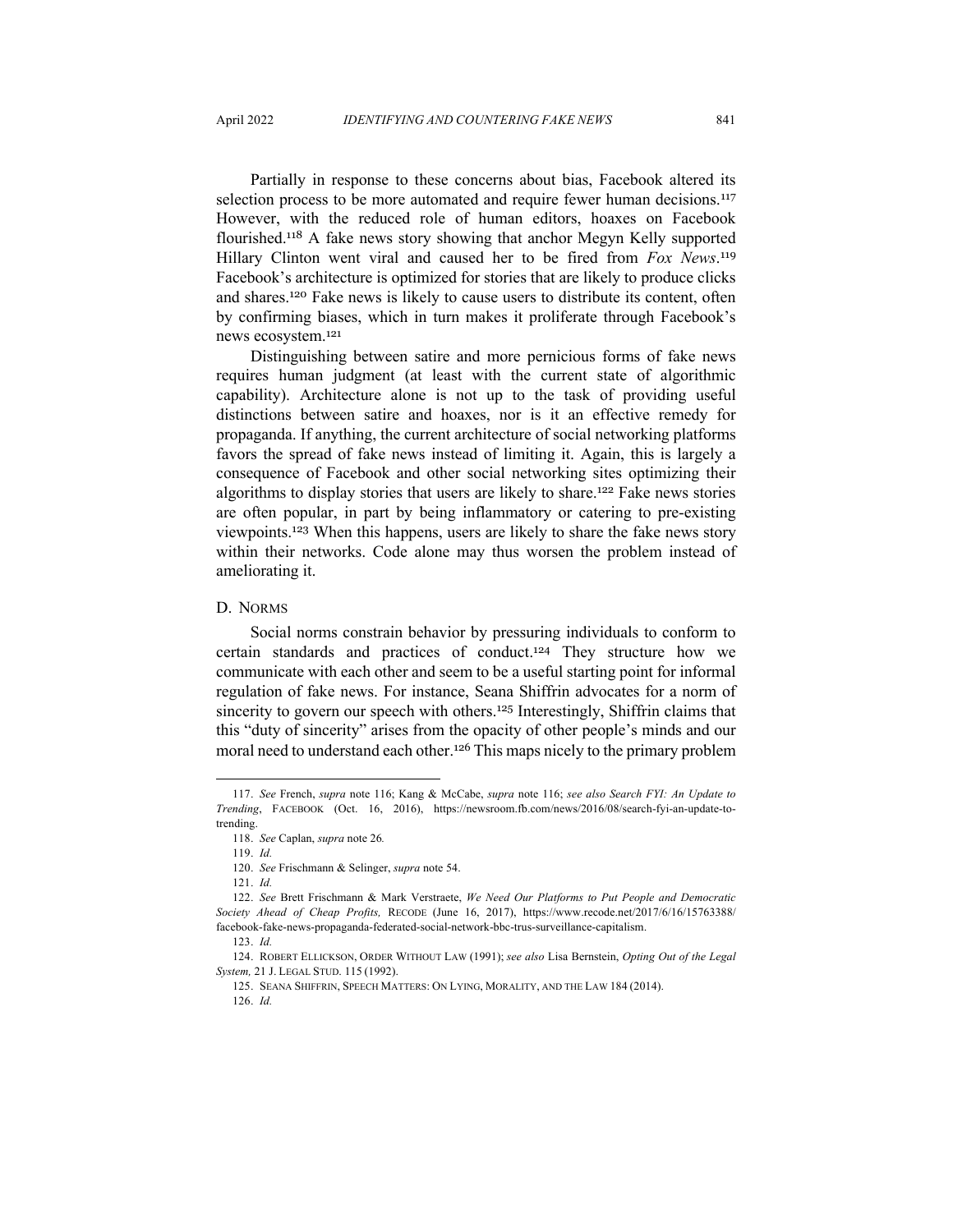that plagues the classification of fake news—mainly, that mental content is private. This analytical similarity makes inculcating norms of sincerity a good starting point for stemming fake news that we find harmful; however, it has complications of its own.

First, norms arise organically and are usually not the result of design and planning.<sup>127</sup> Unlike legal rules, it is hard, and maybe impossible, to summon them out of nothing. It is one thing to say that we ought to have certain norms and quite another to bring the desired norms into practice.<sup>128</sup> This is a practical limitation on implementing norms to govern behavior.

Second, norms are often nebulous and diverse. When it comes to limitations on speech, the conventional wisdom—and what is constitutionally required when the government regulates speech—is to tie the regulation to a concrete harm as closely as possible.<sup>129</sup> The fear is that regulation will intrude on fundamental values and chill free expression. Similarly, because norms are nebulous, a norm of sincerity would likely pick out all of our species of fake news (even *The Onion*, which is the paradigmatic case of satire and thus worthy of protection). Finally, as some commentators have noted, norms may be harder to enforce online.<sup>130</sup>

#### IV. A WAY FORWARD

Fake news is a complex phenomenon that resists simple or quick solutions. Any intervention must strike a delicate balance by offering a sufficiently robust response to fake news while also not causing more harm than the inaccurate information does. In this Part, we offer potential models for such interventions, while acknowledging that each proposal is likely to solve only a segment of the problem. Rather than endorsing any of these models—or even suggesting that they be adopted as a package—we intend the proposals to generate debate and dialogue about how solutions ought to be structured and about the trade-offs they will produce. We organize these model interventions based on Lessig's four modalities, as we did earlier in categorizing fake news.

<sup>127.</sup> Cristina Bicchieri & Ryan Muldoon, *Social Norms*, *in* STANFORD ENCYCLOPEDIA OF PHILOSOPHY (2011), https://plato.stanford.edu/entries/social-norms.

<sup>128.</sup> This challenge was central to the difficulties of combating copyright infringement over peer-to-peer networks. *See generally* Yuval Feldman & Janice Nadler, *The Law and Norms of File Sharing*, 43 SAN DIEGO L. REV. 577 (2006).

<sup>129.</sup> This is the structure of strict scrutiny analysis for speech. *See* Brown v. Ent. Merchs. Ass'n, 564 U.S. 786, 799 (2011) (noting when a law "imposes a restriction on the content of protected speech, it is invalid unless [the government] can demonstrate that it passes strict scrutiny—that is, unless it is justified by a compelling government interest and is narrowly drawn to serve that interest").

<sup>130.</sup> *See, e.g.*, Jessa Lingel & danah boyd, *"Keep it Secret, Keep it Safe": Information Poverty, Information Norms, and Stigma,* 64 J. AM. SOC'Y INFO. SCI. & TECH. 981 (2013).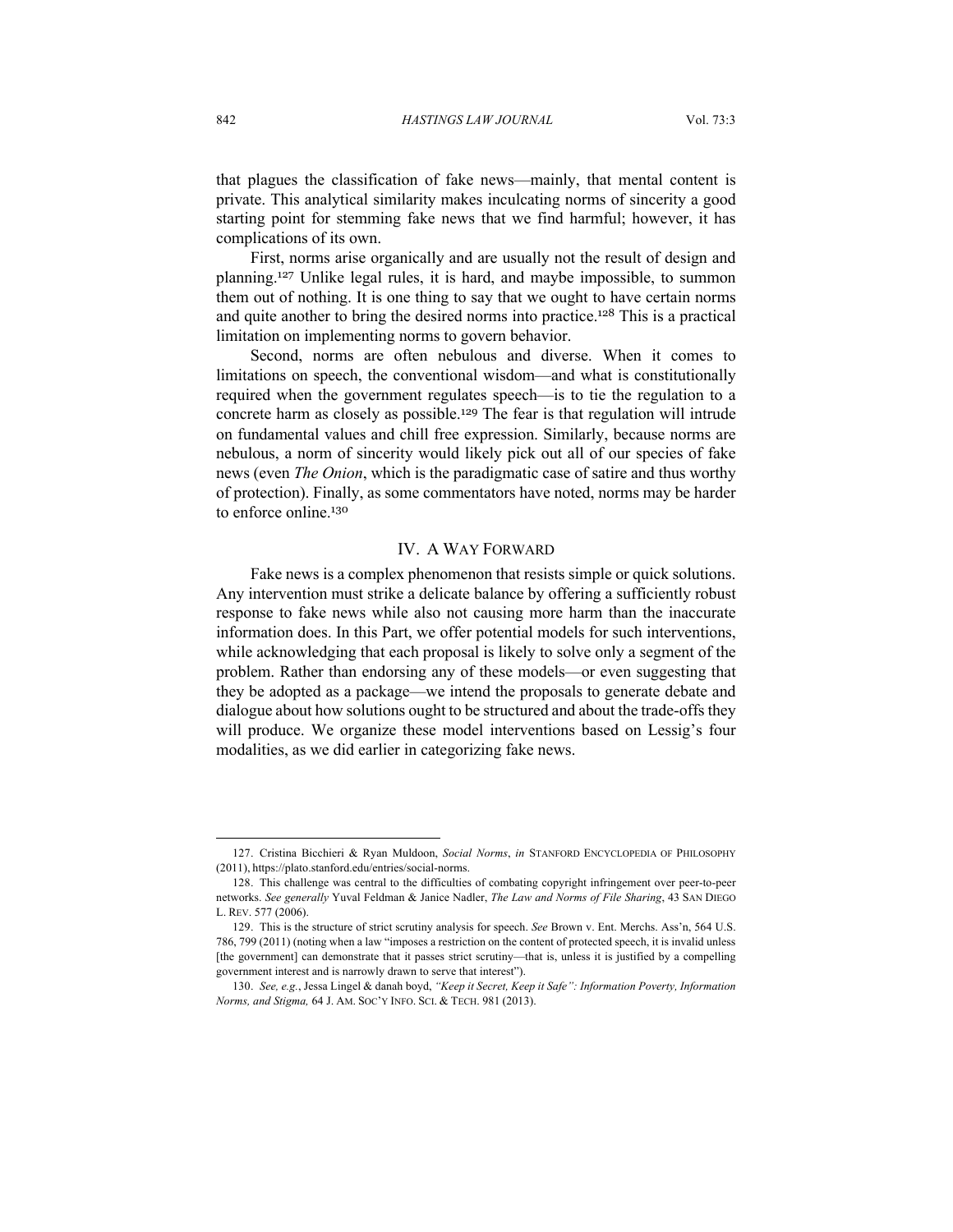## A. LAW

Legal interventions for fake news are limited by law itself in two ways: As a matter of First Amendment doctrine and as a matter of federal statute. Liability for creating or distributing fake news is constrained by the Constitution political speech is at the heart of First Amendment protection,<sup>131</sup> and the Supreme Court has recently applied more searching scrutiny, as a practical matter, to commercial speech as well.<sup>132</sup> Even openly false political content is heavily protected.<sup>133</sup> Similarly, federal statutes such as Section 230 of the Communications Decency Act<sup>134</sup> and Title II of the Digital Millennium Copyright Act<sup>135</sup> limit liability for publishers and distributors (though not authors) of tortious or copyright-infringing material. Moreover, augmenting liability for fake news is not likely to be effective. Platforms face a daunting task in policing the flood of information posted to their servers each day,<sup>136</sup> and a sizable judgment can be fatal to a site.<sup>137</sup> Most authors are judgment-proof unable to pay damages in any meaningful amount—and may be difficult to identify or be beyond the reach of U.S. courts. Overall, there is a consensus in the United States that the internet information ecosystem is best served by limiting liability, not increasing it.<sup>138</sup>

However, this consensus does highlight one useful change that the law could make to combat fake news. The immunity conferred under Section 230 was intended to create incentives for intermediaries to police problematic content on their platforms, without fear of triggering liability for performing this gatekeeping function.<sup>139</sup> In recent years, though, a series of decisions have chipped away at Section 230's immunity, creating both risk and uncertainty for

<sup>131.</sup> *See* U.S. v. Alvarez, 567 U.S. 709, 711 (2012).

<sup>132.</sup> *See, e.g.*, Sorrell v. IMS Health, 564 U.S. 552, 572 (2011) (prescription information); Matal v. Tam, 137 S.Ct. 1744, 1767 (2017) (trademarks); Expressions Hair Design v. Schneiderman, 137 S.Ct. 1144, 1150 (2017) (credit card surcharge statements); *see generally* Jane R. Bambauer & Derek E. Bambauer, *Information Libertarianism*, 105 CALIF. L. REV. 335 (2017).

<sup>133.</sup> *See* N.Y. Times v. Sullivan, 376 U.S. 254, 279-80 (1964); *Alvarez*, 567 U.S. at 709.

<sup>134.</sup> 47 U.S.C. § 230.

<sup>135.</sup> 17 U.S.C. § 512.

<sup>136.</sup> *See generally* H. Brian Holland, *In Defense of Online Intermediary Immunity: Facilitating Communities of Modified Exceptionalism*, 56 KAN. L. REV. 369 (2008); David S. Ardia, *Free Speech Savior or Shield for Scoundrels: An Empirical Study of Intermediary Immunity Under Section 230 of the Communications Decency Act*, 43 LOY. L.A. L. REV. 373 (2010).

<sup>137.</sup> *See* Sydney Ember, *Gawker, Filing for Bankruptcy After Hulk Hogan Suit, is for Sale*, N.Y. TIMES (June 10, 2016), https://www.nytimes.com/2016/06/11/business/media/gawker-bankruptcy-sale.html.

<sup>138.</sup> *See generally* Eric Goldman, *Online User Account Termination and 47 U.S.C. § 230(c)(2)*, 2 U.C. IRVINE L. REV. 659 (2012). There may be harms that justify curtailing Section 230's immunity from liability, but fake news does not yet rise to that level. *See generally* Danielle Citron, *Revenge Porn and the Uphill Battle to Pierce Section 230 Immunity (Part II)*, CONCURRING OPINIONS (Jan. 25, 2013), https://concurringopinions.com/archives/2013/01/revenge-porn-and-the-uphill-battle-to-pierce-section-230 immunity-part-ii.html.

<sup>139.</sup> *See* Zeran v. Am. Online, 129 F.3d 327, 330 (4th Cir. 1997).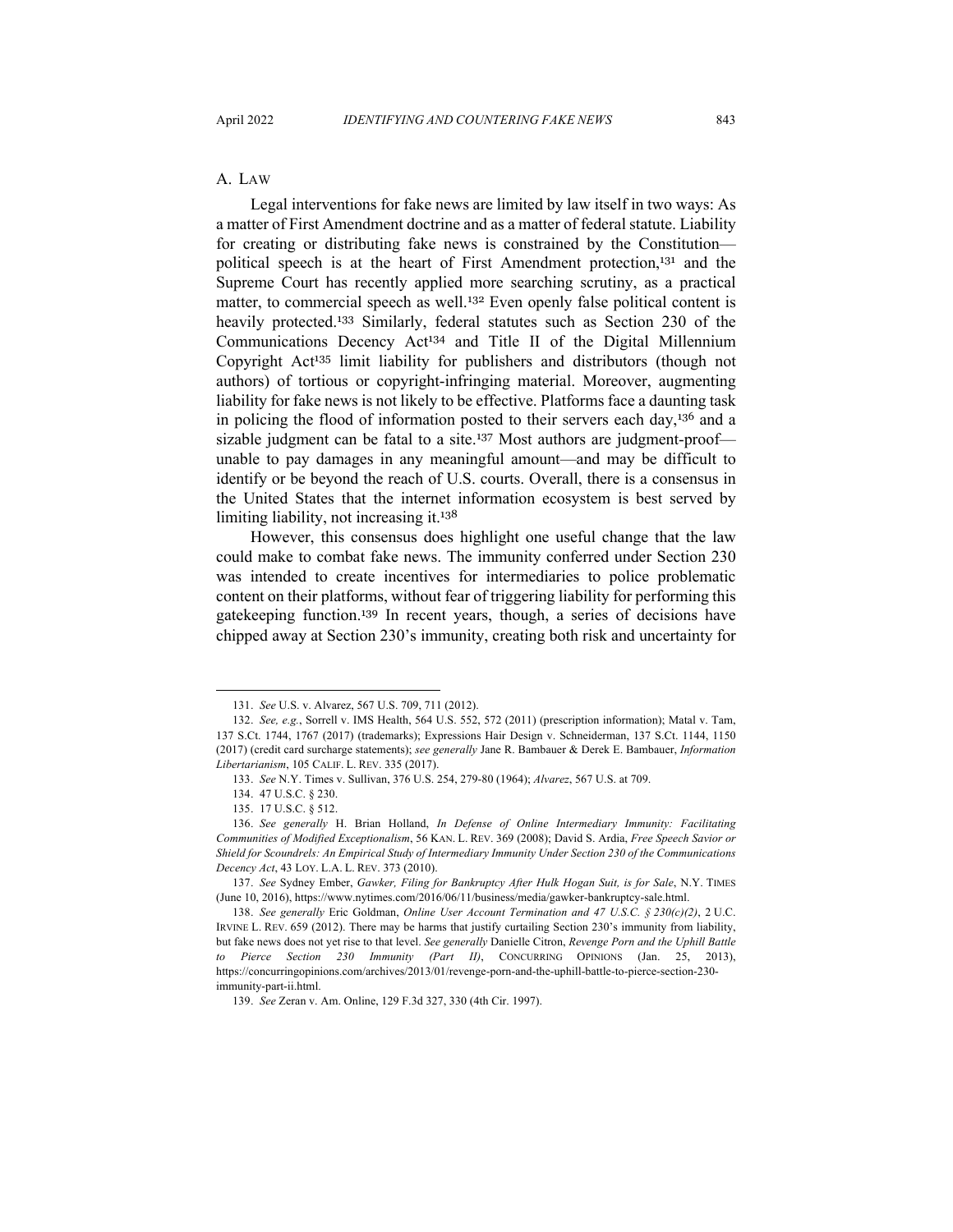platforms.<sup>140</sup> Statutory reform could fill the cracks in Section 230 immunity, reducing both risk and cost for platforms. As cases such as the lawsuits against the websites Ripoff Report<sup>141</sup> and Yelp!<sup>142</sup> show, internet firms may face legal risks from hosting both truthful and allegedly false information. Increased immunity would enable platforms to filter information with confidence that their decisions would not open them up to lawsuits and damages.

In particular, Congress could consider three specific textual changes to Section 230. The first would change section  $230(e)(3)$  to read: "No cause of action may be brought, and no liability may be imposed, under any state or local law that is inconsistent with this section. *A court shall dismiss any such cause of action or suit with prejudice when it is filed, or upon motion of any party to such cause of action or suit*" (change italicized).<sup>143</sup> This would authorize—and indeed require—courts to dismiss lawsuits that run counter to Section 230 immunity on their own authority, without requiring defendants to answer a complaint or incur litigation costs. In addition, the change emphasizes that the focus is on laws that are *inconsistent* with Section 230, rather than implicitly encouraging courts to search for ways of making them consistent.

Second, Congress could reduce the ability to bypass Section 230 immunity through exploiting the exception for intellectual property (IP) claims. It is easy for creative plaintiffs' attorneys to re-characterize tort causes of action—which should be pre-empted by Section 230 immunity—as IP ones, which are not preempted in most circuits.<sup>144</sup> For example, a defamation claim can be readily recast as one for infringement of the plaintiff's right of publicity; in most states, the right of publicity is treated as an IP right that protects against the use of one's name or likeness for commercial or financial gain.<sup>145</sup> Congress could change section  $230(e)(2)$  to only allow suits based on federal IP laws to circumvent immunity by altering the text to read: "Nothing in this section shall be construed to limit or expand any law pertaining to *federal* intellectual property" (change

<sup>140.</sup> *See* Eric Goldman, *Ten Worst Section 230 Rulings of 2016 (Plus the Five Best)*, TECH. & MKTG. L. BLOG (Jan. 4, 2017), https://blog.ericgoldman.org/archives/2017/01/ten-worst-section-230-rulings-of-2016 plus-the-five-best.htm; Eric Goldman, *The Regulation of Reputational Information*, *in* THE NEXT DIGITAL DECADE: ESSAYS ON THE FUTURE OF THE INTERNET 293 (Berin Szoka & Adam Marcus eds., 2010).

<sup>141.</sup> *See* Vision Sec. v. Xcentric Ventures, No. 2:13-cv-00926-CW-BCW (D. Utah Aug. 27, 2015), http://digitalcommons.law.scu.edu/cgi/viewcontent.cgi?article=2036&context=historical.

<sup>142.</sup> *See* Tim Cushing, *California Appeals Court Reaffirms Section 230 Protections in Lawsuit Against Yelp for Third-Party Postings*, TECHDIRT (July 19, 2016), https://www.techdirt.com/articles/20160716/ 14115134996/california-appeals-court-reaffirms-section-230-protections-lawsuit-against-yelp-third-partypostings.shtml.

<sup>143.</sup> The italics indicate added text. The change would also delete the first sentence of  $\S 230(e)(3)$  and add two commas to what is currently the second sentence.

<sup>144.</sup> *Compare* Perfect 10 v. CCBill, 488 F.3d 1102, 1107 (9th Cir. 2007) (pre-empting state IP claims under Section 230), with Universal Commc'ns Sys. v. Lycos, Inc., 478 F.3d 413, 418 (1st Cir. 2007) (permitting state IP claims under Section 230).

<sup>145.</sup> *See, e.g.*, CAL. CIV. CODE § 3344 (2019).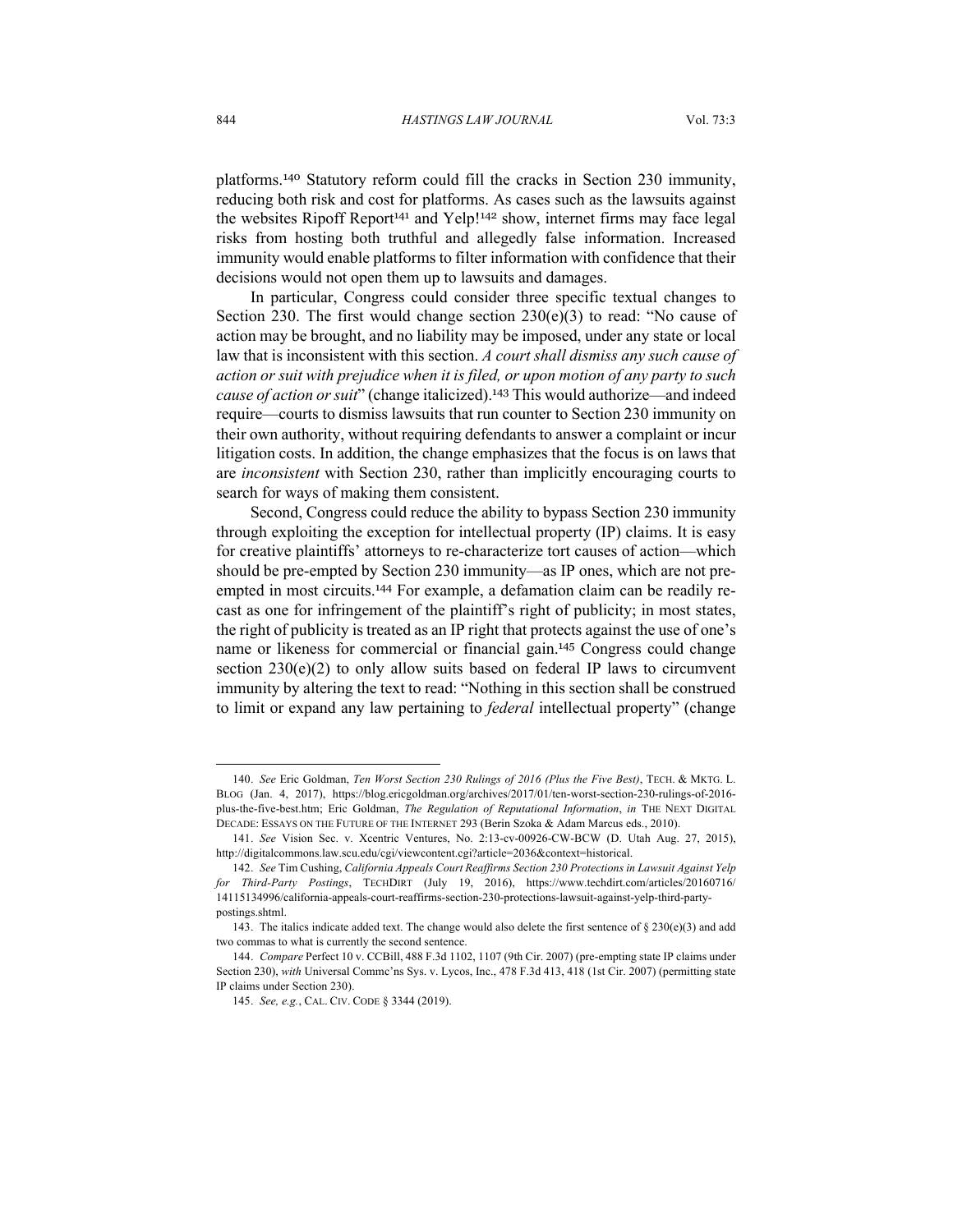italicized). While the proposed change does not completely foreclose creative pleading, it reduces its scope by removing claims based in state law.

Finally, Congress could reverse the most pliable and pernicious exception to Section 230 immunity, where courts hold defendants liable for being "responsible, in whole or in part, for the creation or development of information."<sup>146</sup> Courts have used the concept of being partly responsible for the creation or development of information to hold platforms liable for activities such as structuring the entry of user-generated information<sup>147</sup> or even focusing on a particular type of information.<sup>148</sup> Logically, a platform is always partly responsible for the creation or development of information—it provides the forum by which content is generated and disseminated. And, platforms inherently make decisions to prioritize certain content, and to create incentives to spread it across the network, such as where Facebook's algorithms accentuate information that is likely to produce user engagement. If that activity vitiated Section 230 immunity, though, it would wipe out the statute.

A strong version of statutory reform would change section 230(f)(3) to read: "The term 'information content provider' means the person or entity that is *wholly* responsible for the creation or development of information provided through the Internet or any other interactive computer service" (change italicized). If this alteration seems to risk allowing the actual authors or creators of fake news to escape liability by arguing they were not entirely responsible for its generation, Congress could adopt a more limited reform by changing the statutory text to read: "The term 'information content provider' means any person or entity that is *chiefly* responsible for the creation or development of information provided through the Internet or any other interactive computer service" (change italicized). This would assign liability only to the entity most responsible for the generation of the information at issue.

These proposed reforms to Section 230 immunity would harness law to reduce legal liability for internet platforms and to encourage intermediaries to filter fake news without risk of lawsuits or damages.

#### B. MARKETS

Market-based solutions provide an appealing starting point for managing fake news. One species of fake news—hoaxes—responds particularly well to altering the economic structure that drives their production. Many creators of hoaxes are driven mainly (or solely) by the potential profit that these fake news stories can provide. Because of this, interventions that change the profitability of fake news should result in the production of fewer hoaxes.

<sup>146.</sup> 47 U.S.C. § 230(f)(3).

<sup>147.</sup> *See, e.g.*, Fair Hous. Council of San Fernando Valley v. Roommates.com, 521 F.3d 1157, 1163 (9th Cir. 2008).

<sup>148.</sup> *See, e.g.*, NPS LLC v. StubHub, 25 Mass. Law Rep. 478, 480 (Mass. Sup. Ct. 2006).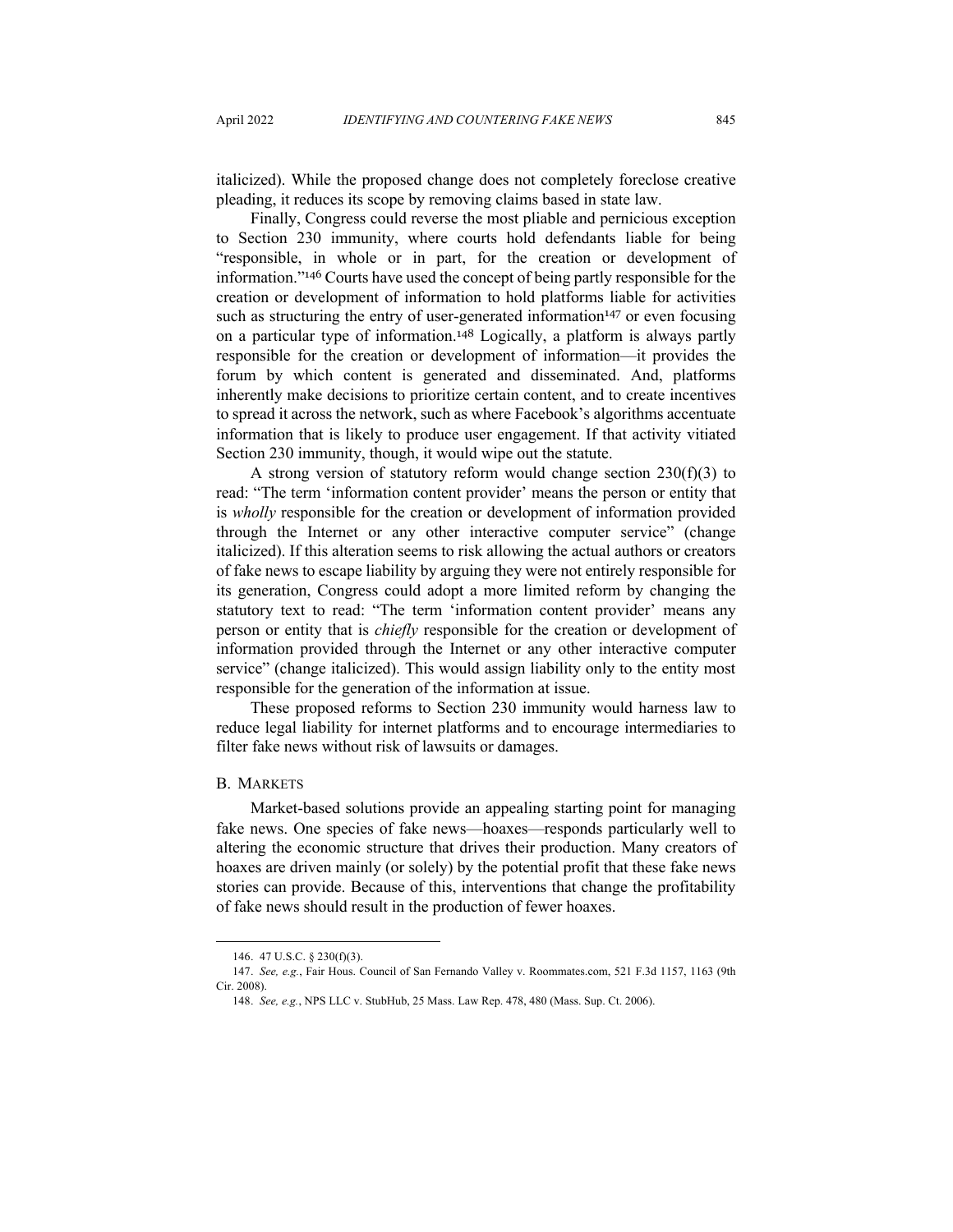#### 846 *HASTINGS LAW JOURNAL* Vol. 73:3

However, only addressing the economic incentives that attend the creation of hoaxes is an incomplete reaction. First, other types of fake news are not as responsive to economic incentives. For instance, propaganda is driven primarily by non-financial motivations, so solutions that only change pecuniary incentive structures are unlikely to alter the production of propaganda. Second, authors are not the only entities motivated by economic factors to produce fake news platforms are also optimized to spread fake news for financial gain. Addressing the economic incentives of social media platforms requires different market interventions than those directed towards the creators of hoaxes.

Some fake news may be a symptom of surveillance capitalism, the economic model underlying many internet platforms that monetizes collecting data and using it to effectively serve advertisements.<sup>149</sup> In this sense, fake news—and other stories that play to our cognitive biases to harvest clicks—are key to Facebook's business model because this information increases user activity, which, in turn, allows Facebook to more effectively tailor its advertisements. Understanding fake news as a symptom of these deeper structural issues requires that solutions introduce an entirely new incentive structure to digital platforms.

Recognition of the economic incentives that underlie proprietary social networking sites has spurred other attempts to create non-market alternatives. Federated social networks such as diaspora\* were introduced as an alternative to Facebook and other proprietary platforms.<sup>150</sup> These social networking arrangements offered the possibility of protecting user privacy because their business model did not require widespread collection of user data.<sup>151</sup> Similarly, social networks that do not rely on collecting user data would potentially limit the spread of hoaxes that generate user engagement and increase platform profitability. However, these networks have yet to achieve success, in terms of user base or funding, that even begins to compete with sites such as Facebook.<sup>152</sup>

<sup>149.</sup> Evgeny Morozov, *Moral Panic Over Fake News Hides the Real Enemy - The Digital Giants,* THE GUARDIAN (Jan. 7, 2017), https://www.theguardian.com/commentisfree/2017/jan/08/blaming-fake-news-notthe-answer-democracy-crisis; *see also* Frischmann & Selinger, *Why It's Dangerous to Outsource Our Critical Thinking to Computs*., THE GUARDIAN (Dec. 10, 2016), https://www.theguardian.com/technology/2016/dec/10/ google-facebook-critical-thinking-computers.

<sup>150</sup>*. See Welcome to Diaspora\**, DIASPORA\* FOUND., https://diasporafoundation.org (last visited Mar. 21, 2022).

<sup>151.</sup> Christopher Shea, *Is a Social Network that Doesn't Share User Data Possible? We Asked Someone Who's Trying*, VOX (Mar. 27, 2018), https://www.vox.com/conversations/2018/3/27/17168790/ello-facebookalternative-data-privacy-cambridge-analytica-deletefacebook.

<sup>152.</sup> *See* Will Oremus, *The Search for the Anti-Facebook*, SLATE (Oct. 28, 2014), http://www.slate.com/articles/technology/future\_tense/2014/10/ello\_diaspora\_and\_the\_anti\_facebook\_why\_alt ernative social networks can.html; JIM DWYER, MORE AWESOME THAN MONEY: FOUR BOYS AND THEIR HEROIC QUEST TO SAVE YOUR PRIVACY FROM FACEBOOK (2014).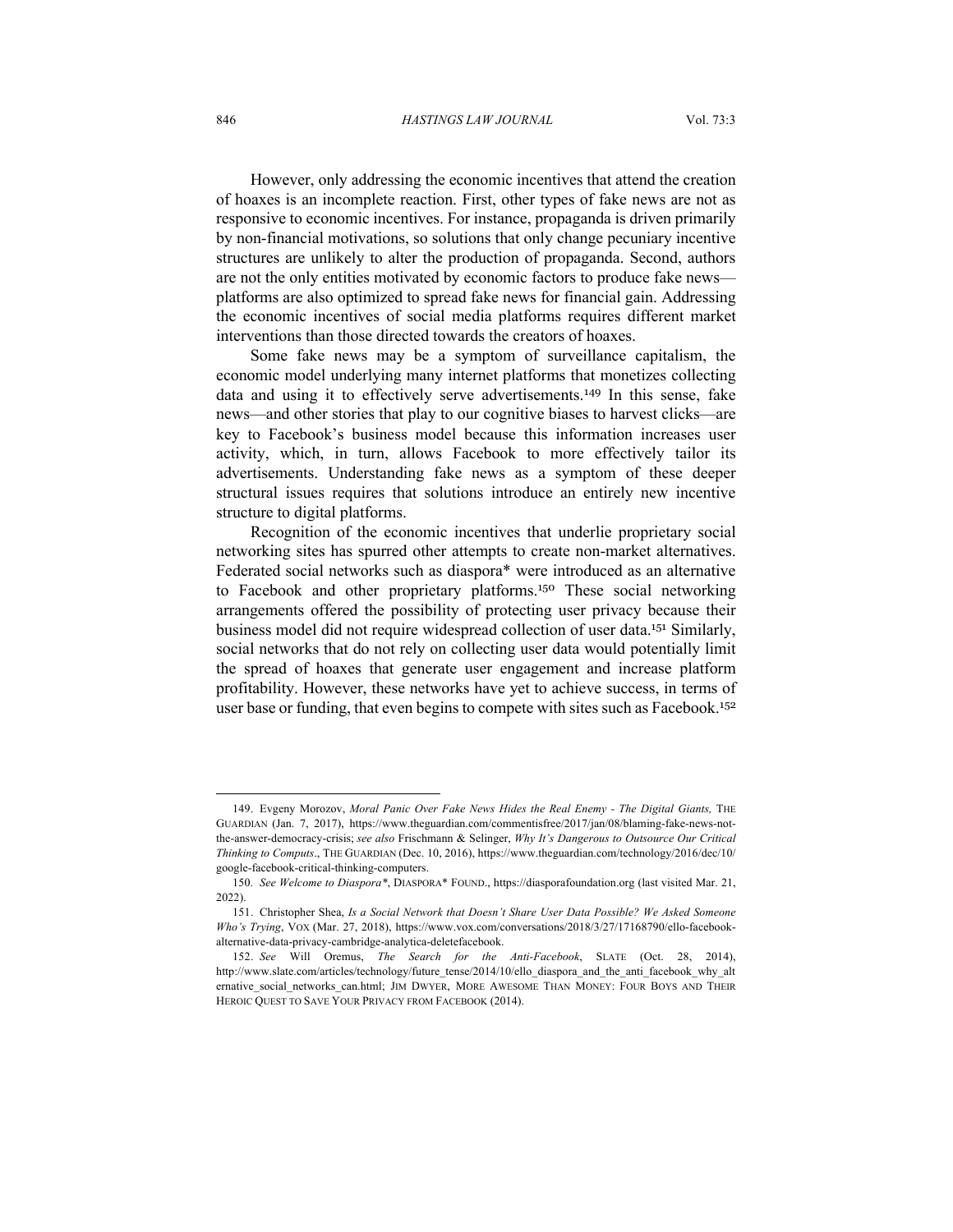Still, non-market-based social networking alternatives may not limit the creation and spread of propaganda.<sup>153</sup> One way forward would be for a trusted media entity—like the British Broadcasting Company (BBC)—to create a social networking platform that is not financed through advertising and that leverages its media expertise to make judgments about news content.<sup>154</sup> This strategy has at least two benefits.

First, while the non-commercial funding model creates a remedy for hoaxes, it is worth noting that the BBC is not funded by the U.K. government, but is instead funded through private licenses paid by every household that watches any live television.<sup>155</sup> This funding structure insulates the BBC from being pressured into promoting the government's narrative, although it is ultimately dependent upon enforcement by the government. This license model also insulates a potential social networking platform from the economic incentives that force Facebook to select for hoaxes and other fake news in order to increase profitability.

Second, the BBC can provide a remedy to non-financially motivated fake news (specifically propaganda). The BBC has an elite staff of editors and journalists who can make difficult editorial judgments about propaganda. Editors have the requisite expertise to determine if a narrative is baseless and is promulgated simply to manipulate people.<sup>156</sup> Although there are many details to work out with this new model, it provides a remedy to both financially and nonfinancially motivated fake news.

However, this potential solution has limitations. Like federated social networks, a BBC social networking platform may fail to draw a critical mass of users. Social networks are governed by network effects, which make platforms with a large user base more desirable than platforms with very few users.<sup>157</sup> It may be difficult to entice people to switch away from Facebook when all their

<sup>153.</sup> For example, ISIS has used the diaspora\* network to spread propaganda after being forced off Twitter. *Islamic State Shifts to New Platforms After Twitter Block*, BBC NEWS (Aug. 21, 2014), http://www.bbc.com/news/world-middle-east-28843350. The network's decentralized architecture has made its organizers unable to respond effectively or to remove the ISIS content. *Islamic State Fighters on Diaspora\**, DIASPORA\* FOUND.: BLOG (Aug. 20, 2014), https://blog.diasporafoundation.org/4-islamic-state-fighters-ondiaspora.

<sup>154.</sup> Brett Frischmann, *Understanding the Role of the BBC as a Provider of Public Infrastructure* (Cardozo Legal Studs. Research Paper No. 507, 2017), https://papers.ssrn.com/sol3/papers.cfm?abstract\_id=2897777 (calling for the BBC to consider creating a social media network); *see* Frischmann & Verstraete, *supra* note 122.

<sup>155.</sup> *See The Licence Fee*, BBC, https://www.bbc.com/aboutthebbc/governance/licencefee (last visited Mar. 21, 2022).

<sup>156.</sup> Andrew M. Guess, Michael Lerner, Benjamin Lyons, Jacob M. Montgomery, Brendan Nyhan, Jason Reifler & Neelanjan Sircir, *A Digital Media Literacy Intervention Decreases Discernment Between Mainstream and False News in the United States and India*, 117 PROC. NAT. ACAD. SCI. 15536, 15536 (2020) (noting that social media lacks traditional editorial controls).

<sup>157.</sup> Mark A. Lemley & David McGowan, *Legal Implications of Network Economic Effects,* 86 CALIF. L. REV. 479, 483–85 (1998) (explaining network effects).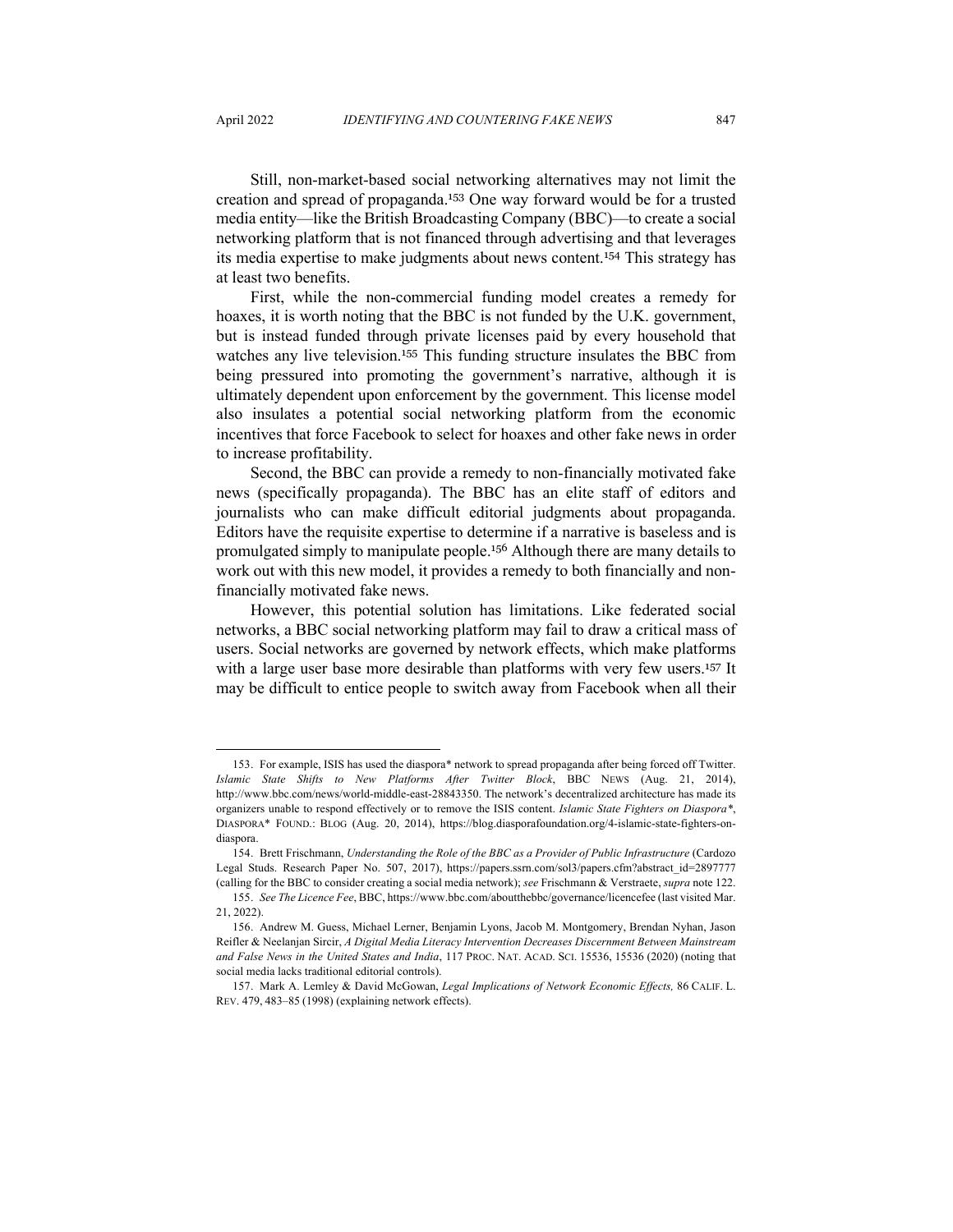friends and family still use it.<sup>158</sup> Implementation of the license model may require government action to enforce any requirement to purchase licenses. Management of the license fee mechanism could be costly.<sup>159</sup> Finally, imposing the cost of licenses on users may be unpopular, especially when Facebook is free.

## C. ARCHITECTURE/CODE

Code-based interventions seem to hold considerable promise for managing fake news.<sup>160</sup> The internet platforms that are the principal distribution mechanisms for this information run on code: it defines what is permitted or forbidden, what is given prominence, and what (if anything) is escalated for review by human editors. While software code requires an initial investment in development and debugging, it is nearly costless to deploy afterwards. Code runs automatically and constantly. More sophisticated algorithms may be capable of a form of learning over time, enabling them to improve their accuracy.<sup>161</sup>

However, code also has drawbacks. At present, even sophisticated programs have trouble parsing human language. Software is challenged by nuance and context—a fake news item and a genuine report are likely to have similar terms, but vastly different meanings.<sup>162</sup> Code will inevitably make mistakes, classifying real news as fake, and vice versa. Inevitably, software programs have bugs, and humans will try to take advantage of them.

Nonetheless, code-based solutions have potential to reduce the effects of fake news. It is unsurprising that a number of internet platforms have begun testing software-based interventions. Twitter has developed a prototype feature for crowd-sourcing the identification of fake news; users would be able to single out tweets with false or misleading information for review or, potentially, delisting.<sup>163</sup> The company is already attempting to identify characteristics that indicate a Tweet is fake news, including via algorithms and associations with

<sup>158.</sup> Some commentators have tried to solve some problems of network effects by introducing various types of data portability. *See* Gabriel Nicholas, *Taking it With You: Platform Barriers to Entry and the Limits of Data Portability*, 27 MICH. TECH. L. REV. 263 (2021).

<sup>159.</sup> Jim Waterson, *How is the BBC Funded and Could the Licence Fee Be Abolished?*, THE GUARDIAN (Dec. 16, 2019), https://www.theguardian.com/media/2019/dec/16/qa-how-the-bbc-is-funded-by-tv-licences (describing how the UK enforces the license requirement for the BBC).

<sup>160.</sup> Kyle Wiggers, *Microsoft Claims its AI Framework Spots Fake News Better than State-of-the-Art Vaselines*, VENTUREBEAT (Apr. 7, 2020), https://venturebeat.com/2020/04/07/microsoft-ai-fake-news-betterthan-state-of-the-art-baselines. *But see* Samuel Wooley, *We're Fighting Fake News AI Bots by Using More AI. That's a Mistake*, MIT TECH. REV. (Jan. 8, 2020), https://www.technologyreview.com/2020/01/08/130983/ were-fighting-fake-news-ai-bots-by-using-more-ai-thats-a-mistake.

<sup>161.</sup> Karen Hao, *What Is Machine Learning?*, MIT TECH REV. (Nov. 17, 2018), https://www.technologyreview.com/2018/11/17/103781/what-is-machine-learning-we-drew-you-anotherflowchart.

<sup>162.</sup> Wiggers, *supra* note 99.

<sup>163.</sup> Elisabeth Dwoskin, *Twitter is Looking for Ways to Let Users Flag Fake News, Offensive Content*, WASH. POST (June 29, 2017), https://www.washingtonpost.com/news/the-switch/wp/2017/06/29/twitter-islooking-for-ways-to-let-users-flag-fake-news.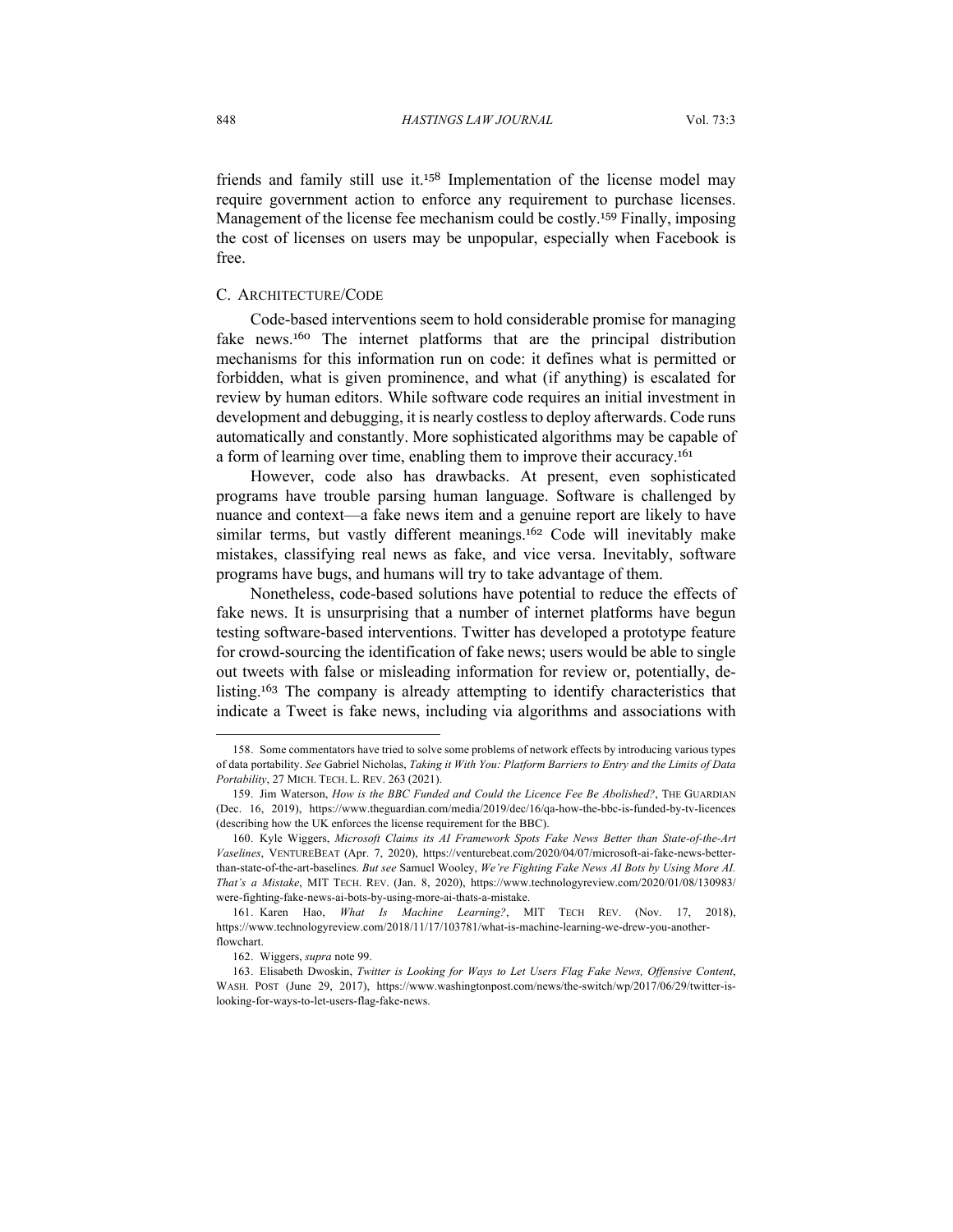known reliable (or unreliable) sources.<sup>164</sup> Facebook has moved to tag posts as fake news, relying on users to identify suspect posts and independent monitors to make a final determination.<sup>165</sup> The social network may reduce the visibility of fake news stories in users' feeds based on these judgments.<sup>166</sup> However, critics have challenged Facebook's efforts as ineffective, if not counterproductive.<sup>167</sup> Google has redesigned its News page to include additional fact-checking information from third-party sites,<sup>168</sup> which it also includes alongside its search results.<sup>169</sup> And Google users can flag Autocomplete suggestions or the search engine's "Featured Snippets" as fake news.<sup>170</sup>

Thus far, platforms have attempted to contextualize fake news by generating additional relevant information using algorithms, but other codebased responses are also possible. For example, firms could employ user feedback in determining where information appears in one's Twitter timeline or Facebook News Feed—or, indeed, if it appears there at all. The tech news site *Slashdot* enables selected users to moderate comments by designating them as good or bad; this scoring increases or decreases the visibility of the comments.<sup>171</sup> Similarly, platforms could identify and remove, known fake news items or sources by "fingerprinting" them or by evaluating them using algorithms.<sup>172</sup> While this intervention requires subjective determinations by internet companies, most already censor some information: Facebook does not permit

<sup>164.</sup> *Id.*

<sup>165.</sup> *How is Facebook Addressing False Information Through Independent Fact-Checkers?*, FACEBOOK, https://www.facebook.com/help/733019746855448 (last visited Mar. 21, 2022); Amber Jamieson & Olivia Solon, *Facebook to Begin Flagging Fake News in Response to Mounting Criticism*, THE GUARDIAN (Dec. 15, 2016), https://www.theguardian.com/technology/2016/dec/15/facebook-flag-fake-news-fact-check.

<sup>166.</sup> FACEBOOK, *supra* note 165.

<sup>167.</sup> Sam Levin, *Facebook Promised to Tackle Fake News. But the Evidence Shows It's Not Working*, THE GUARDIAN (May 16, 2017), https://www.theguardian.com/technology/2017/may/16/facebook-fake-news-toolsnot-working.

<sup>168.</sup> Joseph Lichterman, *Google News Launches a Streamlined Redesign That Gives More Prominence to Fact Checking*, NIEMANLAB (June 27, 2017), http://www.niemanlab.org/2017/06/google-news-launches-astreamlined-redesign-that-gives-more-prominence-to-fact-checking.

<sup>169.</sup> April Glaser, *Google is Rolling Out a Fact-Check Feature in its Search and News Results*, VOX (Apr. 8, 2017), https://www.vox.com/2017/4/8/15229878/google-fact-check-fake-news-search-news-results.

<sup>170.</sup> Hayley Tsukayama, *Google's Asking You for Some Help to Fix its 'Fake News' Problem*, WASH. POST (Apr. 25, 2017), https://www.washingtonpost.com/news/the-switch/wp/2017/04/25/googles-asking-you-forsome-help-to-fix-its-fake-news-problem.

<sup>171.</sup> CmdrTaco, *Slashdot Moderation*, SLASHDOT, https://slashdot.org/moderation.shtml (last visited Mar. 21, 2022).

<sup>172.</sup> For example, Google uses its Content ID system to scan videos uploaded to YouTube to identify material that may infringe copyright. *How Content ID Works*, YOUTUBE, https://support.google.com/youtube/ answer/2797370?hl=en (last visited Mar. 21, 2022).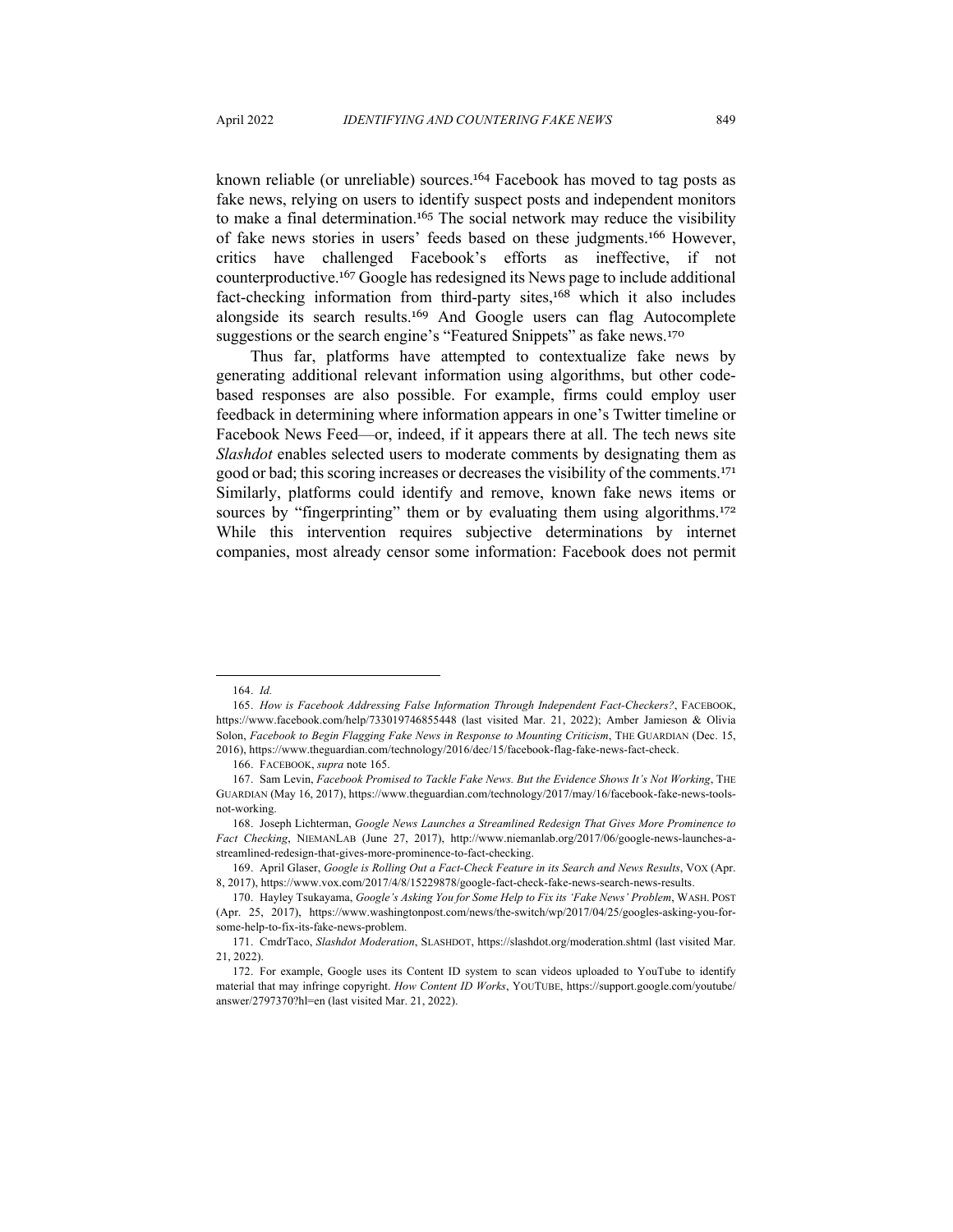nudity;<sup>173</sup> Google removes child pornography<sup>174</sup> and certain information that violates individual privacy rights;<sup>175</sup> Twitter has moved to purge hate speech.<sup>176</sup> Since they already curate information, sites could reward or penalize users based on the content they post: people who post genuine news could gain greater visibility for their information or functionality for their accounts, while those who consistently disseminate fake news might be banned altogether. Finally, platforms might make some initial, broad-based distinctions based upon the source of the information: the *New York Times* (as genuine news) and *The Onion* (as satire) could be whitelisted, while *InfoWars* and *Natural News* (as fake news) could be blacklisted. This would leave substantial amounts of information for further analysis, but could at least use code to process easy cases.

Code-based solutions have limitations but show promise as part of a strategy to address fake news.

#### D. NORMS

Norms are a potent regulatory tool: they are virtually costless to regulators once created, enjoy distributed enforcement through social mechanisms, and may be internalized by their targets for self-enforcement. Yet these same characteristics make them difficult to wield. It is challenging to create, shift, or inculcate norms—campaigns against smoking worked well,<sup>177</sup> while ones against copyright infringement and unauthorized downloading were utter failures.<sup>178</sup> Changes in norms are unpredictable, as are the interactions between norms and other regulatory modalities. Part of the move by platforms such as Google and Facebook to engage in greater fact-checking of news stories relies upon norms—if users do not internalize the norm of verifying information, then these efforts will come to naught. And, these efforts must reckon with the reality that fake news is popular for some viewers, particularly when it has the effect of confirming their pre-existing beliefs or prior information.<sup>179</sup> The norm of fact-

<sup>173.</sup> *See* Julia Angwin & Hannes Grassegger, *Facebook's Secret Censorship Rules Protect White Men from Hate Speech but Not Black Children*, PROPUBLICA (June 28, 2017), https://www.propublica.org/article/ facebook-hate-speech-censorship-internal-documents-algorithms.

<sup>174.</sup> Robinson Meyer, *The Tradeoffs in Google's New Crackdown on Child Pornography*, THE ATLANTIC (Nov. 18, 2013), https://www.theatlantic.com/technology/archive/2013/11/the-tradeoffs-in-googles-newcrackdown-on-child-pornography/281604.

<sup>175.</sup> *Removal Policies*, GOOGLE SEARCH HELP, https://support.google.com/websearch/answer/ 2744324?hl=en (last visited Mar. 21, 2022).

<sup>176.</sup> *Twitter Takes New Steps to Curb Abuse, Hate Speech*, CBS NEWS (Feb. 7, 2017), http://www.cbsnews.com/news/twitter-crack-down-on-abuse-hate-speech.

<sup>177.</sup> *See, e.g.*, Benjamin Alamar & Stanton A. Glantz, *Effect of Increased Social Unacceptability of Cigarette Smoking on Reduction in Cigarette Consumption*, 96 AM. J. PUB. HEALTH 1359 (2006).

<sup>178</sup>*. See* John Tehranian, *Infringement Nation: Copyright Reform and the Law/Norm Gap*, 2007 UTAH L. REV. 537, 539 (2007); Stuart P. Green, *Plagiarism, Norms, and the Limits of Theft Law: Some Observations on the Use of Criminal Sanctions in Enforcing Intellectual Property Rights*, 54 HASTINGS L.J. 167, 171 (2002).

<sup>179</sup>*. See* Gordon Pennycook, Tyrone D. Cannon & David G. Rand, *Prior Exposure Increases Perceived Accuracy of Fake News*, 147 J. EXPERIMENTAL PSYCH.: GEN. 1865 (2018).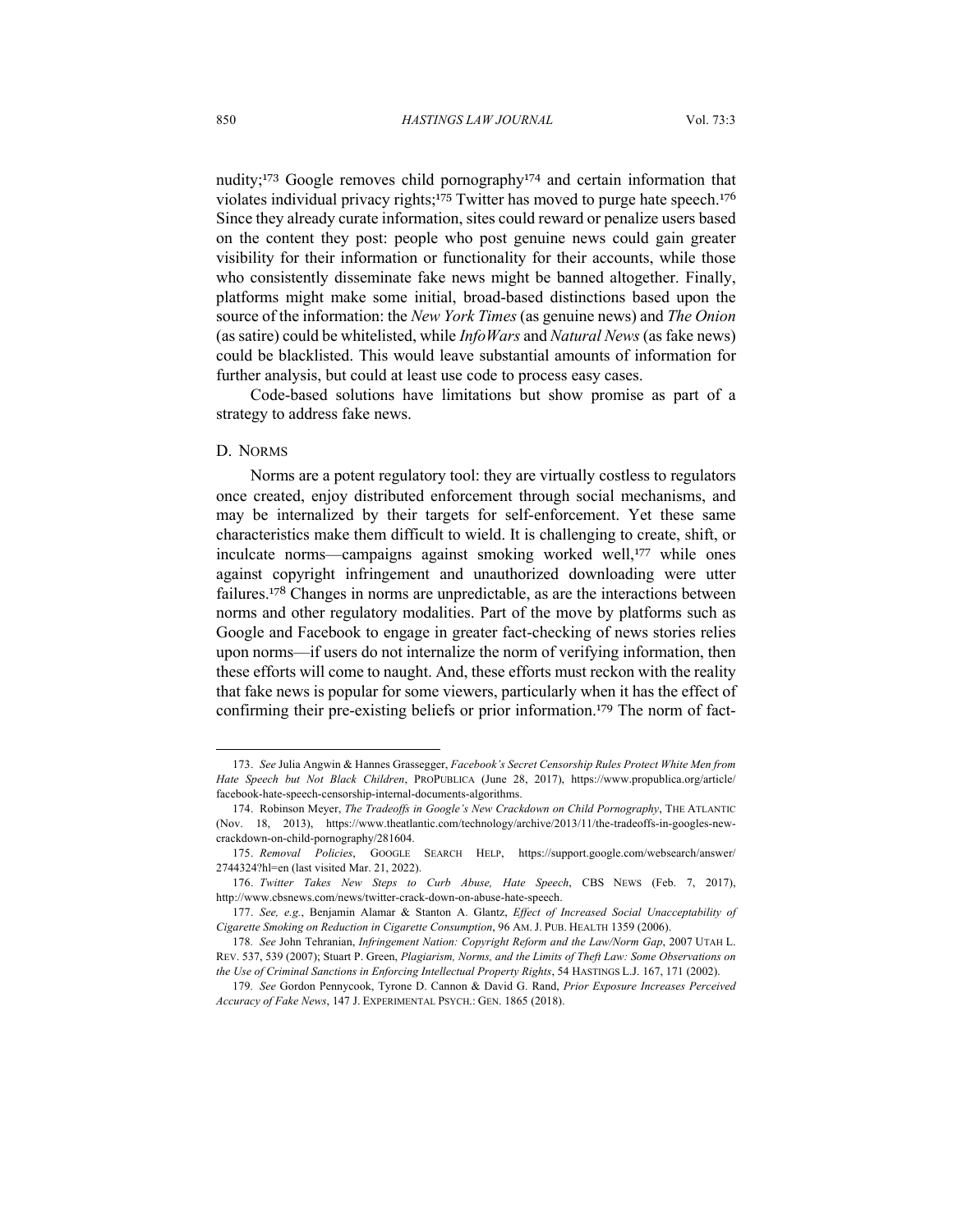checking comes into conflict with the psychological tendency to validate confirmatory information and to discount contrarian views.<sup>180</sup> In addition, factchecking may be irrelevant for people for whom false information serves as a key part of their identity and group affiliations.<sup>181</sup> Thus, while the prospect of acting as a norm entrepreneur to combat fake news is an appealing one, its likelihood of success is uncertain.<sup>182</sup>

One norm-based intervention would be for platforms to use their own reputation and credibility to combat fake news. At present, entities such as Google and Facebook outsource the role of contextualizing or disputing false information to other entities such as *Snopes* or the *Associated Press*. <sup>183</sup> Tagging stories as "disputed" or displaying alternative explanations alongside them is implicitly a form of commentary by the platform. However, it is one that largely masks the intermediary's role, particularly since the countervailing information comes under a different brand and because Google, among others, tries to portray its search results as organic, rather than artificially constructed.<sup>184</sup> And, research suggests that flagging only a subset of questionable pieces of information as suspect increases readers' confidence in the remaining data.<sup>185</sup>

Platforms could, though, be more direct and explicit in taking positions about fake news stories.<sup>186</sup> The internet scholar Evgeny Morozov offers one potential model.<sup>187</sup> In 2012, he urged Google to take a more overt role in opposing discredited theories such as those promulgated by the anti-vaccine movement and 9/11 conspiracy theory adherents.<sup>188</sup> Morozov's proposal is not

<sup>180</sup>*. See* David Braucher, *Fake News: Why We Fall for It*, PSYCH. TODAY (Dec. 28, 2016), https://www.psychologytoday.com/blog/contemporary-psychoanalysis-in-action/201612/fake-news-why-wefall-it; Elizabeth Kolbert, *Why Facts Don't Change Our Minds*, NEW YORKER (Feb. 19, 2017), http://www.newyorker.com/magazine/2017/02/27/why-facts-dont-change-our-minds.

<sup>181</sup>*. See* Dan M. Kahan, *Misconceptions, Misinformation, and the Logic of Identity-Protective Cognition* 4 (The Cultural Cognition Project, Working Paper No. 164, 2017), https://papers.ssrn.com/sol3/ papers.cfm?abstract\_id=2973067.

<sup>182</sup>*. See generally* Cass R. Sunstein, *Social Norms and Social Roles*, 96 COLUM. L. REV. 903 (1996).

<sup>183.</sup> Daniel Funke, *The AP Isn't Abandoning its Fact-Checking Partnership with Facebook. It's Expanding It*, POYNTER (Apr. 9, 2019), https://www.poynter.org/fact-checking/2019/the-ap-isnt-abandoning-its-factchecking-partnership-with-facebook-its-expanding-it.

<sup>184</sup>*. See generally* Dave Davies, *The Death of Organic Search (As We Know It)*, SEARCH ENGINE J. (Mar. 29, 2017), https://www.searchenginejournal.com/death-organic-search-know/189625.

<sup>185</sup>*. See* Gordon Pennycook, Adam Bear, Evan T. Collins, & David G. Rand, *The Implied Truth Effect: Attaching Warnings to a Subset of Fake News Headlines Increases Perceived Accuracy of Headlines Without Warnings*, 66 MGMT. SCI. 4944, 4948 (2020). *But see* Antino Kim, Patricia L. Moravec, & Alan R. Dennis, *Combating Fake News on Social Media with Source Ratings: The Effects of User and Expert Reputation Ratings*, 36 J. MGMT. INFO. SYS. 931 (2019) (finding that applying ratings to a subset of articles increased skepticism about unrated ones).

<sup>186.</sup> Facebook does take a direct role in deciding what content to permit in its News Feeds, or to remove from them, following a complicated model that permits critiques of groups but not of sub-groups. However, the site's criteria are hardly explicit or transparent. *See* Angwin & Grassegger, *supra* note 173.

<sup>187.</sup> Evgeny Morozov, *Warning: This Site Contains Conspiracy Theories*, SLATE (Jan. 23, 2012), https://slate.com/technology/2012/01/anti-vaccine-activists-9-11-deniers-and-googles-social-search.html.

<sup>188.</sup> *Id.*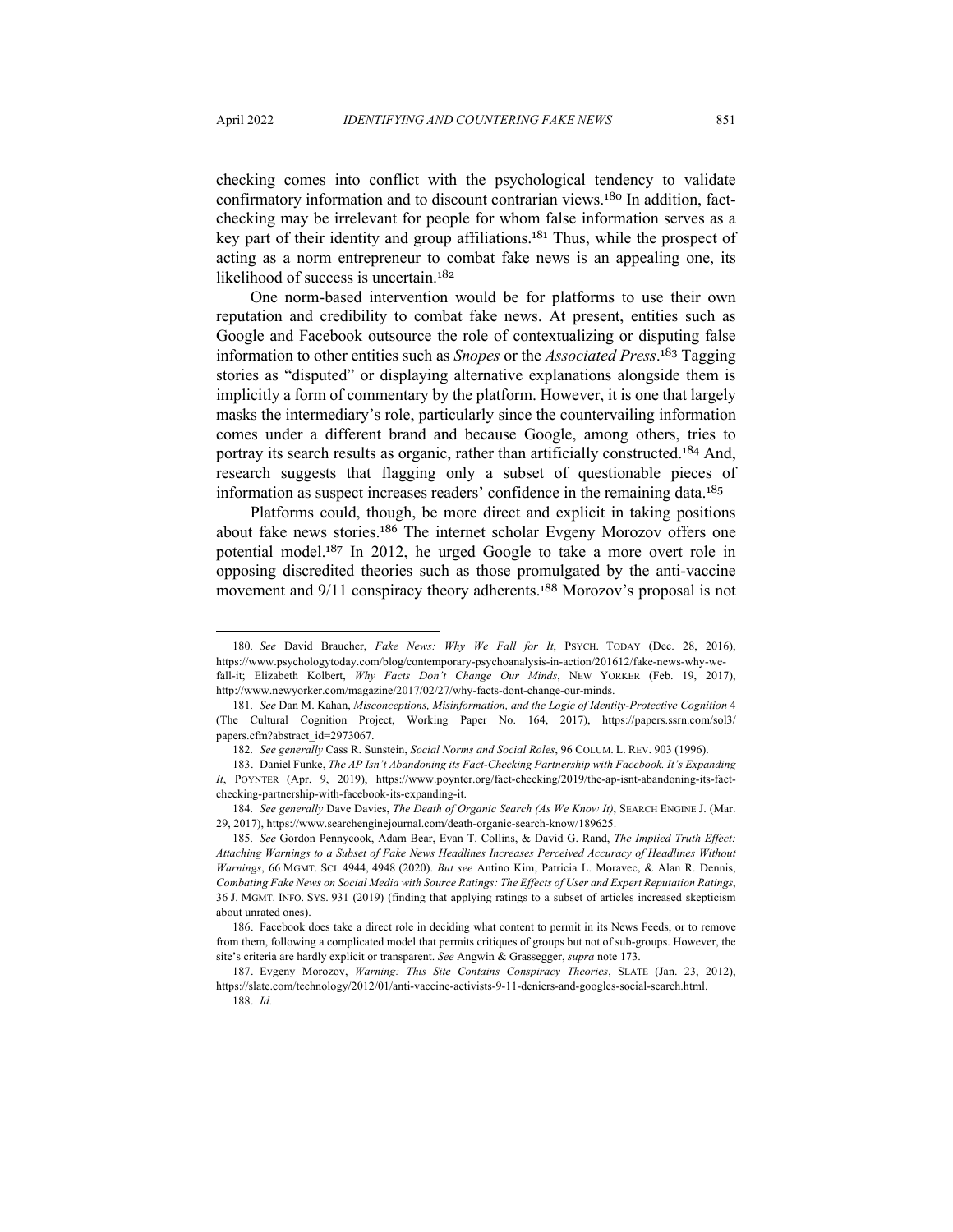censorship: he does not advocate altering search results or removing fake news. Rather, he wants platforms to alert their users that they are at risk of consuming false information, and to provide them with an alternative path to knowledge that has been verified as accurate.<sup>189</sup> He suggests that "whenever users are presented with search results that are likely to send them to sites run by pseudoscientists or conspiracy theorists, Google may simply display a huge red banner asking users to exercise caution and check a previously generated list of authoritative resources before making up their minds."<sup>190</sup> Morozov notes that Google already intervenes in similar fashion for users in some countries when they search for information about suicide or similar self-harm.<sup>191</sup> And, Google famously added a disclaimer to its search results when the top site corresponding to a search for "Jew" was that of a neo-Nazi group.<sup>192</sup> Similarly, the firm changed its autocomplete suggestions for searches when they included offensive assertions about Jews, Muslims, and women.<sup>193</sup> By extending Morozov's model, platforms could counter fake news stories and results by explicitly dissociating their companies from them and by offering alternative information on their own account, under the companies' brands.<sup>194</sup> Users might well pay more attention to an express statement of disavowal by Facebook than they would to analysis by an unrelated third party such as the *Associated Press*. In effect, platforms would leverage their credibility against fake news.

This proposal has drawbacks.<sup>195</sup> First, it requires platforms to explicitly take a position on particular fake news stories, which they have been reluctant to do even in clear cases.<sup>196</sup> When fake news is popular, opposing it may make platforms unpopular, which is a difficult undertaking for publicly-traded companies in a competitive market. Second, it functions best (and perhaps only)

<sup>189.</sup> *Id.*

<sup>190.</sup> *Id.*

<sup>191.</sup> *Id*; *see also Helping You Find Emergency Information When You Need It*, GOOGLE: BLOG (Nov. 11, 2010), https://googleblog.blogspot.com/2010/11/helping-you-find-emergency-information.html.

<sup>192.</sup> *See* Danny Sullivan, *Google In Controversy Over Top-Ranking for Anti-Jewish Site*, SEARCH ENGINE WATCH (Apr. 24, 2004), https://searchenginewatch.com/sew/news/2065217/google-in-controversy-over-topranking-for-anti-jewish-site.

<sup>193.</sup> Samuel Gibbs, *Google Alters Search Autocomplete to Remove 'Are Jews Evil' Suggestion*, THE GUARDIAN (Dec. 5, 2016, 10:00 AM), https://www.theguardian.com/technology/2016/dec/05/google-alterssearch-autocomplete-remove-are-jews-evil-suggestion.

<sup>194.</sup> Danny Sullivan offered a similar suggestion to counteract, or at least contextualize, the results obtained when one searches for the term "Santorum" on Bing. Danny Sullivan, *Why Does Microsoft's Bing Search Engine Hate Rick Santorum?*, SEARCH ENGINE LAND (Feb. 8, 2012), http://searchengineland.com/why-does-bing-haterick-santorum-110764.

<sup>195.</sup> *See generally* Adam Thierer, *Do We Need a Ministry of Truth for the Internet?*, FORBES (Jan. 29, 2012), https://www.forbes.com/sites/adamthierer/2012/01/29/do-we-need-a-ministry-of-truth-for-theinternet/#20ea49d91f51.

<sup>196.</sup> *See* Jeff John Roberts, *A Top Google Result for the Holocaust Is Now a White Supremacist Site*, FORTUNE (Dec. 12, 2016), http://fortune.com/2016/12/12/google-holocaust.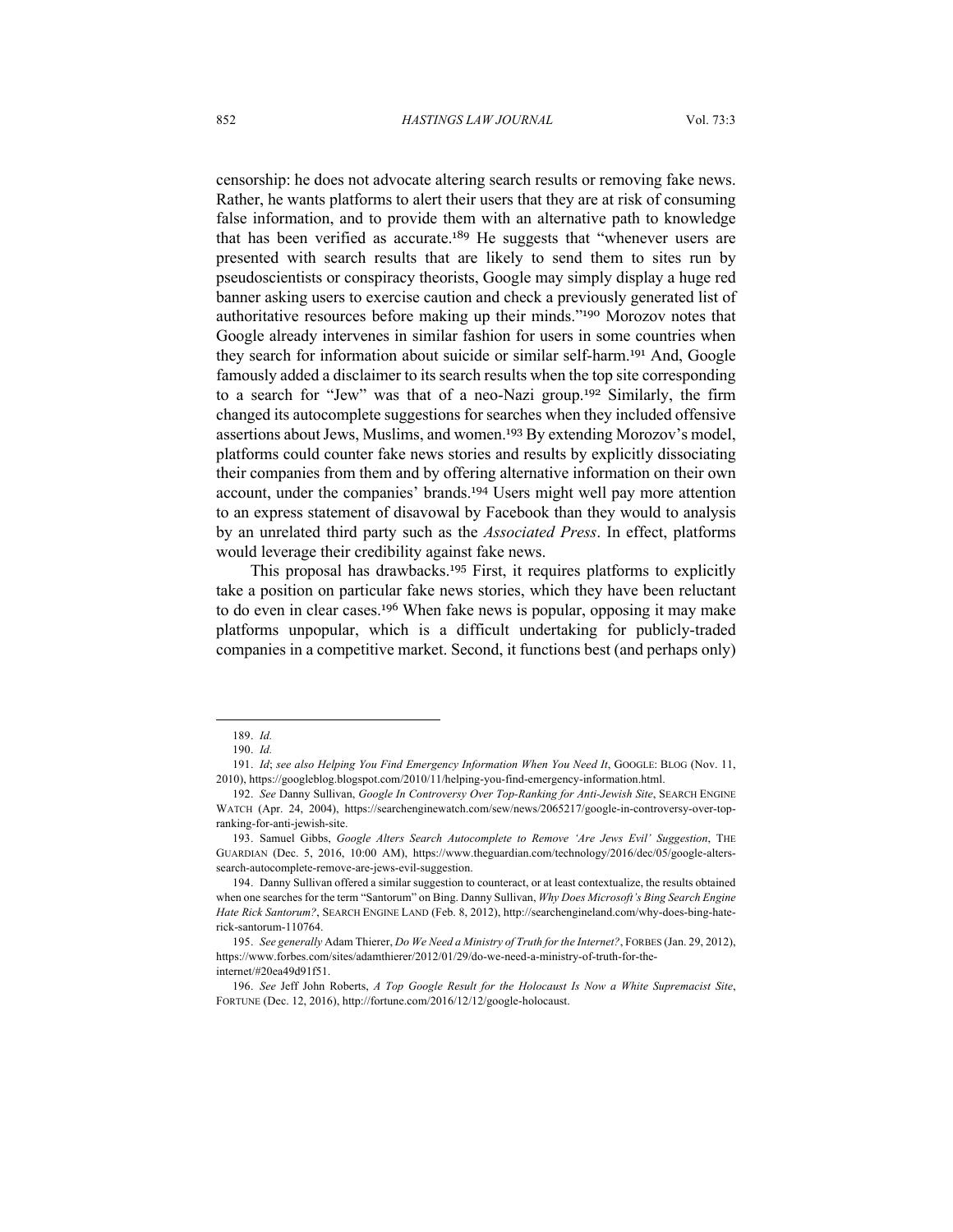for stories or results that are clearly and verifiably false. <sup>197</sup> There is empirical proof that the Earth is not flat or that its climate is warming. But even though most scientists agree that humans contribute significantly to global warming, the issue is not completely free from doubt.<sup>198</sup> And some issues remain unsettled, such as whether increases in the minimum wage reduce employment or help employees.<sup>199</sup> Platforms will have to adopt standards for when to implement disclaimers or warnings, and critics will attack those standards.<sup>200</sup> Finally, there is the risk of expanding demands for warnings or context. Platforms that retreat from a position of overt neutrality could face pressure to contextualize other allegedly negative information, from critical reviews of restaurants to disputed claims over nation-state borders. This possibility (perhaps a probability) would likely increase firms' reluctance to engage in express curation or discussion of third-party content.

In addition, mainstream media outlets might improve their efficacy in combating fake news through a shift in journalistic norms. Traditional journalism seeks to be objective, offering balanced coverage of all positions on an issue and leaving ultimate determinations of correctness to readers or listeners.<sup>201</sup> This style of reporting, reminiscent of the "marketplace of ideas" model, came under severe stress during President Trump's four years in office.<sup>202</sup> The U.S. President is perhaps the world's pre-eminent news figure; they have a capacity to generate and direct media coverage that is unequaled. Past presidents elided the truth or simply lied on occasion, such as with President Reagan's denial that his government had authorized weapons sales to Iran in exchange for the release of American hostages,<sup>203</sup> President Clinton's falsehoods about his extramarital affair with White House intern Monica

200. *See* Angwin & Grassegger, *supra* note 173.

<sup>197.</sup> *See* Hunt Allcott & Matthew Gentzkow, *Social Media and Fake News in the 2016 Election,* 31 J. ECON. PERSP. 211, 213–14 (2017) (limiting their analysis of "fake news" to verifiably false news stories and noting numerous categories of false or misleading stories that do not meet the definition).

<sup>198.</sup> *See generally* INTERGOVERNMENTAL PANEL ON CLIMATE CHANGE, CLIMATE CHANGE 2014: SYNTHESIS REPORT, CONTRIBUTION OF WORKING GROUPS I, II AND III TO THE FIFTH ASSESSMENT REPORT OF THE INTERGOVERNMENTAL PANEL ON CLIMATE CHANGE (R.K. Pachauri & L.A. Meyer eds., 2014).

<sup>199.</sup> *See* Ekaterina Jardim, Mark C. Long, Robert Plotnick, Emma van Inwegen, Jacob Vigdor & Hilary Wething, *Minimum Wage Increases, Wages, and Low-Wage Employment: Evidence from Seattle* (Nat'l Bureau of Econ. Res., Working Paper No. 23532, 2017), https://evans.uw.edu/sites/default/files/ NBER%20Working%20Paper.pdf; Rachel West, *Five Flaws in a New Analysis of Seattle's Minimum Wage*, CTR. FOR AM. PROGRESS (June 28, 2017), https://www.americanprogress.org/issues/poverty/news/ 2017/06/28/435220/five-flaws-new-analysis-seattles-minimum-wage.

<sup>201.</sup> *See SPJ Code of Ethics*, SOC'Y OF PROF. JOURNALISTS (last updated Sept. 6, 2014), https://www.spj.org/ethicscode.asp; *Ethics Guidelines*, POYNTER, https://www.poynter.org/guidelines-2 (last visited Mar. 21, 2022).

<sup>202.</sup> *See, e.g.*, Sean Illing, *How Trump Should Change the Way Journalists Understand "Objectivity"*, VOX (Aug. 4, 2020), https://www.vox.com/policy-and-politics/2020/8/4/21306919/donald-trump-media-ethics-tomrosenstiel.

<sup>203.</sup> *See* BOB WOODWARD, VEIL 562–64 (1987).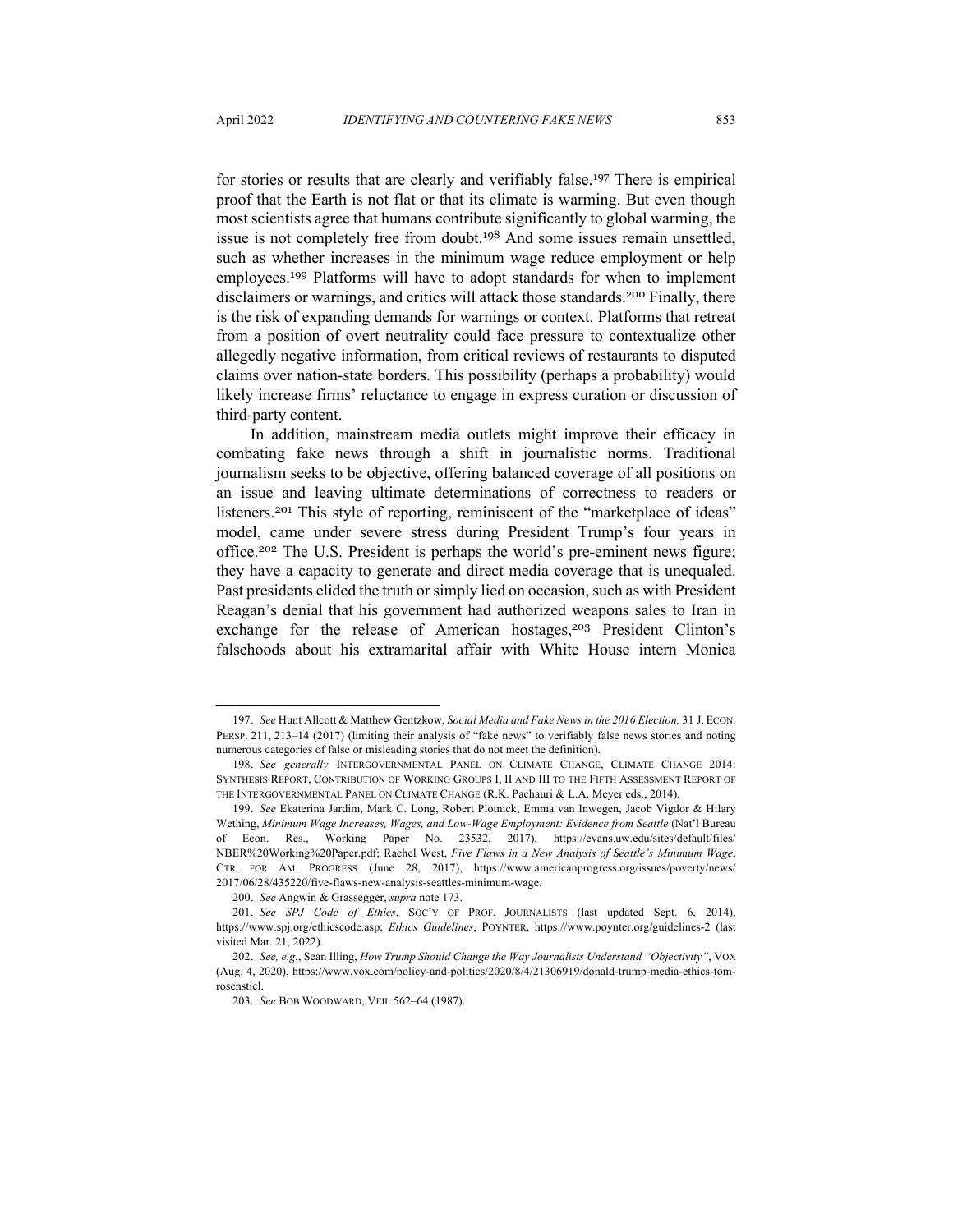Lewinsky,<sup>204</sup> or President Obama's claims that his troop "surge" in Afghanistan was working.<sup>205</sup>

Generally, though, propaganda has been the exception rather than the rule. President Trump inverted that relationship. While media organizations worked to increase their fact-checking to push back on Trump's false claims, the president tends to get the first word, with context provided later. Journalists should strongly consider reversing the order of that presentation. If, for example, the president makes a false claim about climate change, reporting should begin with the context (the scientific consensus on human-driven global warming) and then cover the chief executive's remarks, while accurately describing them as false or inaccurate. Research suggests there is some inertia with information initially presented to readers, even if later explanations debunk or controvert it.<sup>206</sup> By starting with the issue, and then moving to what the president has to say about it, journalists can present information accurately, with a higher chance of comprehension, while still covering breaking news effectively.

Despite the difficulties in operationalizing norms-based interventions, they could prove to be a potent part of a remedy for fake news.

## V. PROVING GROUND: FAKE NEWS IN 2020-2021

The past year produced a deluge of fake news in the United States.<sup>207</sup> The COVID-19 novel coronavirus pandemic generated false claims about disinfectants,<sup>208</sup> root causes,<sup>209</sup> vaccines,<sup>210</sup> government tracking of patients,<sup>211</sup> and a panoply of other topics. Former Vice President Joseph Biden defeated incumbent President Donald Trump amidst a campaign awash in propaganda about voting fraud,<sup>212</sup> corruption in Biden's family,<sup>213</sup> and responsibility for the

<sup>204.</sup> *See* JEFFREY TOOBIN, A VAST CONSPIRACY 251–52 (1999).

<sup>205.</sup> *See* Thomas Gibbons-Nerf, *Documents Reveal U.S. Officials Misled Public on War in Afghanistan*, N.Y. TIMES (Dec. 9, 2019), https://www.nytimes.com/2019/12/09/world/asia/afghanistan-war-documents.html. 206. *See*, *e.g.*, Brendan Nyhan & Jason Reifler, *When Corrections Fail: The Persistence of Political Misperceptions*, 32 POL. BEHAV. 303, 303 (2010); Zara Abrams, *Controlling the Spread of Misinformation*,

<sup>52</sup> AM. PSYCH. ASS'N 44 (2021), https://www.apa.org/monitor/2021/03/controlling-misinformation.

<sup>207.</sup> *See* Josh A. Goldstein & Shelby Grossman, *How Disinformation Evolved in 2020*, BROOKINGS: TECHSTREAM (Jan. 4, 2021), https://www.brookings.edu/techstream/how-disinformation-evolved-in-2020.

<sup>208.</sup> *See Coronavirus Disease (COVID-19) Advice for the Public: Mythbusters*, WORLD HEALTH ORG. (May 5, 2021), https://www.who.int/emergencies/diseases/novel-coronavirus-2019/advice-for-public/mythbusters#bleach.

<sup>209.</sup> *Research Shows COVID-19 Was Not Manufactured in a Lab*, AP NEWS (Sept. 16, 2020), https://apnews.com/article/9391149002.

<sup>210.</sup> *See* REUTERS, *supra* note 10.

<sup>211.</sup> *Id.*

<sup>212.</sup> *See*, *e.g.*, Philip Bump, *There is Not and Has Not Been Any Credible Evidence of Significant Fraud in the 2020 Election*, WASH. POST (Dec. 14, 2020), https://www.washingtonpost.com/politics/2020/12/14/there-isnot-has-not-been-any-credible-evidence-significant-fraud-2020-election.

<sup>213.</sup> *See* Matthew Brown, *Fact Check: False Conspiracy Theories Allege Connection Between Biden Victory and Ukraine*, USA TODAY (Jan. 15, 2021), https://www.usatoday.com/story/news/factcheck/ 2021/01/15/fact-check-conspiracy-theories-falsely-link-bidens-victory-ukraine/4149335001.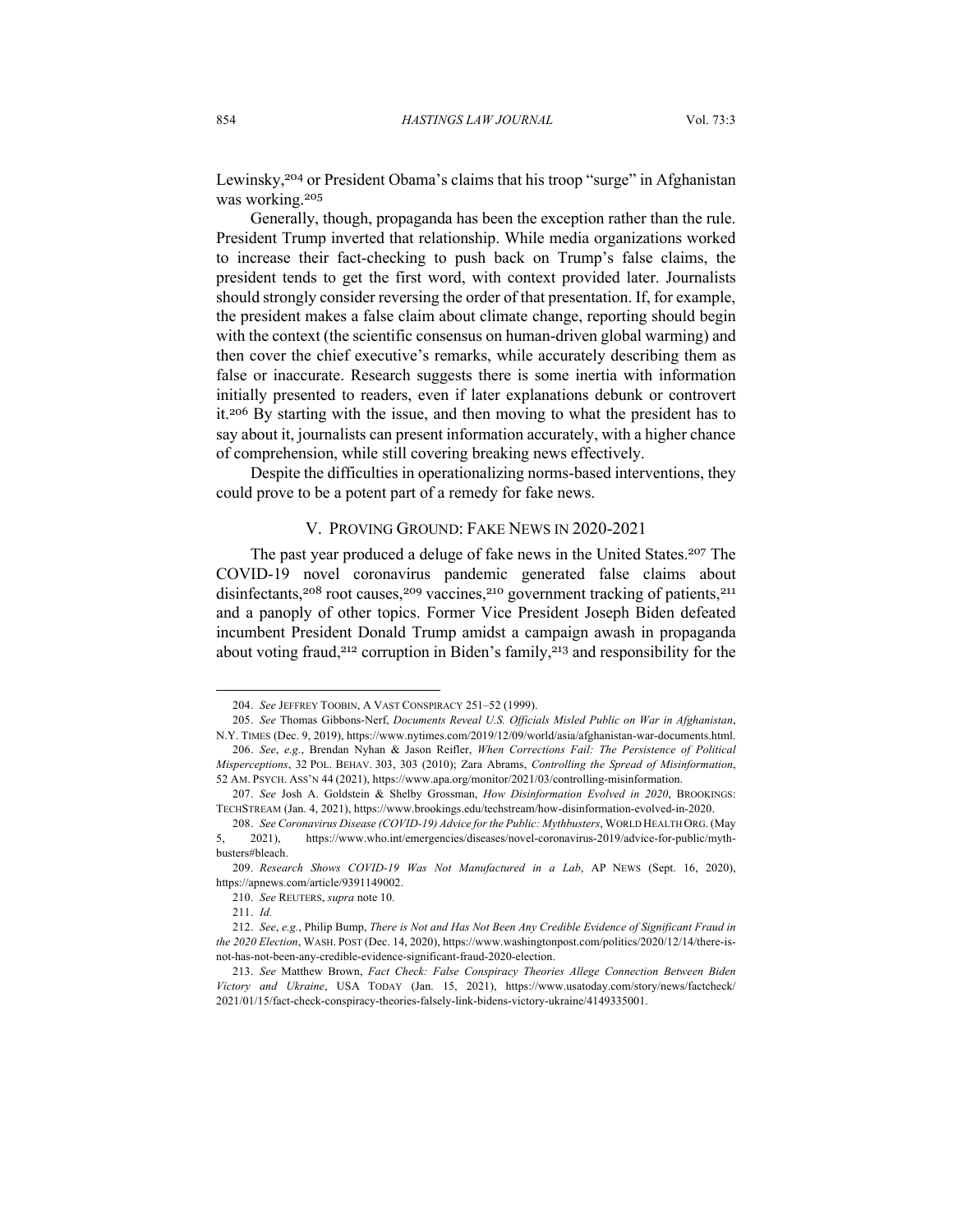armed attack on the U.S. Capitol on January  $6th<sup>214</sup>$ —much of it generated by Trump himself.<sup>215</sup> The latest wave of fake news reinforces three conclusions from this paper. First, propaganda is the most difficult form of fake news to remediate, especially when it originates with senior government officials. Second, interventions to combat fake news are complex, difficult, and only partially effective. And lastly, fake news is an ever-shifting target—it is a mechanism rather than a topic in itself.<sup>216</sup>

It remains challenging to combat propaganda.<sup>217</sup> The dynamic of this type of fake news in American politics shifted between the last two presidential elections. In 2016, propaganda was primarily a bottom-up phenomenon: foreign actors and other interests released politically-motivated fake news onto social media and friendly mainstream media outlets, boosting the electoral success of Donald Trump.<sup>218</sup> In 2020, by contrast, propaganda started at the top—with the president and his advisors—and moved outwards and downwards.<sup>219</sup> Americans' trust in government continues to wane, but for a small group of farright extremists, state-driven propaganda confirmed and reinforced their fears of a stolen election and concomitant consequences for the mythical campaign against Satanist child abusers. <sup>220</sup> This Article explores the possibility that independent, but possibly government-funded, journalism institutions and platforms might be an effective intervention against fake news. The propaganda campaign driven by QAnon and other allied sources, though, lumped all nonbelievers into a single unified threat, purportedly acting in concert.<sup>221</sup>

217. There have been encouraging advances in understanding the structure of fake news. *See, e.g.*, Timothy R. Tangherlini, Shadi Shahsavari, Behnam Shahbazi, Ehsan Ebrahimzadeh & Vwani Roychowdhury, *An Automated Pipeline for the Discovery of Conspiracy and Conspiracy Theory Narrative Frameworks: Bridgegate, Pizzagate and Storytelling on the Web*, PLOS ONE (June 16, 2020), https://journals.plos.org/ plosone/article/file?id=10.1371/journal.pone.0233879&type=printable.

218. *See* PHILIP N. HOWARD, BHARATH GANESH, DIMITRA LIOTSIOU, JOHN KELLY & CAMILLE FRANCOIS, OXFORD COMPUTATIONAL PROPAGANDA RES. PROJECT, THE IRA, SOCIAL MEDIA, AND POLITICAL POLARIZATION IN THE UNITED STATES, 2012-2018 (2018), https://demtech.oii.ox.ac.uk/wp-content/uploads/ sites/93/2018/12/IRA-Report-2018.pdf.

219. *See* John Maxwell Hamilton & Kevin R. Kosar, *Call It What It Is: Propaganda*, POLITICO (Oct. 8, 2020), https://www.politico.com/news/magazine/2020/10/08/government-communication-propaganda-427290.

<sup>214.</sup> *See* Brian Stelter, *Capitol Riot Denialism is Already Here*, CNN (Jan. 14, 2021), https://www.cnn.com/ 2021/01/14/media/capitol-hill-insurrection-denial/index.html.

<sup>215.</sup> *See* Glenn Kessler, Meg Kelly, Salvador Rizzo & Michelle Ye Hee Lee, *In Four Years, President Trump Made 30,573 False or Misleading Claims*, WASH. POST (last updated Jan. 20, 2021), https://www.washingtonpost.com/graphics/politics/trump-claims-database/.

<sup>216.</sup> *See* Davey Alba & Sheera Frenkel, *From Voter Fraud to Vaccine Lies: Misinformation Peddlers Shift Gears*, N.Y. TIMES (Jan. 7, 2021), https://www.nytimes.com/2020/12/16/technology/from-voter-fraud-tovaccine-lies-misinformation-peddlers-shift-gears.html.

<sup>220.</sup> Jeff Tollefson, *Tracking QAnon: How Trump Turned Conspiracy-Theory Research Upside Down*, 590 NATURE 192, 193 (2021), https://media.nature.com/original/magazine-assets/d41586-021-00257-y/d41586-021- 00257-y.pdf.

<sup>221.</sup> *See* Kevin Roose, *How 'Save the Children' Is Keeping QAnon Alive*, N.Y. TIMES (Sept. 28, 2020), https://www.nytimes.com/2020/09/28/technology/save-the-children-qanon.html; Kevin Roose, *What Is QAnon, the Viral Pro-Trump Conspiracy Theory?*, N.Y. TIMES (Sept. 3, 2021), https://www.nytimes.com/article/whatis-qanon.html (describing group as a "big tent conspiracy theory"); Ben Collins, *As Trump Meets with QAnon*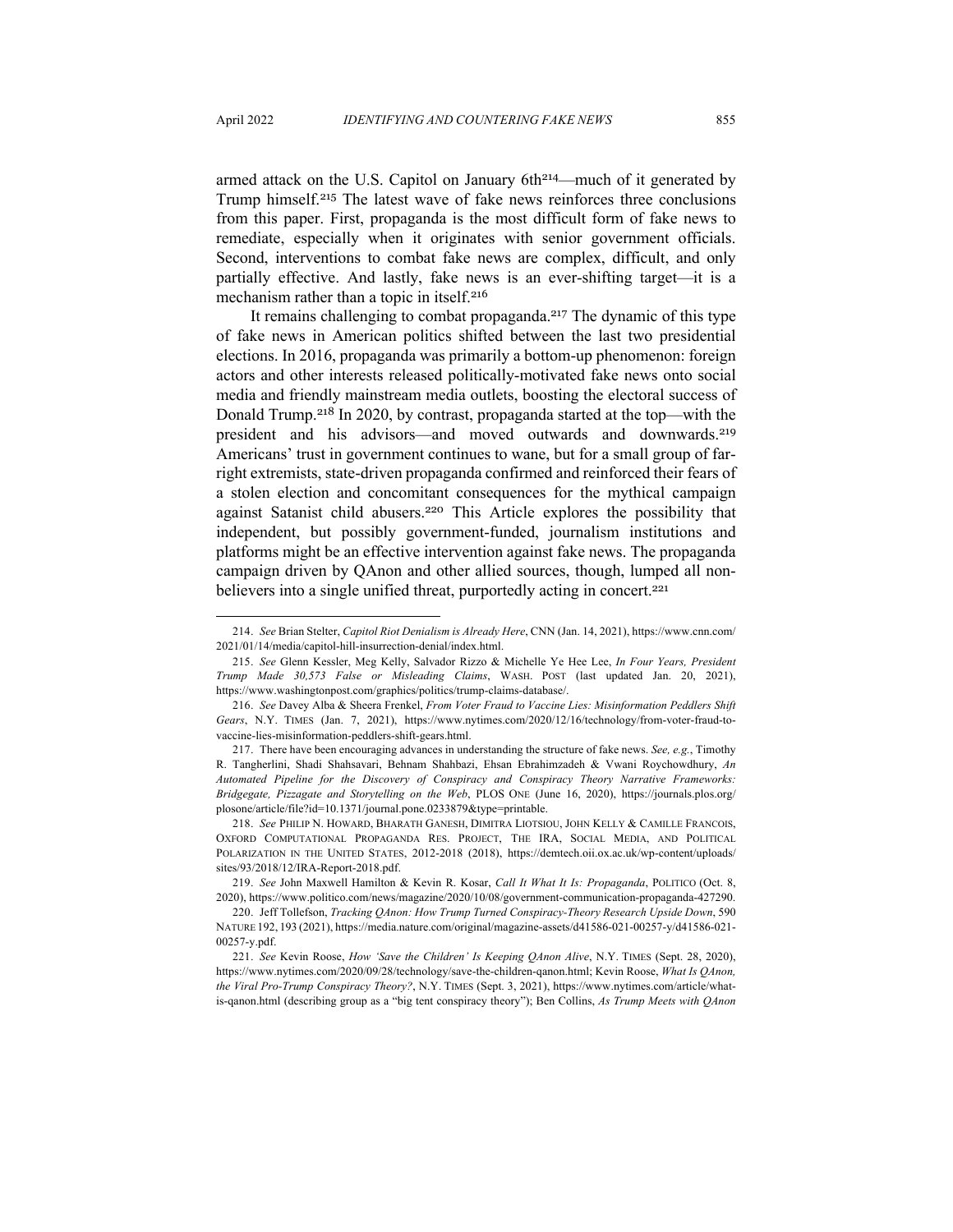#### 856 *HASTINGS LAW JOURNAL* Vol. 73:3

An insidious aspect of the QAnon propaganda is that it both builds upon and moves to replace existing structures of trust and authority. The QAnon conspiracy theory places President Trump at the center of its cosmology, and simultaneously urges followers to reject any dissenting or questioning views.<sup>222</sup> For those inclined to trust in government, Trump's overt, repeated false claims lend credibility to the propaganda;<sup>223</sup> for those who are skeptics of the state, QAnon and its ilk offer an alternative source of authority.<sup>224</sup>

The 2020 election cycle proved, again, that fake news is difficult to combat. Mainstream media sources and platforms undertook invigorated efforts to combat falsehoods: news organizations such as the *Associated Press* engaged in fact-checking;<sup>225</sup> Twitter labeled propaganda as suspect;<sup>226</sup> Facebook initiated a wholesale block on QAnon content;<sup>227</sup> and YouTube blocked uploads of videos falsely claiming that Trump had defeated Biden.<sup>228</sup> Although some of these interventions occurred relatively late during the electoral campaign,<sup>229</sup> they have had at least an incremental effect, pushing some propaganda onto less popular platforms such as Telegram and Gab.<sup>230</sup> Still, these alternatives enable fake news to spread, albeit likely at a slower velocity. Even the inauguration of President Biden on January 20, 2021 did not dissuade some propaganda adherents, although they had conclusively predicted that President Trump would

*Influencers, The Conspiracy's Adherents Beg for Dictatorship*, NBC NEWS (Dec. 22, 2020), https://www.nbcnews.com/tech/internet/trump-meets-qanon-influencers-conspiracy-theory-s-adherents-begdictatorship-n1252144.

<sup>222.</sup> Drew Harwell, Isaac Stanley-Becker, Razzan Nakhlawi & Craig Timberg, *QAnon Reshaped Trump's Party and Radicalized Believers. The Capitol Siege May Just Be the Start.*, WASH. POST (Jan. 13, 2021), https://www.washingtonpost.com/technology/2021/01/13/qanon-capitol-siege-trump.

<sup>223.</sup> *See* Thomas B. Edsall, Opinion, *America, We Have a Problem*, N.Y. TIMES (Dec. 16, 2020), https://www.nytimes.com/2020/12/16/opinion/trump-political-sectarianism.html.

<sup>224.</sup> *See* Kaleigh Rogers, *Americans Were Primed to Believe the Current Onslaught of Disinformation*, FIVETHIRTYEIGHT (Nov. 12, 2020), https://fivethirtyeight.com/features/americans-were-primed-to-believe-thecurrent-onslaught-of-disinformation; Kevin Roose, *Why Conspiracy Theories Are So Addictive Right Now*, N.Y. TIMES (Oct. 7, 2020), https://www.nytimes.com/2020/10/07/technology/Trump-conspiracy-theories.html.

<sup>225.</sup> *See*, *e.g.*, Hope Yen, *AP Fact Check: Yes, Trump Lost Election Despite What He Says*, AP NEWS (May 6, 2021), https://apnews.com/article/donald-trump-michael-pence-electoral-college-elections-health-2d9bd47a8bd3561682ac46c6b3873a10.

<sup>226.</sup> *See Civic Integrity Positions and Policies*, TWITTER, https://about.twitter.com/en/our-priorities/civicintegrity (last visited Mar. 21, 2022).

<sup>227.</sup> Ben Collins & Brandy Zadrozny, *Facebook Bans QAnon Across Its Platforms*, NBC NEWS (Oct. 6, 2020), https://www.nbcnews.com/tech/tech-news/facebook-bans-qanon-across-its-platforms-n1242339.

<sup>228.</sup> Taylor Telford, *YouTube Removes 8,000 Channels Promoting False Election Claims*, WASH. POST (Dec. 9, 2020), https://www.washingtonpost.com/business/2020/12/09/youtube-false-2020-election-claims/.

<sup>229.</sup> *See* Craig Timberg & Elizabeth Dwoskin, *Silicon Valley is Getting Tougher on Trump and His Supporters Over Hate Speech and Disinformation*, WASH. POST (July 10, 2020), https://www.washingtonpost.com/technology/2020/07/10/hate-speech-trump-tech.

<sup>230.</sup> *See* Ben Collins & Brandy Zadrozny, *Some QAnon Followers Lose Hope After Inauguration*, NBC NEWS (Jan. 20, 2021), https://www.nbcnews.com/tech/internet/some-qanon-followers-struggle-inaugurationday-n1255002.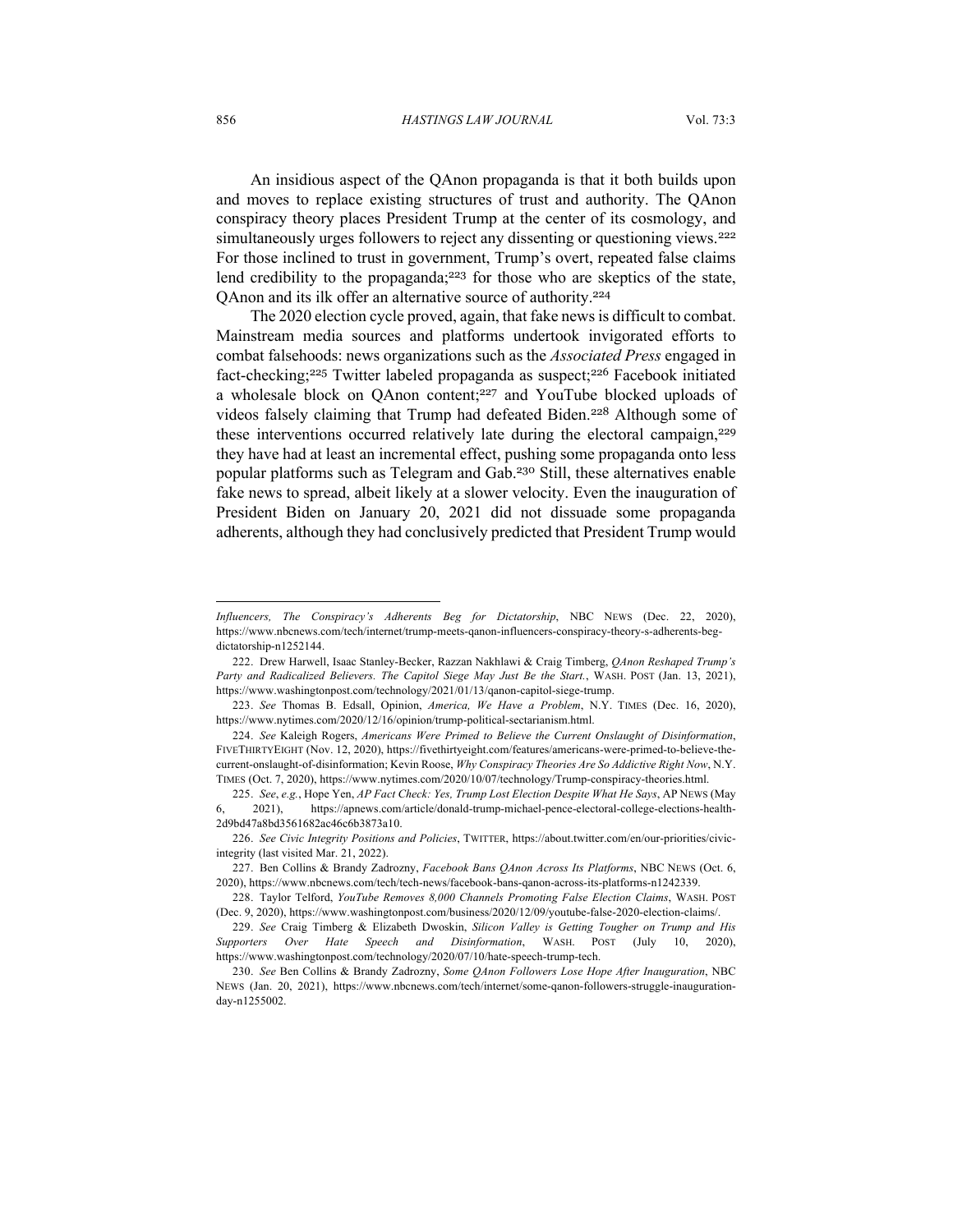use military force to prevent it.<sup>231</sup> And, some private parties attacked by propaganda fought back effectively using the court system. For example, propaganda targeted Dominion Voting Systems, a firm that produces voting machines, as part of a baroque conspiracy intended to rig the 2020 presidential election.<sup>232</sup> Dominion used the threat of legal action<sup>233</sup> to compel retractions by a number of its accusers,<sup>234</sup> and is moving forward with lawsuits against others.<sup>235</sup>

Results from these interventions are mixed at best. Fake news retains its grip on a significant share of Americans. An NPR/Ipsos poll found that 40% of those surveyed believed the novel coronavirus was created in a Chinese laboratory, 39% agreed that there is a "Deep State" opposing then-President Trump from within the U.S. government, and one-third were convinced that electoral fraud enabled President Biden to win the presidential election.<sup>236</sup> Each of these falsehoods has been thoroughly debunked, but the poll results accord with most other measures of popular views.<sup>237</sup> Misinformation about COVID-19 is widespread, affecting both Democrats and Republicans, and has had negative effects on policies that could combat transmission and improve

<sup>231.</sup> *See id.*; Camila Domonoske, *The QAnon "Storm" Never Struck. Some Supporters Are Wavering, Others Steadfast*, NPR (Jan. 20, 2021), https://www.npr.org/sections/inauguration-day-live-updates/2021/01/20/ 958907699/the-qanon-storm-never-struck-some-supporters-are-wavering-others-steadfast.

<sup>232.</sup> Jack Nicas, *No, Dominion Voting Machines Did Not Delete Trump Votes*, N.Y. TIMES (Nov. 11, 2020), https://www.nytimes.com/2020/11/11/technology/no-dominion-voting-machines-did-not-delete-trumpvotes.html.

<sup>233.</sup> *See*, *e.g.*, Alison Durkee, *'Conduct Yourself Accordingly': Dominion Warned MyPillow CEO Twice of "Imminent" Litigation Over Election Conspiracy*, FORBES (Jan. 18, 2021), https://www.forbes.com/sites/ alisondurkee/2021/01/18/dominion-voting-warned-mypillow-ceo-mike-lindell-of-imminent-litigation-overelection-conspiracy/?sh=35f5c54589c1.

<sup>234.</sup> *See, e.g.*, Thomas Lifson, *Retraction*, AM. THINKER (Jan. 15, 2021), https://www.americanthinker.com/ blog/2021/01/statement.html.

<sup>235.</sup> *See*, *e.g.*, Alan Feuer, *Dominion Voting Systems Files Defamation Lawsuit Against Pro-Trump Attorney Sidney Powell*, N.Y. TIMES (Jan. 8, 2021), https://www.nytimes.com/2021/01/08/us/politics/dominion-votingsystems-files-defamation-lawsuit-against-pro-trump-attorney-sidney-powell.html.

<sup>236.</sup> Joel Rose, *Even If It's "Bonkers," Poll Finds Many Believe QAnon and Other Conspiracy Theories*, WBUR NEWS (Dec. 30, 2020), https://www.wbur.org/npr/951095644/even-if-its-bonkers-poll-finds-manybelieve-qanon-and-other-conspiracy-theories.

<sup>237.</sup> *See*, *e.g.*, Christopher Keating, *Quinnipiac Poll: 77% of Republicans Believe There Was Widespread Fraud in the Presidential Election; 60% Overall Consider Joe Biden's Victory Legitimate*, HARTFORD COURANT (Dec. 10, 2020), https://www.courant.com/politics/hc-pol-q-poll-republicans-believe-fraud-20201210 pcie3uqqvrhyvnt7geohhsyepe-story.html; Laura Santhanam, *Most Americans Blame Trump for Capitol Attack but are Split on His Removal*, PBS NEWS HOUR (Jan. 8, 2021), https://www.pbs.org/newshour/politics/mostamericans-blame-trump-for-capitol-attack-but-are-split-on-his-removal; Li Zhou, *About Half of Republicans Don't Think Joe Biden Should Be Sworn in as President*, VOX (Jan. 11, 2021), https://www.vox.com/2021/1/11/22225531/joe-biden-trump-capitol-inauguration; *see generally* David M. Mayer, *The Psychology of Fairness: Why Some Americans Don't Believe the Election Results*, CONVERSATION (Dec. 21, 2020), https://theconversation.com/the-psychology-of-fairness-why-some-americans-dont-believethe-election-results-152305.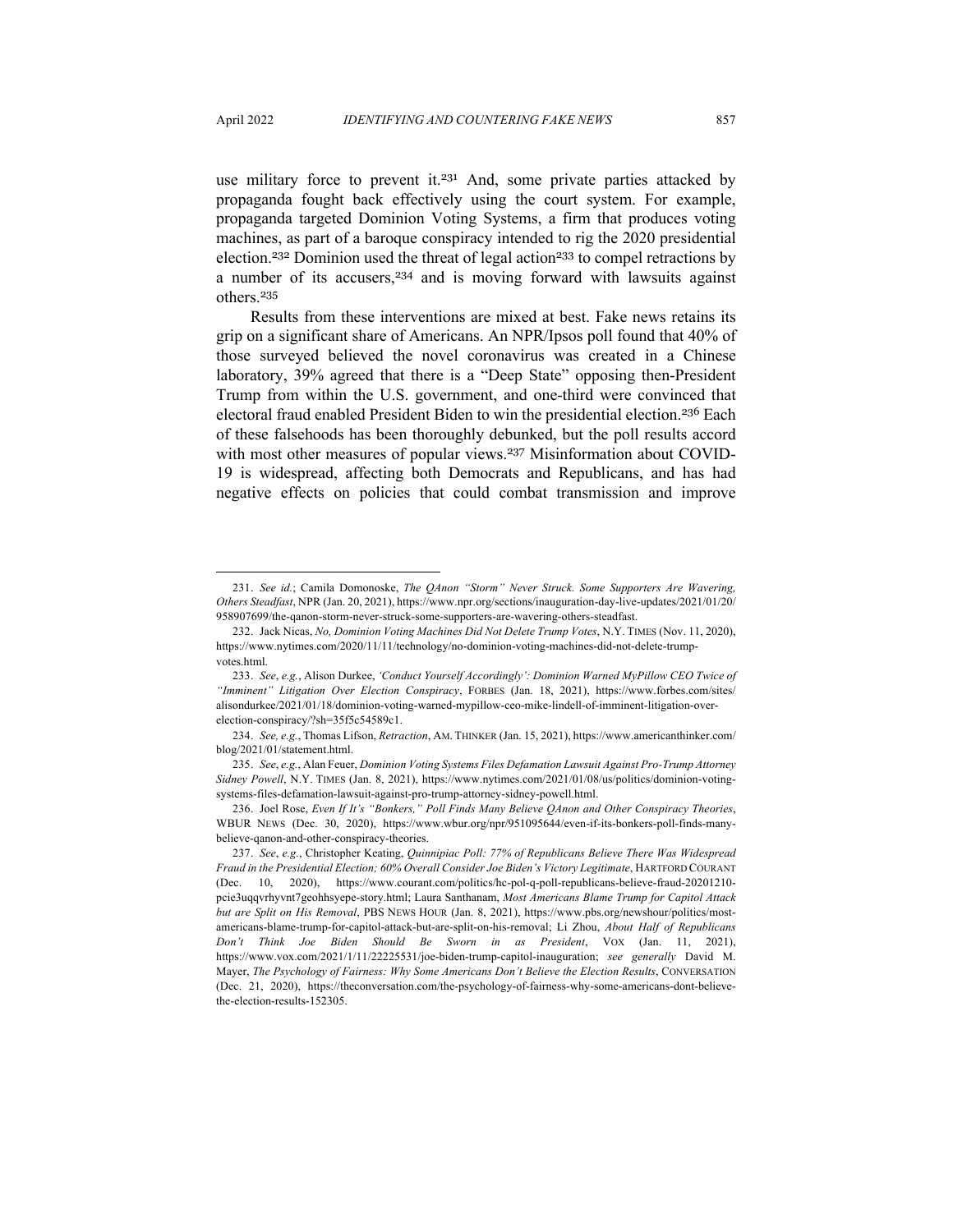treatment, such as wearing a mask in public.<sup>238</sup> Informational interventions, such as providing people with accurate graphics from the World Health Organization about preventing COVID-19 infections, mitigated some false beliefs, but not all of them.<sup>239</sup> Any progress is a welcome development, though.

Lastly, fake news is a hardy perennial—the topics change, but the overall configuration of the problem continues. Often, the same sources dispense different information as conditions shift. Political propaganda moves from election fraud to false rumors about the novel coronavirus vaccines.<sup>240</sup> Hoaxes allege that the celebrity of the moment—from Bob Dylan to Britney Spears has died when they are in fact still quite alive.<sup>241</sup> Outcomes in professional sports lead to new targets for trolls.<sup>242</sup> And the change in presidential administrations leaves satirists searching for new targets.<sup>243</sup> It is for this reason that this Article recommends structural changes to combat fake news rather than ones oriented around a topic or person, no matter how significant either may be for a given period of time. Misinformation is likely impossible to eradicate—8% of Americans still believe that the moon landing was faked.<sup>244</sup> But partial success is success nonetheless.

## **CONCLUSION**

Fake news presents a complex regulatory challenge in the increasingly democratized and intermediated on-line information ecosystem. Inaccurate information is readily created; rapidly distributed by platforms motivated more by financial incentives than by journalistic norms or the public interest; and consumed eagerly by users for whom it reinforces existing beliefs. Yet even as awareness of the problem grew after the 2016 U.S. presidential election, the meaning of the term "fake news" became increasingly disputed. This Article takes up that definitional challenge, offering a useful taxonomy that classifies species of fake news based on their creators' intent to deceive and motivation.

<sup>238.</sup> *See* Jonathan Rothwell & Sonal Desai, *How Misinformation is Distorting COVID Policies and Behaviors*, BROOKINGS (Dec. 22, 2020), https://www.brookings.edu/research/how-misinformation-isdistorting-covid-policies-and-behaviors.

<sup>239.</sup> *See* Emily K. Vraga & Leticia Bode, *Addressing COVID-19 Misinformation on Social Media Preemptively and Responsively*, 27 EMERGING INFECTIOUS DISEASES 396, 396 (2021).

<sup>240.</sup> *See* Alba & Frenkel, *supra* note 216.

<sup>241.</sup> *See*, *e.g.*, Rosemary Rossi, *Celebrity Death Hoaxes: 50 Famous People Who Were Reported Dead… but Weren't (Photos)*, WRAP (Jan. 4, 2021), https://www.thewrap.com/celebrity-death-hoax-jack-black-taylorswift-drake-bob-dylan.

<sup>242.</sup> *See*, *e.g.*, Greg Joyce, *Former Patriots Player Leads Internet's Merciless Trolling of Bill Belichick*, N.Y. POST (Jan. 25, 2021), https://nypost.com/2021/01/25/tom-bradys-conquest-led-to-merciless-bill-belichicktrolling.

<sup>243.</sup> *See*, *e.g.*, Frank Pallotta, *How Colbert, Kimmel and Fallon Plan to Adapt to Life After Trump*, CNN (Jan. 25, 2021), https://www.cnn.com/2021/01/24/media/late-night-trump-colbert-fallon-snl/index.html. *But see Joe Biden*, ONION, https://www.theonion.com/tag/joseph-biden (last visited Mar. 21, 2022) (cataloguing satire of now-President Joseph Biden by The Onion for over a decade).

<sup>244.</sup> *See* Rose, *supra* note 236.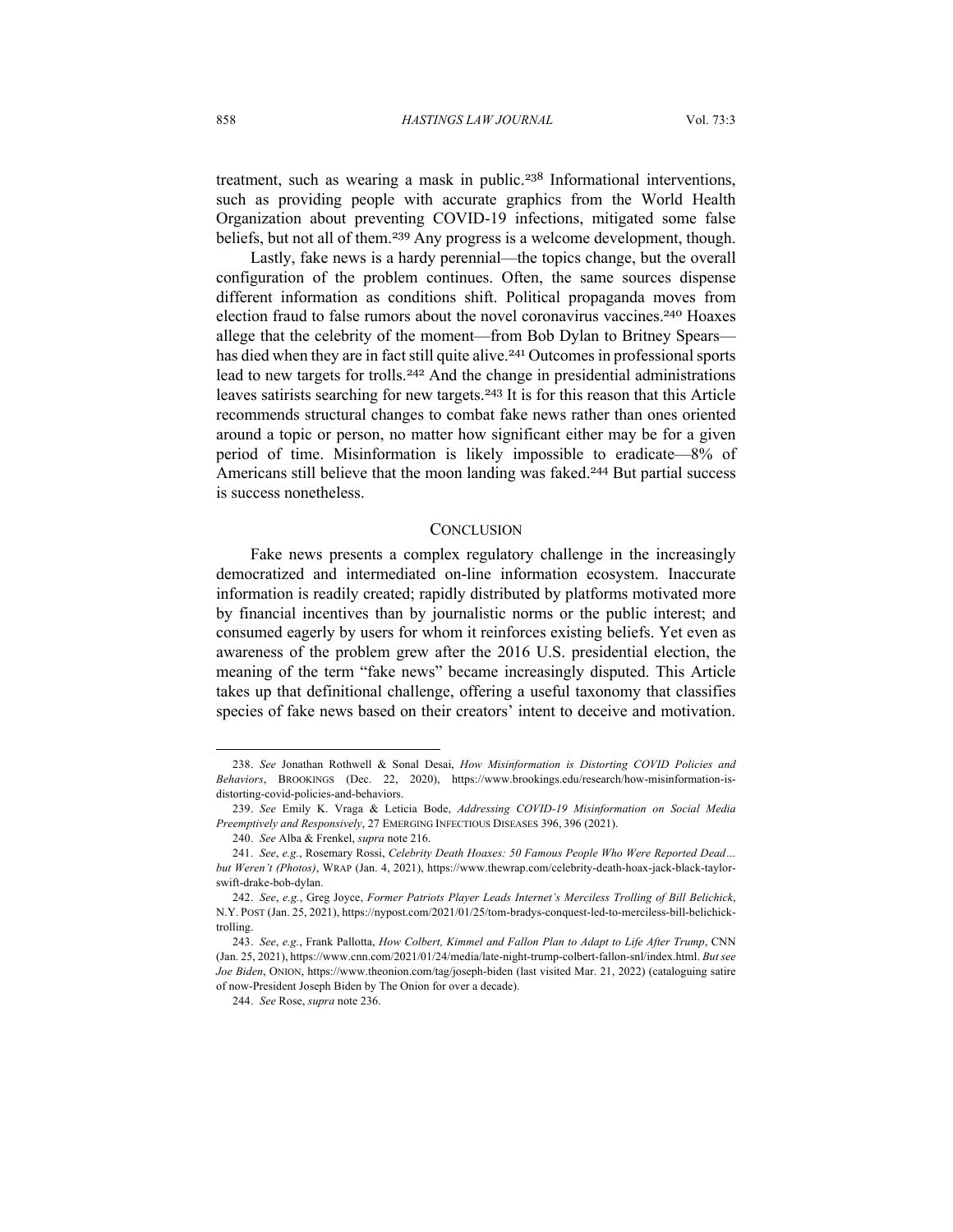In particular, it identifies four key categories: satire, hoax, propaganda, and trolling. This analytical framework will help policymakers and commentators alike by providing greater rigor to debates over the issue.

The fake news phenomenon has key structural problems that make it difficult to design interventions that can address fake news effectively. These include the ease with which authors can produce user-generated content online, and the financial stakes that platforms have in highlighting and disseminating that material. Authors often have a mixture of motives in creating content, making it less likely that a single solution will be effective. Consumers of fake news have limited incentives to invest in challenging or verifying its content, particularly when the material reinforces their existing beliefs and perspectives. Finally, fake news rarely appears alone: it is frequently mingled with more accurate stories, such that it becomes harder to categorically reject a source as irredeemably flawed.

Despite these challenges, this Article suggests a set of potential interventions grounded in law, architecture, markets, and norms to mitigate the harms from fake news. In particular, it argues for strengthening the immunity provided by Section 230 of the Communications Decency Act; building platforms governed by trusted entities that are not driven solely by advertising revenues; using code to prioritize or deprecate information on sites; and encouraging news outlets and social media applications alike to use their voices to combat fake news directly.

Fake news is not new: it has a long, troubling provenance, stretching from newspaper reports blaming the sinking of the U.S.S. Maine on Spain in 1898 through today.<sup>245</sup> It is a persistent, hardy problem in a world of networked social information. This Article's framework creates a foundation to help advance dialogue about fake news and to suggest tools that might mitigate its most pernicious aspects.

<sup>245.</sup> *See* Chris Woolf, *Back in the 1890s, Fake News Helped Start a War*, PRI (Dec. 8, 2016), https://www.pri.org/stories/2016-12-08/long-and-tawdry-history-yellow-journalism-america.